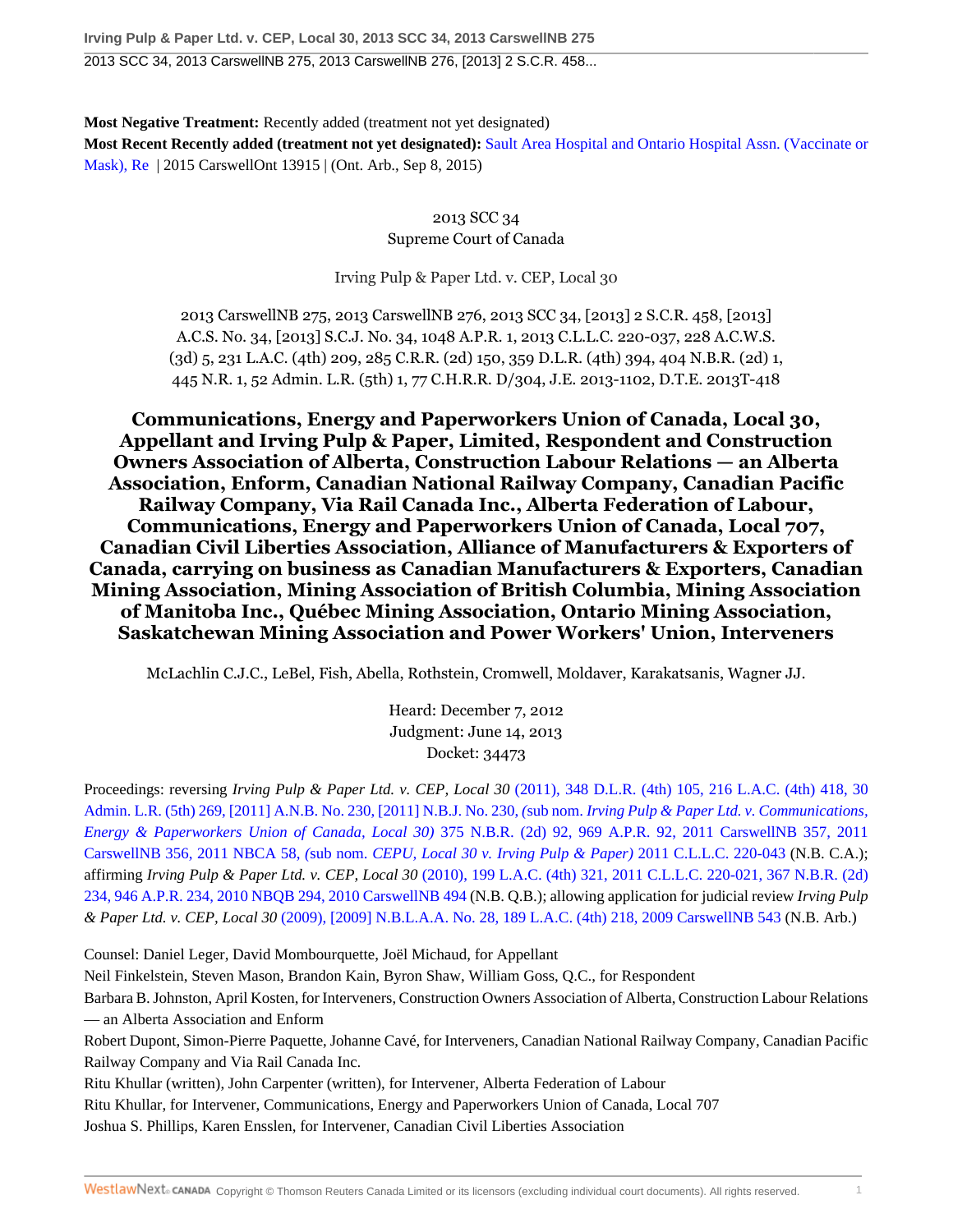Norman A. Keith, Ailsa Jane Wiggins, Anna Abbott, for Intervener, Alliance of Manufacturers & Exporters of Canada, carrying on business as Canadian Manufacturers & Exporters

Peter A. Gall, Q.C., Andrea Zwack, Melanie Vipond, for Interveners, Canadian Mining Association, Mining Association of British Columbia, Mining Association of Manitoba Inc., Québec Mining Association, Ontario Mining Association, Saskatchewan Mining Association

Andrew K. Lokan, Emily Lawrence, Christopher M. Dassios, for Intervener, Power Workers' Union

Subject: Public; Labour

#### **Related Abridgment Classifications**

For all relevant Canadian Abridgment Classifications refer to highest level of case via History.

#### **Headnote**

#### **Labour and employment law --- Labour law — Collective agreement — Health and safety**

Union and employer were parties to collective agreement concerning workers at employer's paper mill, dangerous workplace — Collective agreement was silent as to availability of drug and alcohol testing in workplace — Purporting to rely upon management rights clause and workplace health and safety standards, employer unilaterally instituted mandatory random alcohol testing for workers in safety-sensitive positions — Union grieved testing policy — Grievance was upheld, Labour Arbitration Board holding that employer could not unilaterally impose random testing absent evidence of serious problem with workplace alcohol use — Employer brought application for judicial review — Application was granted, applications judge holding that while standard of review was reasonableness, decision was unreasonable as on balance employer was entitled to protect workplace safety in dangerous industry — Union's appeal was dismissed and union appealed to Supreme Court of Canada — Appeal allowed and decision of Board reinstated — Impugned Board decision essentially imported test for random alcohol testing of individual employees into group context — That test for individuals was supported by authority, and held that absent cause such as reasonable suspicion of impairment or recent substance abuse treatment, random testing constitutes undue invasion of worker privacy — Given standard of review of reasonableness and high degree of deference owed to Board, appeal was properly allowed.

#### **Droit du travail et de l'emploi --- Droit du travail — Convention collective — Santé et sécurité**

Syndicat et l'employeur étaient liés par une convention collective applicable aux travailleurs de l'usine de pâtes et papiers de l'employeur, un lieu de travail à risques élevés — Convention collective ne contenait aucune disposition concernant le dépistage de drogue et d'alcool en milieu de travail — Prétendant invoquer une clause relative aux droits de la direction et aux normes en matière de santé et sécurité en milieu de travail, l'employeur a mis en place de manière unilatérale une politique de tests aléatoires et obligatoires de dépistage d'alcool pour les travailleurs occupant un poste à risque — Syndicat a déposé un grief contestant la politique de dépistage — Grief a été accueilli, le Conseil d'arbitrage estimant que l'employeur ne pouvait pas imposer de manière unilatérale des tests aléatoires en l'absence d'indices laissant croire à l'existence d'un problème d'alcool important sur les lieux du travail — Employeur a déposé une requête en contrôle judiciaire — Requête a été accueillie, le juge des requêtes ayant conclu que la norme de contrôle était celle de la décision raisonnable, mais que la décision était déraisonnable puisque, après avoir soupesé les intérêts en jeux, l'employeur avait le droit de s'assurer qu'un lieu de travail au sein d'une industrie à risques élevés était sécuritaire — Appel interjeté par le syndicat a été rejeté et le syndicat a formé un pourvoi devant la Cour suprême du Canada — Pourvoi accueilli et décision du Conseil rétablie — Pour l'essentiel, la décision du Conseil faisant l'objet du présent litige appliquait le critère permettant le dépistage aléatoire d'alcool sur une base individuelle dans le contexte d'un groupe — Critère à l'égard des individus était étayé par la jurisprudence, et il a été décidé qu'en l'absence d'un motif laissant croire qu'un individu avait les facultés affaiblies ou avait subi un traitement à la suite d'abus d'alcool, le dépistage aléatoire constitue une atteinte indue à la vie privée des travailleurs — Étant donné que la norme de contrôle était celle de la décision raisonnable et le degré élevé de retenue auquel le Conseil avait droit, c'était à bon droit que le pourvoi a été accueilli.

The appellant union and respondent employer were parties to a collective agreement. The employer carried on business as a pulp and paper mill, a workplace which the union conceded was dangerous. The collective agreement was silent concerning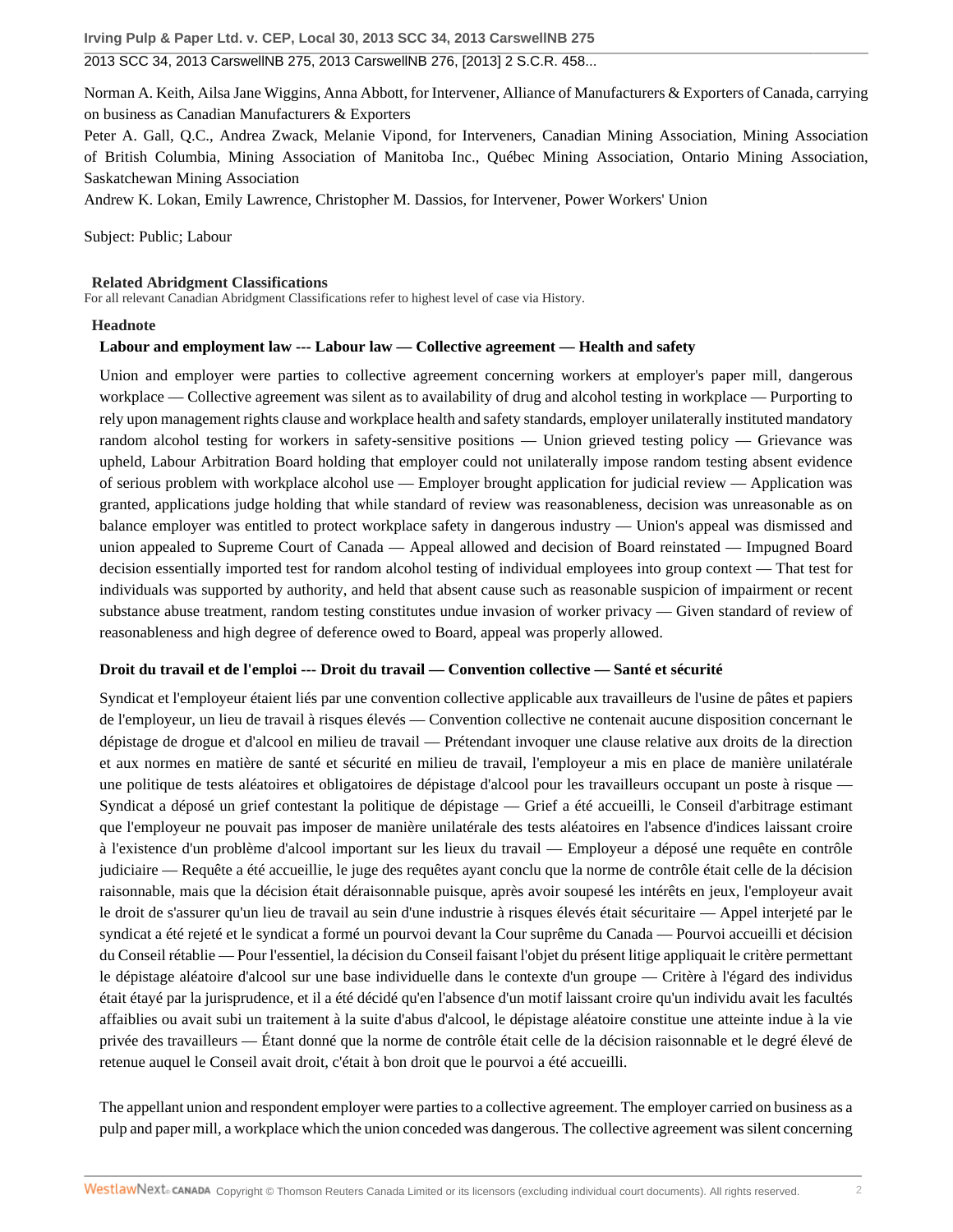workplace drug and alcohol testing for members of the bargaining unit. In a purported exercise of its management-rights clause and in furtherance of health and safety requirements, the employer instituted a mandatory random alcohol testing policy requiring a percentage of bargaining unit members in safety-sensitive positions to submit to Intoxilyzer testing. Failed tests would subject those members to discipline, up to and including termination. The union brought a policy grievance alleging undue violations of worker privacy.

The grievance was upheld, the Labour Arbitration Board holding that, after balancing the employer's legitimate interest in workplace safety against that of the workers' privacy rights, mandatory random testing could only be permitted in the presence of evidence of an actual problem with alcohol in the employer's workplace. The employer brought an application for judicial review.

The application was granted. The applications judge held that the standard of review of the Board's decision was reasonableness and that the Board was entitled to a high degree of deference, but that as the employer's policy was directed at preventing workplace catastrophes and was not excessively harsh, the decision was unreasonable. The union's appeal was dismissed and the union appealed, with leave, to the Supreme Court of Canada.

**Held:** The appeal was allowed and the decision of the Labour Arbitration Board reinstated.

Per Abella J. (LeBel, Fish, Cromwell, Karakatsanis, Wagner JJ. concurring): The Labour Arbitration Board was an expert tribunal acting within its express statutory jurisdiction to interpret collective agreements, and accordingly the standard of review was reasonableness and the Board was entitled to significant deference on review. Where an employer asserts a management rights clause in the context of workplace safety, Board evaluation of a unilaterally-imposed "safety rule" requires a balancing of relevant interests. The weight of arbitral authority is that, in dangerous workplaces, an employer may order a specific worker to be tested for alcohol consumption in particular stated circumstances, most urgently in the case of grounds to believe that the worker may be impaired while at work but also including, inter alia, employees returning from treatment for substance abuse. Given that the employer could not seriously argue that a majority of employees are likely to be impaired at work, the overwhelming weight of arbitral authority is that an employer must meet at least as stringent a test prior to imposing random testing, even in dangerous workplaces. In the present case the Board's decision stating that the employer would be required to establish a real a substantial alcohol problem at its workplace prior to making a "safety rule" which seriously impacted upon the privacy of members of the bargaining unit was essentially an expression of the principle properly applied to individual employees, and accordingly the decision was within a reasonable range of possible outcomes and the appeal was properly allowed and the Board's decision reinstated.

Per Rothstein, Moldaver JJ. (dissenting) (McLachlin C.J.C. concurring): The majority correctly held that the standard of review was reasonableness and the Board entitled to a high degree of deference. However, with respect the Board's decision was unreasonable in the present case, and the applications judge accordingly properly granted the employer's application for judicial review.

An employer does not have unlimited power, pursuant to a negotiated management rights clause, to unilaterally impose "safety rules", even in dangerous workplaces. The employer is required to show factual foundation or cause for the imposition of any such rule. In the present case, the Board departed significantly from the established line of arbitration cases concerning the evidentiary standard which is sufficient to show cause for random workplace alcohol testing. That test requires an employer to show some evidence of an alcohol problem in the workplace. The Board went further and erred in an unreasonable manner in the present case, by holding that the employer was required to establish a "serious" problem. Then the Board went on to compound this error, by importing a further requirement that the employer demonstrate that this "serious" alcohol problem be directly related to actual workplace incidents indicative of enhanced danger. That was a more challenging threshold requirement than the established line of authority indicated should have been applied, and was not the appropriate and governing law. It was unreasonable, as the applications judge and the Court of Appeal held, and the present appeal should accordingly be dismissed.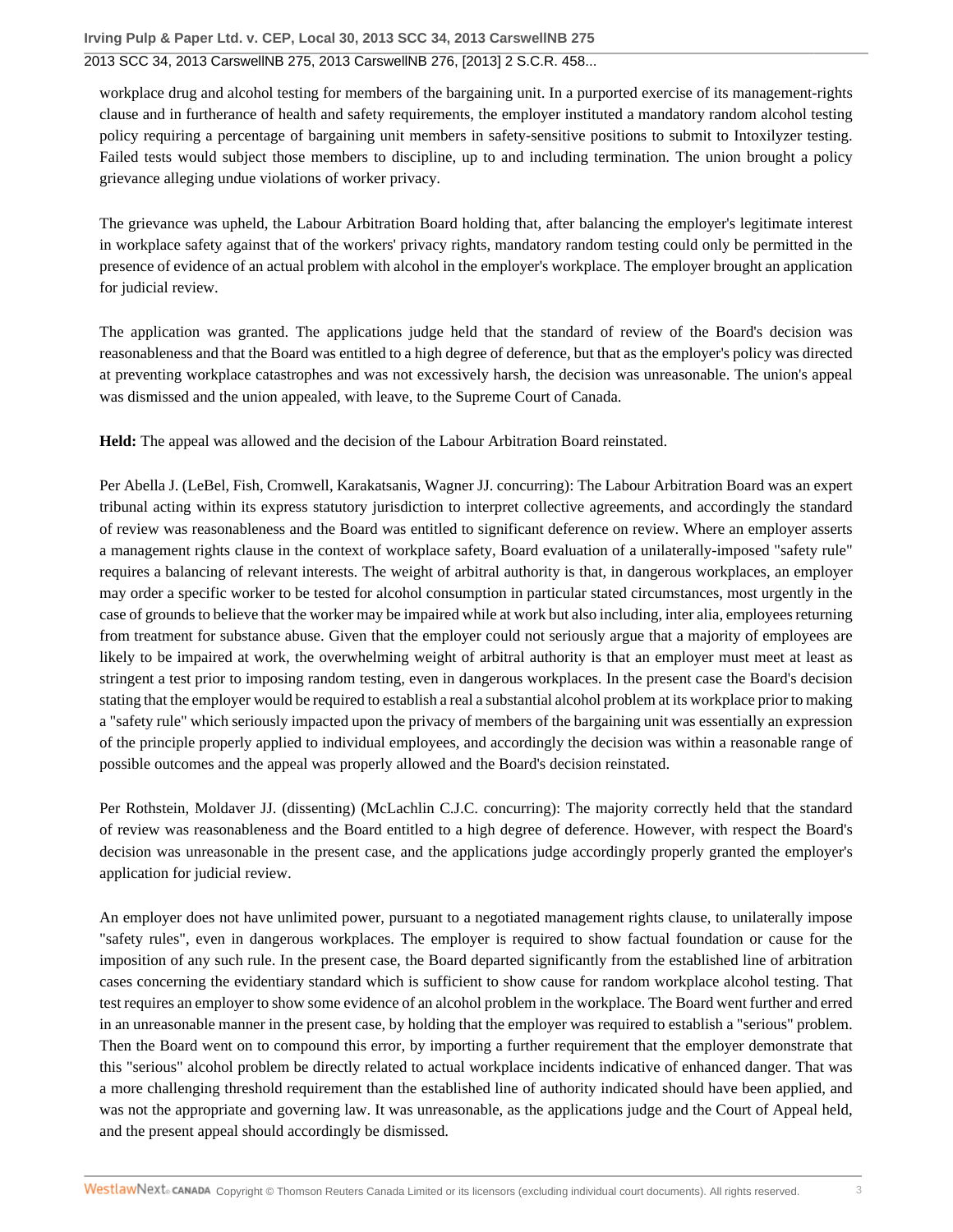Le syndicat appelant et l'employeur intimé étaient liés par une convention collective. L'employeur exploitait une usine de pâtes et papiers, un milieu de travail que le syndicat a reconnu être dangereux. La convention collective ne contenait aucune disposition concernant le dépistage de drogue et d'alcool en milieu de travail parmi les membres de l'unité de négociation. Dans le cadre de l'exercice prétendu de la clause relative aux droits de la direction et afin de satisfaire aux exigences en matière de santé et sécurité, l'employeur a mis en place une politique de tests aléatoires et obligatoires de dépistage d'alcool soumettant un pourcentage de membres de l'unité de négociation occupant des postes à risque à un alcootest. Les membres ayant échoué au test s'exposaient à des mesures disciplinaires progressives pouvant aller jusqu'au congédiement. Le syndicat a déposé un grief dénonçant une atteinte à la vie privée des travailleurs.

Le grief a été accueilli, le Conseil d'arbitrage estimant, après avoir soupesé l'intérêt légitime de l'employeur en matière de santé et celui des travailleurs à la préservation de leur vie privée, que les tests aléatoires et obligatoires ne devraient être autorisés qu'en présence d'indices laissant croire à un véritable problème d'alcool dans le milieu de travail de l'employeur. Ce dernier a déposé une requête en contrôle judiciaire.

La requête a été accueillie. Le juge des requêtes a conclu que la norme de contrôle de la décision du Conseil était celle de la décision raisonnable et que le Conseil avait droit à un degré élevé de retenue, mais que la politique de l'employeur, qui n'était pas excessivement sévère, visait à prévenir des catastrophes au sein du milieu de travail et qu'à cet égard, la décision était déraisonnable. L'appel interjeté par le syndicat a été rejeté et le syndicat a formé un pourvoi, avec autorisation, devant la Cour suprême du Canada.

**Arrêt:** Le pourvoi a été accueilli et la décision du Conseil d'arbitrage a été rétablie.

Abella, J. (LeBel, Fish, Cromwell, Karakatsanis, Wagner, JJ., souscrivant à son opinion) : Le Conseil d'arbitrage était un tribunal spécialisé agissant dans le cadre de sa compétence statutaire spécifique lui permettant d'interpréter les conventions collectives; or, la norme de contrôle était celle de la décision raisonnable, et le Conseil avait droit à une importante retenue lors du contrôle. Lorsqu'un employeur fait valoir une clause relative aux droits de la direction concernant la sécurité en milieu de travail, le Conseil, dans son évaluation d'une [TRADUCTION] « règle de sécurité » imposée de manière unilatérale, doit soupeser les intérêts en jeu. L'importance d'une sentence arbitrale est que, dans les milieux de travail à risques élevés, un employeur peut exiger, dans des circonstances précises, qu'un travailleur en particulier subisse un test afin de déterminer s'il a consommé de l'alcool, de manière encore plus urgente s'il y a des motifs de soupçonner qu'un travailleur est ivre au travail, mais aussi, entre autres, les travailleurs qui ont complété un traitement à la suite d'abus d'alcool. Considérant le fait qu'un employeur ne peut sérieusement affirmer que la majorité des employés sont susceptibles d'être ivres au travail, l'essentiel de la portée d'une sentence arbitrale est qu'un employeur doit au minimum répondre à des critères rigoureux avant d'imposer des tests aléatoires, même dans des milieux de travail à risques élevés. En l'espèce, la décision du Conseil affirmant que l'employeur devrait démontrer l'existence d'un véritable et grave problème d'alcool dans son milieu de travail avant d'imposer une « règle de sécurité » ayant pour effet d'entraîner des atteintes importantes à la vie privée des membres de l'unité de négociation était fondamentalement l'expression d'un principe correctement appliqué aux employés sur une base individuelle et, par conséquent, la décision faisait raisonnablement partie des issues possibles, et c'était à bon droit que le pourvoi a été accueilli et que la décision du Conseil a été rétablie.

Rothstein, Moldaver, JJ. (dissidents) (McLachlin, J.C.C., souscrivant à leur opinion) : Les juges majoritaires ont estimé, à bon droit, que la norme de contrôle applicable était celle de la décision raisonnable et que le Conseil avait droit à un degré élevé de retenue. Toutefois, on a respectueusement fait remarquer que la décision du Conseil était déraisonnable en l'espèce et que le juge des requêtes a eu raison d'accueillir la requête de l'employeur en contrôle judiciaire.

Un employeur ne dispose pas de pouvoirs illimités, en vertu d'une clause négociée relative aux droits de la direction, lui permettant d'imposer de manière unilatérale des « règles de sécurité », même dans les milieux de travail à risques élevés. L'employeur doit faire la démonstration de l'existence d'un fondement ou d'un motif reposant sur des faits avant d'imposer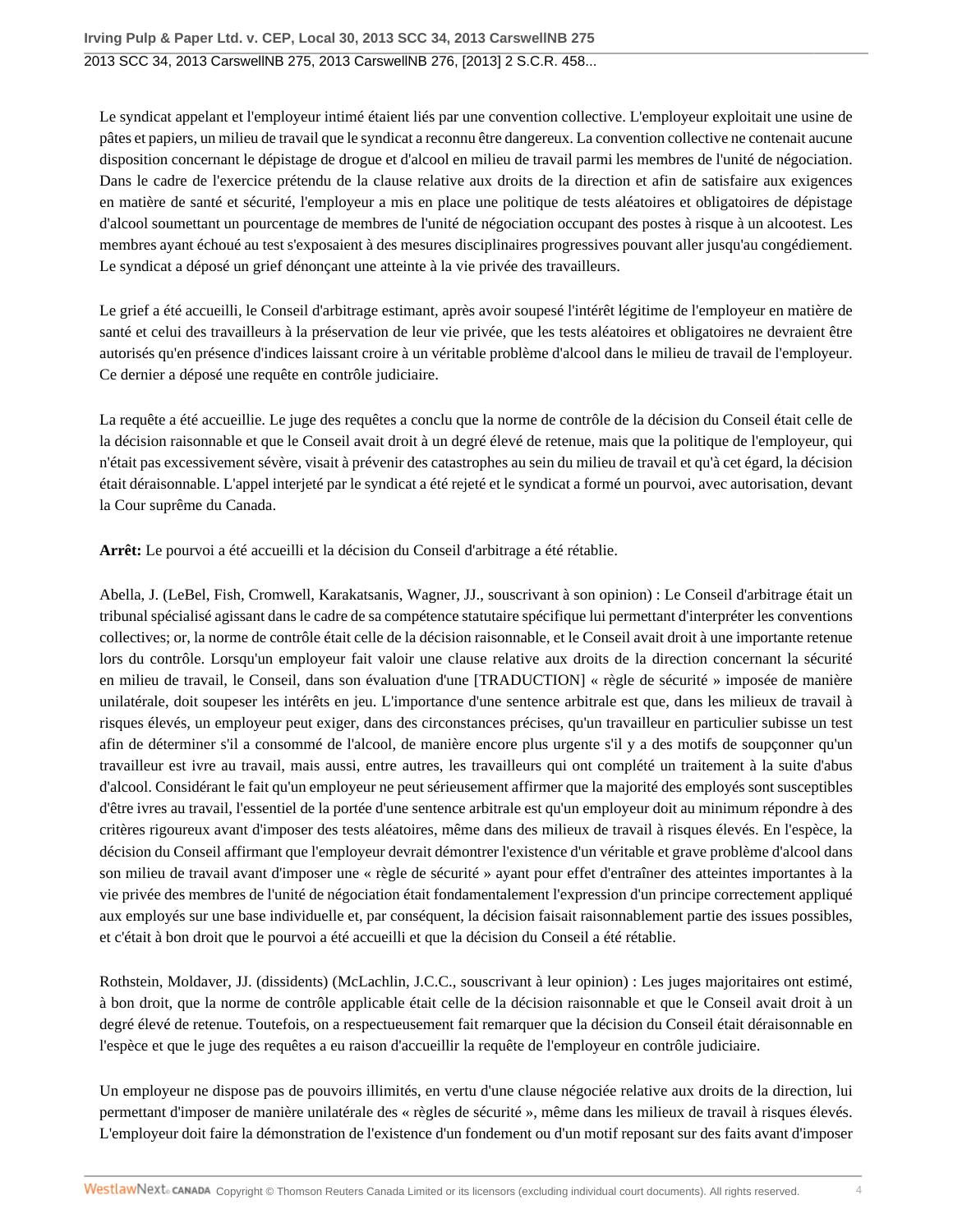une telle règle. En l'espèce, le Conseil s'est écarté de manière importante de la jurisprudence arbitrale établie concernant la norme de preuve requise pour démontrer l'existence d'un motif justifiant la mise en place de tests aléatoires de dépistage d'alcool en milieu de travail. Ce critère exige d'un employeur qu'il fasse la preuve de l'existence d'un problème d'alcool dans le milieu de travail. Le Conseil est allé plus loin et a commis une erreur de manière déraisonnable en l'espèce en concluant que l'employeur devait démontrer l'existence d'un problème [TRADUCTION] « important ». Puis, le Conseil a alourdi son erreur en exigeant, en plus, que l'employeur démontre que ce problème d'alcool « important » est directement relié à des incidents ayant eu lieu sur les lieux du travail et indiquant une aggravation des risques. Cette issue constituait une exigence minimale encore plus difficile que ce qui se dégageait de la jurisprudence établie comme étant la norme qui aurait dû être appliquée et n'était pas une bonne interprétation du droit et ne devrait pas faire autorité. Cette issue était déraisonnable, comme l'ont déclaré le juge des requêtes et la Cour d'appel, et le présent pourvoi devrait, par conséquent, être rejeté.

**Table of Authorities**

## **Cases considered by** *Abella J.***:**

*ADM Agri-Industries Ltd. and CAW-Canada, Local 195, Re* [\(2004\), 2004 CarswellOnt 10374](http://nextcanada.westlaw.com/Link/Document/FullText?findType=Y&pubNum=6407&serNum=2028550771&originationContext=document&transitionType=Document&vr=3.0&rs=cblt1.0&contextData=(sc.History*oc.Default)) (Ont. Arb.) — referred to

*B.F.C.S.D. v. Carling Breweries Ltd.* [\(1959\), 1959 CarswellOnt 268, 10 L.A.C. 25](http://nextcanada.westlaw.com/Link/Document/FullText?findType=Y&pubNum=6407&serNum=1959058956&originationContext=document&transitionType=Document&vr=3.0&rs=cblt1.0&contextData=(sc.History*oc.Default)) (Ont. Arb.) — referred to

*C.E.P., Local 777 v. Imperial Oil Ltd.* [\(May 27, 2000\),](http://nextcanada.westlaw.com/Link/Document/FullText?findType=Y&pubNum=6407&serNum=2000679525&originationContext=document&transitionType=Document&vr=3.0&rs=cblt1.0&contextData=(sc.History*oc.Default)) Christian Member (Alta. Arb.) — considered

*Canadian National Railway v. CAW-Canada* [\(2000\), \[2000\] L.V.I. 3135-1, 2000 CarswellNat 2285, 95 L.A.C. \(4th\)](http://nextcanada.westlaw.com/Link/Document/FullText?findType=Y&pubNum=6407&serNum=2000552591&originationContext=document&transitionType=Document&vr=3.0&rs=cblt1.0&contextData=(sc.History*oc.Default)) [341](http://nextcanada.westlaw.com/Link/Document/FullText?findType=Y&pubNum=6407&serNum=2000552591&originationContext=document&transitionType=Document&vr=3.0&rs=cblt1.0&contextData=(sc.History*oc.Default)) (Can. Arb.) — referred to

*Charlottetown (City) v. Prince Edward Island (Board of Arbitration)* [\(1997\), 1997 CarswellPEI 60, 151 Nfld. &](http://nextcanada.westlaw.com/Link/Document/FullText?findType=Y&pubNum=6407&serNum=1997416892&originationContext=document&transitionType=Document&vr=3.0&rs=cblt1.0&contextData=(sc.History*oc.Default)) [P.E.I.R. 69, 471 A.P.R. 69](http://nextcanada.westlaw.com/Link/Document/FullText?findType=Y&pubNum=6407&serNum=1997416892&originationContext=document&transitionType=Document&vr=3.0&rs=cblt1.0&contextData=(sc.History*oc.Default)) (P.E.I. C.A.) — referred to

*Dupont Canada Inc. v. C.E.P., Local 28-0* [\(2002\), 105 L.A.C. \(4th\) 399, \[2002\] L.V.I. 3282-1, 2002 CarswellOnt](http://nextcanada.westlaw.com/Link/Document/FullText?findType=Y&pubNum=6407&serNum=2002063179&originationContext=document&transitionType=Document&vr=3.0&rs=cblt1.0&contextData=(sc.History*oc.Default)) [1739](http://nextcanada.westlaw.com/Link/Document/FullText?findType=Y&pubNum=6407&serNum=2002063179&originationContext=document&transitionType=Document&vr=3.0&rs=cblt1.0&contextData=(sc.History*oc.Default)) (Ont. Arb.) — referred to

*Entrop v. Imperial Oil Ltd.* [\(2000\), 2 C.C.E.L. \(3d\) 19, 189 D.L.R. \(4th\) 14,](http://nextcanada.westlaw.com/Link/Document/FullText?findType=Y&pubNum=6407&serNum=2000548423&originationContext=document&transitionType=Document&vr=3.0&rs=cblt1.0&contextData=(sc.History*oc.Default)) *(*sub nom. *Imperial Oil Ltd. v. Entrop)* [37 C.H.R.R. D/481, 2000 C.L.L.C. 230-037, 50 O.R. \(3d\) 18, 2000 CarswellOnt 2525, 137 O.A.C. 15](http://nextcanada.westlaw.com/Link/Document/FullText?findType=Y&pubNum=6407&serNum=2000548423&originationContext=document&transitionType=Document&vr=3.0&rs=cblt1.0&contextData=(sc.History*oc.Default)) (Ont. C.A.) — considered

*Esso Petroleum Canada v. C.E.P., Local 614* [\(1994\), 56 L.A.C. \(4th\) 440, 1994 CarswellBC 3219](http://nextcanada.westlaw.com/Link/Document/FullText?findType=Y&pubNum=6407&serNum=1994410920&originationContext=document&transitionType=Document&vr=3.0&rs=cblt1.0&contextData=(sc.History*oc.Default)) (B.C. Arb.) referred to

*Fording Coal Ltd. v. U.S.W.A., Local 7884* [\(2002\), 2002 CarswellBC 4004](http://nextcanada.westlaw.com/Link/Document/FullText?findType=Y&pubNum=6407&serNum=2002826684&originationContext=document&transitionType=Document&vr=3.0&rs=cblt1.0&contextData=(sc.History*oc.Default)) (B.C. Arb.) — referred to

*Greater Toronto Airports Authority v. P.S.A.C., Local 0004* [\(2007\), 2007 CarswellOnt 4531, \[2007\] L.V.I. 3734-2](http://nextcanada.westlaw.com/Link/Document/FullText?findType=Y&pubNum=6407&serNum=2012726951&originationContext=document&transitionType=Document&vr=3.0&rs=cblt1.0&contextData=(sc.History*oc.Default)) (Ont. Arb.) — considered

*Hamilton Street Railway v. A.T.U., Local 107* [\(1977\), 1977 CarswellOnt 755, 16 L.A.C. \(2d\) 402](http://nextcanada.westlaw.com/Link/Document/FullText?findType=Y&pubNum=6407&serNum=1977148527&originationContext=document&transitionType=Document&vr=3.0&rs=cblt1.0&contextData=(sc.History*oc.Default)) (Ont. Arb.) referred to

*Imperial Oil Ltd. v. C.E.P., Local 900* [\(2006\), 2006 CarswellOnt 8621, \[2007\] L.V.I. 3696-1, 157 L.A.C. \(4th\) 225](http://nextcanada.westlaw.com/Link/Document/FullText?findType=Y&pubNum=6407&serNum=2011407980&originationContext=document&transitionType=Document&vr=3.0&rs=cblt1.0&contextData=(sc.History*oc.Default)) (Ont. Arb.) — followed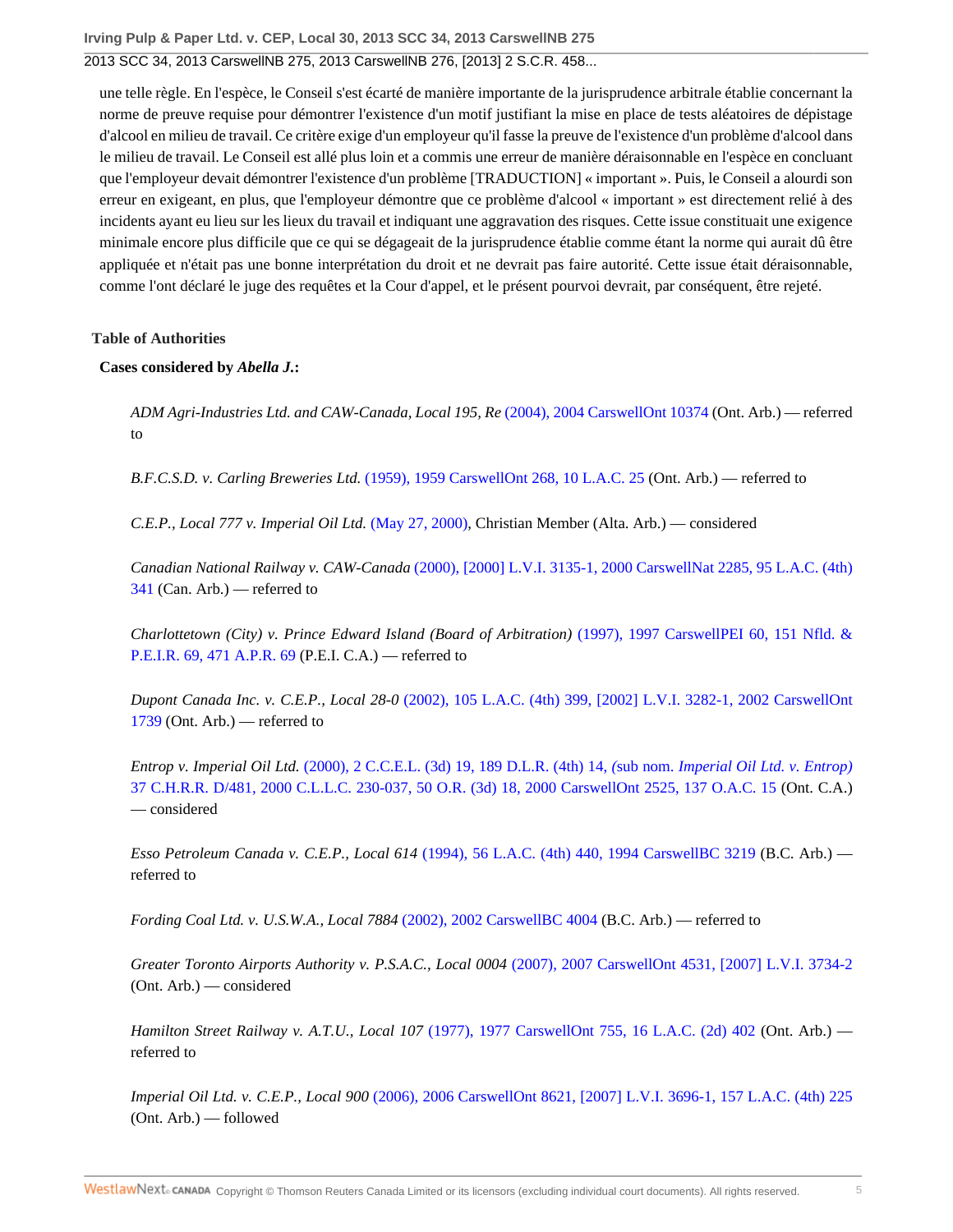*Imperial Oil Ltd. v. C.E.P., Local 900* [\(2009\), 2009 C.L.L.C. 230-021, 183 L.A.C. \(4th\) 193, 306 D.L.R. \(4th\) 385,](http://nextcanada.westlaw.com/Link/Document/FullText?findType=Y&pubNum=6407&serNum=2018889068&originationContext=document&transitionType=Document&vr=3.0&rs=cblt1.0&contextData=(sc.History*oc.Default)) *(*sub nom. *[Imperial Oil Ltd. v. Communications, Energy & Paperworkers Union of Canada, Local 900\)](http://nextcanada.westlaw.com/Link/Document/FullText?findType=Y&pubNum=6407&serNum=2018889068&originationContext=document&transitionType=Document&vr=3.0&rs=cblt1.0&contextData=(sc.History*oc.Default))* 249 O.A.C. [270, 98 Admin. L.R. \(4th\) 81, 2009 CarswellOnt 2763, 2009 ONCA 420, 96 O.R. \(3d\) 668](http://nextcanada.westlaw.com/Link/Document/FullText?findType=Y&pubNum=6407&serNum=2018889068&originationContext=document&transitionType=Document&vr=3.0&rs=cblt1.0&contextData=(sc.History*oc.Default)) (Ont. C.A.) — referred to

*IWA-Canada v. Weyerhaeuser Co.* (2004), *(*sub nom. *[Weyerhaeuser Co. v. I.W.A.\)](http://nextcanada.westlaw.com/Link/Document/FullText?findType=Y&pubNum=6407&serNum=2004909212&originationContext=document&transitionType=Document&vr=3.0&rs=cblt1.0&contextData=(sc.History*oc.Default))* 127 L.A.C. (4th) 73, 2004 [CarswellBC 2039](http://nextcanada.westlaw.com/Link/Document/FullText?findType=Y&pubNum=6407&serNum=2004909212&originationContext=document&transitionType=Document&vr=3.0&rs=cblt1.0&contextData=(sc.History*oc.Default)) (B.C. Arb.) — referred to

*Lumber & Sawmill Workers' Union, Local 2537 v. KVP Co.* [\(1965\), 16 L.A.C. 73, 1965 CarswellOnt 618](http://nextcanada.westlaw.com/Link/Document/FullText?findType=Y&pubNum=6407&serNum=1965069024&originationContext=document&transitionType=Document&vr=3.0&rs=cblt1.0&contextData=(sc.History*oc.Default)) (Ont. Arb.) — followed

*M.A.H.C.P. v. Nor-Man Regional Health Authority Inc.* [\(2011\), D.T.E. 2011T-803, 2011 CarswellMan 606, 2011](http://nextcanada.westlaw.com/Link/Document/FullText?findType=Y&pubNum=6407&serNum=2026610657&originationContext=document&transitionType=Document&vr=3.0&rs=cblt1.0&contextData=(sc.History*oc.Default)) CarswellMan 607, 2011 SCC 59, *(*sub nom. *[Nor-Man Regional Health Authority Inc. v. M.A.H.C.P.\)](http://nextcanada.westlaw.com/Link/Document/FullText?findType=Y&pubNum=6407&serNum=2026610657&originationContext=document&transitionType=Document&vr=3.0&rs=cblt1.0&contextData=(sc.History*oc.Default))* 2012 C.L.L.C. 220-004, 96 C.C.E.L. (3d) 1, *(*sub nom. *[Manitoba Assn. of Health Care Professionals v. Nor-Man Regional Health](http://nextcanada.westlaw.com/Link/Document/FullText?findType=Y&pubNum=6407&serNum=2026610657&originationContext=document&transitionType=Document&vr=3.0&rs=cblt1.0&contextData=(sc.History*oc.Default)) Authority Inc.)* 212 L.A.C. (4th) 93, *(*sub nom. *[Manitoba Assn. of Health Care Professionals v. Nor-Man Regional](http://nextcanada.westlaw.com/Link/Document/FullText?findType=Y&pubNum=6407&serNum=2026610657&originationContext=document&transitionType=Document&vr=3.0&rs=cblt1.0&contextData=(sc.History*oc.Default)) Health Authority Inc.)* 340 D.L.R. (4th) 1, *(*sub nom. *[Manitoba Association of Health Care Professionals v. Nor-Man](http://nextcanada.westlaw.com/Link/Document/FullText?findType=Y&pubNum=6407&serNum=2026610657&originationContext=document&transitionType=Document&vr=3.0&rs=cblt1.0&contextData=(sc.History*oc.Default)) Regional Health Authority Inc.)* [423 N.R. 95, \[2012\] 2 W.W.R. 619, 29 Admin. L.R. \(5th\) 1,](http://nextcanada.westlaw.com/Link/Document/FullText?findType=Y&pubNum=6407&serNum=2026610657&originationContext=document&transitionType=Document&vr=3.0&rs=cblt1.0&contextData=(sc.History*oc.Default)) *(*sub nom. *Nor-Man [Regional Health Authority Inc. v. Manitoba Association of Health Care Professionals\)](http://nextcanada.westlaw.com/Link/Document/FullText?findType=Y&pubNum=6407&serNum=2026610657&originationContext=document&transitionType=Document&vr=3.0&rs=cblt1.0&contextData=(sc.History*oc.Default))* [2011] 3 S.C.R. 616, *(*sub nom. *[Manitoba Association of Health Care Professionals v. Nor-Man Regional Health Authority Inc.\)](http://nextcanada.westlaw.com/Link/Document/FullText?findType=Y&pubNum=6407&serNum=2026610657&originationContext=document&transitionType=Document&vr=3.0&rs=cblt1.0&contextData=(sc.History*oc.Default))* 275 Man. R. (2d) 16, *(*sub nom. *[Manitoba Association of Health Care Professionals v. Nor-Man Regional Health Authority Inc.\)](http://nextcanada.westlaw.com/Link/Document/FullText?findType=Y&pubNum=6407&serNum=2026610657&originationContext=document&transitionType=Document&vr=3.0&rs=cblt1.0&contextData=(sc.History*oc.Default))* [538 W.A.C. 16](http://nextcanada.westlaw.com/Link/Document/FullText?findType=Y&pubNum=6407&serNum=2026610657&originationContext=document&transitionType=Document&vr=3.0&rs=cblt1.0&contextData=(sc.History*oc.Default)) (S.C.C.) — followed

*Metropol Security v. U.S.W.A., Local 5296* [\(1998\), 69 L.A.C. \(4th\) 399, 1998 CarswellOnt 6198](http://nextcanada.westlaw.com/Link/Document/FullText?findType=Y&pubNum=6407&serNum=1998460479&originationContext=document&transitionType=Document&vr=3.0&rs=cblt1.0&contextData=(sc.History*oc.Default)) (Ont. Arb.) referred to

*Metropolitan Toronto (Municipality) v. C.U.P.E.* [\(1990\), 69 D.L.R. \(4th\) 268,](http://nextcanada.westlaw.com/Link/Document/FullText?findType=Y&pubNum=6407&serNum=1990315647&originationContext=document&transitionType=Document&vr=3.0&rs=cblt1.0&contextData=(sc.History*oc.Default)) *(*sub nom. *Toronto (City) v. C.U.P.E.)* [39 O.A.C. 82, 74 O.R. \(2d\) 239, 1990 CarswellOnt 1088](http://nextcanada.westlaw.com/Link/Document/FullText?findType=Y&pubNum=6407&serNum=1990315647&originationContext=document&transitionType=Document&vr=3.0&rs=cblt1.0&contextData=(sc.History*oc.Default)) (Ont. C.A.) — followed

*Metropolitan Toronto (Municipality) v. C.U.P.E.* [\(1990\), 74 O.R. \(2d\) x \(note\), \[1990\] 2 S.C.R. ix \(note\), 72 D.L.R.](http://nextcanada.westlaw.com/Link/Document/FullText?findType=Y&pubNum=6407&serNum=1990315648&originationContext=document&transitionType=Document&vr=3.0&rs=cblt1.0&contextData=(sc.History*oc.Default)) (4th) vii (note), *(*sub nom. *Toronto (City) v. C.U.P.E.)* 41 O.A.C. 268 (note), *(*sub nom. *[Toronto \(City\) v. C.U.P.E.\)](http://nextcanada.westlaw.com/Link/Document/FullText?findType=Y&pubNum=6407&serNum=1990315648&originationContext=document&transitionType=Document&vr=3.0&rs=cblt1.0&contextData=(sc.History*oc.Default))* [120 N.R. 192 \(note\)](http://nextcanada.westlaw.com/Link/Document/FullText?findType=Y&pubNum=6407&serNum=1990315648&originationContext=document&transitionType=Document&vr=3.0&rs=cblt1.0&contextData=(sc.History*oc.Default)) (S.C.C.) — referred to

*N.L.N.U. v. Newfoundland & Labrador (Treasury Board)* [\(2011\), 2011 CarswellNfld 414, 2011 CarswellNfld 415,](http://nextcanada.westlaw.com/Link/Document/FullText?findType=Y&pubNum=6407&serNum=2026678952&originationContext=document&transitionType=Document&vr=3.0&rs=cblt1.0&contextData=(sc.History*oc.Default)) 2011 SCC 62, 38 Admin. L.R. (5th) 255, *(*sub nom. *[Nfld. and Labrador Nurses' Union v. Newfoundland and Labrador](http://nextcanada.westlaw.com/Link/Document/FullText?findType=Y&pubNum=6407&serNum=2026678952&originationContext=document&transitionType=Document&vr=3.0&rs=cblt1.0&contextData=(sc.History*oc.Default)) (Treasury Board))* 2011 C.L.L.C. 220-008, *(*sub nom. *[Newfoundland & Labrador Nurses' Union v. Newfoundland](http://nextcanada.westlaw.com/Link/Document/FullText?findType=Y&pubNum=6407&serNum=2026678952&originationContext=document&transitionType=Document&vr=3.0&rs=cblt1.0&contextData=(sc.History*oc.Default)) & Labrador (Treasury Board))* [424 N.R. 220, 340 D.L.R. \(4th\) 17, D.T.E. 2012T-7,](http://nextcanada.westlaw.com/Link/Document/FullText?findType=Y&pubNum=6407&serNum=2026678952&originationContext=document&transitionType=Document&vr=3.0&rs=cblt1.0&contextData=(sc.History*oc.Default)) *(*sub nom. *Newfoundland & [Labrador Nurses' Union v. Newfoundland & Labrador \(Treasury Board\)\)](http://nextcanada.westlaw.com/Link/Document/FullText?findType=Y&pubNum=6407&serNum=2026678952&originationContext=document&transitionType=Document&vr=3.0&rs=cblt1.0&contextData=(sc.History*oc.Default))* [2011] 3 S.C.R. 708, 213 L.A.C. (4th) 95, 97 C.C.E.L. (3d) 199, *(*sub nom. *[Newfoundland and Labrador Nurses' Union v. Newfoundland and Labrador](http://nextcanada.westlaw.com/Link/Document/FullText?findType=Y&pubNum=6407&serNum=2026678952&originationContext=document&transitionType=Document&vr=3.0&rs=cblt1.0&contextData=(sc.History*oc.Default)) (Treasury Board))* 986 A.P.R. 340, *(*sub nom. *[Newfoundland and Labrador Nurses' Union v. Newfoundland and](http://nextcanada.westlaw.com/Link/Document/FullText?findType=Y&pubNum=6407&serNum=2026678952&originationContext=document&transitionType=Document&vr=3.0&rs=cblt1.0&contextData=(sc.History*oc.Default)) [Labrador \(Treasury Board\)\)](http://nextcanada.westlaw.com/Link/Document/FullText?findType=Y&pubNum=6407&serNum=2026678952&originationContext=document&transitionType=Document&vr=3.0&rs=cblt1.0&contextData=(sc.History*oc.Default))* 317 Nfld. & P.E.I.R. 340 (S.C.C.) — followed

*Navistar Canada Inc. v. C.A.W., Local 504* [\(2010\), 2010 CarswellOnt 11477, 195 L.A.C. \(4th\) 144](http://nextcanada.westlaw.com/Link/Document/FullText?findType=Y&pubNum=6407&serNum=2023661557&originationContext=document&transitionType=Document&vr=3.0&rs=cblt1.0&contextData=(sc.History*oc.Default)) (Ont. Arb.) referred to

*New Brunswick (Board of Management) v. Dunsmuir* [\(2008\), 372 N.R. 1, 69 Admin. L.R. \(4th\) 1, 69 Imm. L.R. \(3d\)](http://nextcanada.westlaw.com/Link/Document/FullText?findType=Y&pubNum=6407&serNum=2015426704&originationContext=document&transitionType=Document&vr=3.0&rs=cblt1.0&contextData=(sc.History*oc.Default)) 1, *(*sub nom. *Dunsmuir v. New Brunswick)* [\[2008\] 1 S.C.R. 190, 844 A.P.R. 1,](http://nextcanada.westlaw.com/Link/Document/FullText?findType=Y&pubNum=6407&serNum=2015426704&originationContext=document&transitionType=Document&vr=3.0&rs=cblt1.0&contextData=(sc.History*oc.Default)) *(*sub nom. *Dunsmuir v. New Brunswick)* [2008 C.L.L.C. 220-020, D.T.E. 2008T-223, 329 N.B.R. \(2d\) 1,](http://nextcanada.westlaw.com/Link/Document/FullText?findType=Y&pubNum=6407&serNum=2015426704&originationContext=document&transitionType=Document&vr=3.0&rs=cblt1.0&contextData=(sc.History*oc.Default)) *(*sub nom. *Dunsmuir v. New Brunswick)* 170 L.A.C. (4th) 1, *(*sub nom. *Dunsmuir v. New Brunswick)* [291 D.L.R. \(4th\) 577, 2008 CarswellNB 124, 2008 CarswellNB 125,](http://nextcanada.westlaw.com/Link/Document/FullText?findType=Y&pubNum=6407&serNum=2015426704&originationContext=document&transitionType=Document&vr=3.0&rs=cblt1.0&contextData=(sc.History*oc.Default)) [2008 SCC 9, 64 C.C.E.L. \(3d\) 1,](http://nextcanada.westlaw.com/Link/Document/FullText?findType=Y&pubNum=6407&serNum=2015426704&originationContext=document&transitionType=Document&vr=3.0&rs=cblt1.0&contextData=(sc.History*oc.Default)) *(*sub nom. *Dunsmuir v. New Brunswick)* 95 L.C.R. 65 (S.C.C.) — followed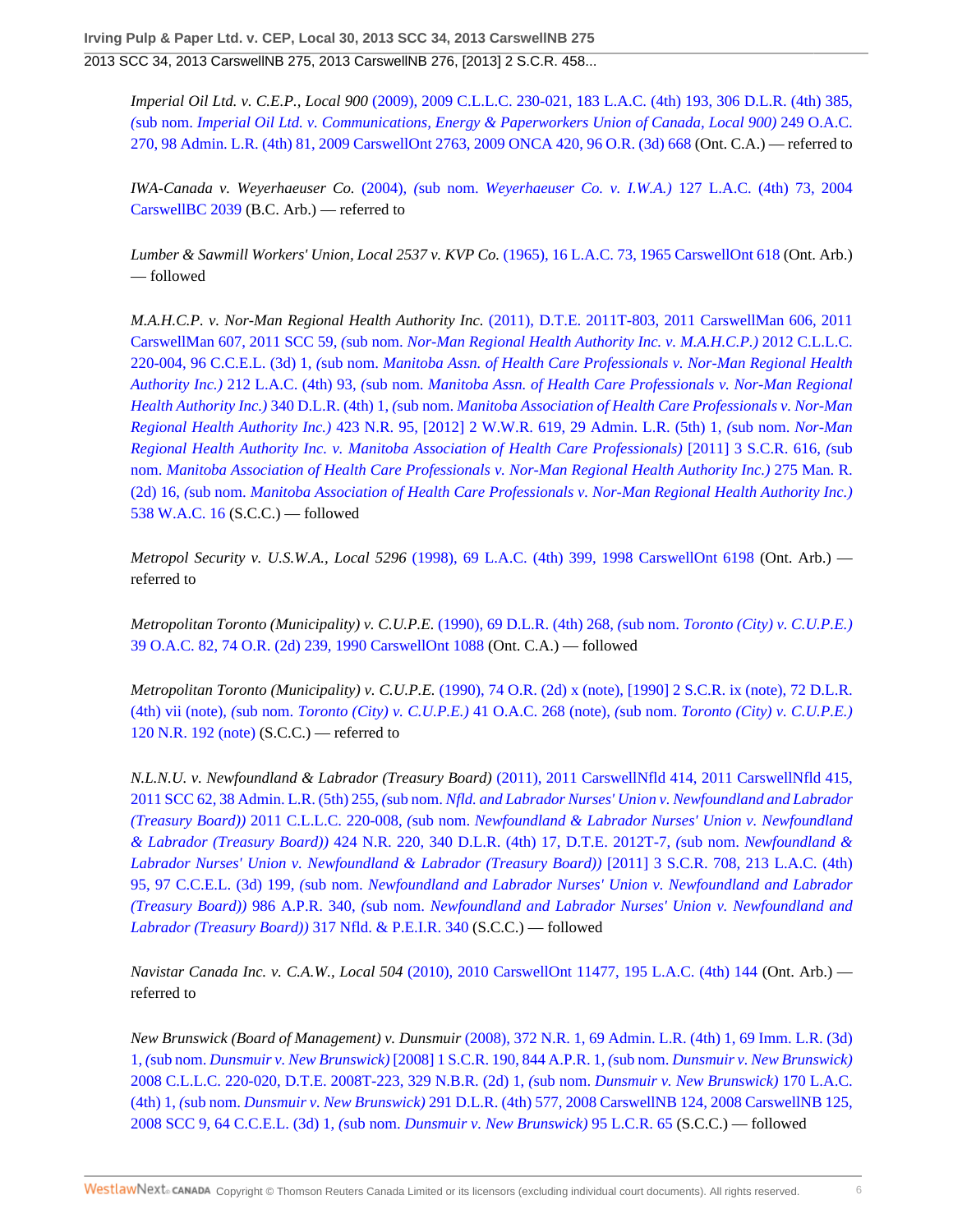*Petro-Canada Lubricants Centre (Mississauga) v. C.E.P., Local 593* [\(2009\), 2009 CarswellOnt 8613, 186 L.A.C.](http://nextcanada.westlaw.com/Link/Document/FullText?findType=Y&pubNum=6407&serNum=2021245445&originationContext=document&transitionType=Document&vr=3.0&rs=cblt1.0&contextData=(sc.History*oc.Default))  $(4th)$  424 (Ont. Arb.) — referred to

*R. v. Dyment* [\(1988\), 10 M.V.R. \(2d\) 1, 1988 CarswellPEI 7, 1988 CarswellPEI 73, 66 C.R. \(3d\) 348, 89 N.R. 249,](http://nextcanada.westlaw.com/Link/Document/FullText?findType=Y&pubNum=6407&serNum=1988287935&originationContext=document&transitionType=Document&vr=3.0&rs=cblt1.0&contextData=(sc.History*oc.Default)) [\[1988\] 2 S.C.R. 417, 45 C.C.C. \(3d\) 244, 73 Nfld. & P.E.I.R. 13, 229 A.P.R. 13, 55 D.L.R. \(4th\) 503, 38 C.R.R.](http://nextcanada.westlaw.com/Link/Document/FullText?findType=Y&pubNum=6407&serNum=1988287935&originationContext=document&transitionType=Document&vr=3.0&rs=cblt1.0&contextData=(sc.History*oc.Default)) [301](http://nextcanada.westlaw.com/Link/Document/FullText?findType=Y&pubNum=6407&serNum=1988287935&originationContext=document&transitionType=Document&vr=3.0&rs=cblt1.0&contextData=(sc.History*oc.Default)) (S.C.C.) — considered

*R. v. Shoker* [\(2006\), 2006 SCC 44, 212 C.C.C. \(3d\) 417, 271 D.L.R. \(4th\) 385, 353 N.R. 160, 2006 CarswellBC 2458,](http://nextcanada.westlaw.com/Link/Document/FullText?findType=Y&pubNum=6407&serNum=2010451381&originationContext=document&transitionType=Document&vr=3.0&rs=cblt1.0&contextData=(sc.History*oc.Default)) [2006 CarswellBC 2459, \[2006\] 2 S.C.R. 399, 41 C.R. \(6th\) 1, 230 B.C.A.C. 1, 380 W.A.C. 1, 146 C.R.R. \(2d\) 358](http://nextcanada.westlaw.com/Link/Document/FullText?findType=Y&pubNum=6407&serNum=2010451381&originationContext=document&transitionType=Document&vr=3.0&rs=cblt1.0&contextData=(sc.History*oc.Default)) (S.C.C.) — considered

*Rio Tinto Alcan Primary Metal v. CAW-Canada, Local 2301* (2011), *(*sub nom. *[Rio Tinto Alcan Primary Metal v.](http://nextcanada.westlaw.com/Link/Document/FullText?findType=Y&pubNum=6407&serNum=2024672148&originationContext=document&transitionType=Document&vr=3.0&rs=cblt1.0&contextData=(sc.History*oc.Default)) C.A.W.-Canada, Local 2301)* [204 L.A.C. \(4th\) 265, 2011 CarswellBC 353](http://nextcanada.westlaw.com/Link/Document/FullText?findType=Y&pubNum=6407&serNum=2024672148&originationContext=document&transitionType=Document&vr=3.0&rs=cblt1.0&contextData=(sc.History*oc.Default)) (B.C. Arb.) — referred to

*Scarborough (Borough) Public Utilities Commission v. I.B.E.W., Local 636* [\(1974\), 1974 CarswellOnt 1385, 5 L.A.C.](http://nextcanada.westlaw.com/Link/Document/FullText?findType=Y&pubNum=6407&serNum=1974145955&originationContext=document&transitionType=Document&vr=3.0&rs=cblt1.0&contextData=(sc.History*oc.Default))  $(2d)$  285 (Ont. Arb.) — referred to

*St. James Assiniboia Teachers' Assn. No. 2 v. St. James Assiniboia School Division No. 2* [\(2002\), 2002 MBCA 158,](http://nextcanada.westlaw.com/Link/Document/FullText?findType=Y&pubNum=6407&serNum=2002518541&originationContext=document&transitionType=Document&vr=3.0&rs=cblt1.0&contextData=(sc.History*oc.Default)) [2002 CarswellMan 519, 170 Man. R. \(2d\) 69, 285 W.A.C. 69, 222 D.L.R. \(4th\) 636, \[2003\] 6 W.W.R. 193](http://nextcanada.westlaw.com/Link/Document/FullText?findType=Y&pubNum=6407&serNum=2002518541&originationContext=document&transitionType=Document&vr=3.0&rs=cblt1.0&contextData=(sc.History*oc.Default)) (Man. C.A.) — referred to

*Trimac Transportation Services - Bulk Systems v. T.C.U.* [\(1999\), 1999 CarswellNat 2995, \[2000\] L.V.I. 3090-2, 88](http://nextcanada.westlaw.com/Link/Document/FullText?findType=Y&pubNum=6407&serNum=1999502161&originationContext=document&transitionType=Document&vr=3.0&rs=cblt1.0&contextData=(sc.History*oc.Default)) [L.A.C. \(4th\) 237](http://nextcanada.westlaw.com/Link/Document/FullText?findType=Y&pubNum=6407&serNum=1999502161&originationContext=document&transitionType=Document&vr=3.0&rs=cblt1.0&contextData=(sc.History*oc.Default)) (Can. Arb.) — referred to

*U.E., Local 524 v. Canadian General Electric Co. (Peterborough)* [\(1951\), 2 L.A.C. 688, 1951 CarswellOnt 474](http://nextcanada.westlaw.com/Link/Document/FullText?findType=Y&pubNum=6407&serNum=1951041122&originationContext=document&transitionType=Document&vr=3.0&rs=cblt1.0&contextData=(sc.History*oc.Default)) (Ont. Arb.) — referred to

*U.S.W.A., Local 4487 v. John Inglis Co.* [\(1957\), 7 L.A.C. 240, 1957 CarswellOnt 270](http://nextcanada.westlaw.com/Link/Document/FullText?findType=Y&pubNum=6407&serNum=1957050070&originationContext=document&transitionType=Document&vr=3.0&rs=cblt1.0&contextData=(sc.History*oc.Default)) (Ont. Arb.) — considered

*Western Avalon Roman Catholic School Board v. N.A.P.E.* (2000), *(*sub nom. *[N.A.P.E. v. Western Avalon Roman](http://nextcanada.westlaw.com/Link/Document/FullText?findType=Y&pubNum=6407&serNum=2000547315&originationContext=document&transitionType=Document&vr=3.0&rs=cblt1.0&contextData=(sc.History*oc.Default)) Catholic School Board)* 190 D.L.R. (4th) 146, *(*sub nom. *[Board of Education \(Roman Catholic\) of Western Avalon](http://nextcanada.westlaw.com/Link/Document/FullText?findType=Y&pubNum=6407&serNum=2000547315&originationContext=document&transitionType=Document&vr=3.0&rs=cblt1.0&contextData=(sc.History*oc.Default)) [v. Newfoundland Association of Public Employees\)](http://nextcanada.westlaw.com/Link/Document/FullText?findType=Y&pubNum=6407&serNum=2000547315&originationContext=document&transitionType=Document&vr=3.0&rs=cblt1.0&contextData=(sc.History*oc.Default))* 191 Nfld. & P.E.I.R. 5, *(*sub nom. *Board of Education (Roman [Catholic\) of Western Avalon v. Newfoundland Association of Public Employees\)](http://nextcanada.westlaw.com/Link/Document/FullText?findType=Y&pubNum=6407&serNum=2000547315&originationContext=document&transitionType=Document&vr=3.0&rs=cblt1.0&contextData=(sc.History*oc.Default))* 577 A.P.R. 5, 2000 CarswellNfld [200, 2000 NFCA 39](http://nextcanada.westlaw.com/Link/Document/FullText?findType=Y&pubNum=6407&serNum=2000547315&originationContext=document&transitionType=Document&vr=3.0&rs=cblt1.0&contextData=(sc.History*oc.Default)) (Nfld. C.A.) — referred to

# **Cases considered by** *Rothstein, Moldaver JJ.* **(dissenting):**

*A.T.A. v. Alberta (Information & Privacy Commissioner)* [\(2011\), 339 D.L.R. \(4th\) 428, 2011 CarswellAlta 2068,](http://nextcanada.westlaw.com/Link/Document/FullText?findType=Y&pubNum=6407&serNum=2026674249&originationContext=document&transitionType=Document&vr=3.0&rs=cblt1.0&contextData=(sc.History*oc.Default)) 2011 CarswellAlta 2069, 2011 SCC 61, *(*sub nom. *[Alberta Teachers' Association v. Information & Privacy](http://nextcanada.westlaw.com/Link/Document/FullText?findType=Y&pubNum=6407&serNum=2026674249&originationContext=document&transitionType=Document&vr=3.0&rs=cblt1.0&contextData=(sc.History*oc.Default)) Commissioner (Alta.))* [424 N.R. 70, 52 Alta. L.R. \(5th\) 1, 28 Admin. L.R. \(5th\) 177, \[2012\] 2 W.W.R. 434,](http://nextcanada.westlaw.com/Link/Document/FullText?findType=Y&pubNum=6407&serNum=2026674249&originationContext=document&transitionType=Document&vr=3.0&rs=cblt1.0&contextData=(sc.History*oc.Default)) *(*sub nom. *[Alberta \(Information & Privacy Commissioner\) v. Alberta Teachers' Association\)](http://nextcanada.westlaw.com/Link/Document/FullText?findType=Y&pubNum=6407&serNum=2026674249&originationContext=document&transitionType=Document&vr=3.0&rs=cblt1.0&contextData=(sc.History*oc.Default))* [2011] 3 S.C.R. 654, *(*sub nom. *[Alberta Teachers' Association v. Information and Privacy Commissioner\)](http://nextcanada.westlaw.com/Link/Document/FullText?findType=Y&pubNum=6407&serNum=2026674249&originationContext=document&transitionType=Document&vr=3.0&rs=cblt1.0&contextData=(sc.History*oc.Default))* 519 A.R. 1, *(*sub nom. *Alberta Teachers' [Association v. Information and Privacy Commissioner\)](http://nextcanada.westlaw.com/Link/Document/FullText?findType=Y&pubNum=6407&serNum=2026674249&originationContext=document&transitionType=Document&vr=3.0&rs=cblt1.0&contextData=(sc.History*oc.Default))* 539 W.A.C. 1 (S.C.C.) — followed

*ADM Agri-Industries Ltd. and CAW-Canada, Local 195, Re* [\(2004\), 2004 CarswellOnt 10374](http://nextcanada.westlaw.com/Link/Document/FullText?findType=Y&pubNum=6407&serNum=2028550771&originationContext=document&transitionType=Document&vr=3.0&rs=cblt1.0&contextData=(sc.History*oc.Default)) (Ont. Arb.) — referred to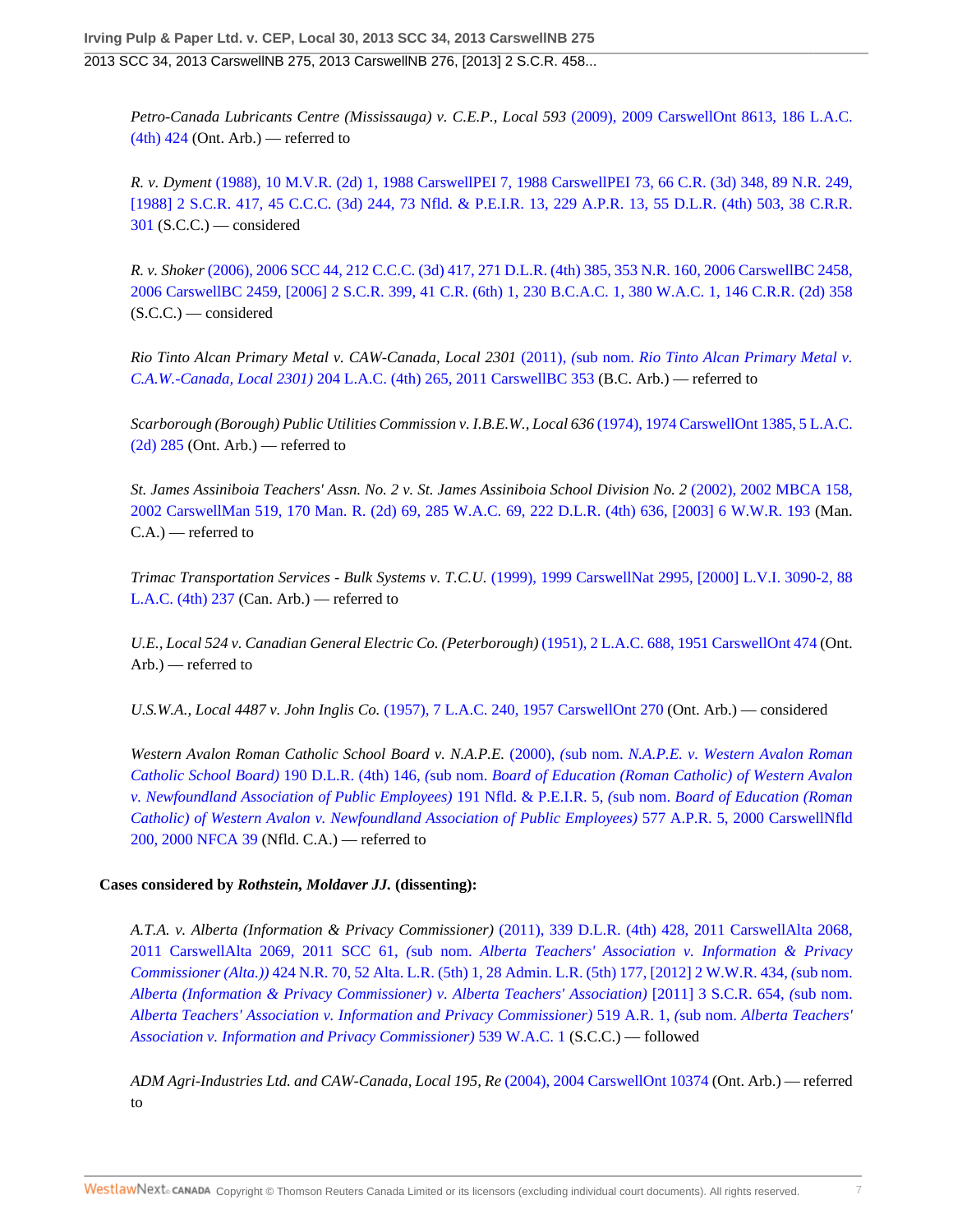*Alberta (Minister of Education) v. Canadian Copyright Licensing Agency* [\(2012\), 38 Admin. L.R. \(5th\) 214, 2012](http://nextcanada.westlaw.com/Link/Document/FullText?findType=Y&pubNum=6407&serNum=2028182920&originationContext=document&transitionType=Document&vr=3.0&rs=cblt1.0&contextData=(sc.History*oc.Default)) [CarswellNat 2419, 2012 CarswellNat 2420, 2012 SCC 37, 347 D.L.R. \(4th\) 287, 102 C.P.R. \(4th\) 255, 432 N.R.](http://nextcanada.westlaw.com/Link/Document/FullText?findType=Y&pubNum=6407&serNum=2028182920&originationContext=document&transitionType=Document&vr=3.0&rs=cblt1.0&contextData=(sc.History*oc.Default)) 134, *(*sub nom. *[Alberta \(Education\) v. Canadian Copyright Licensing Agency \(Access Copyright\)\)](http://nextcanada.westlaw.com/Link/Document/FullText?findType=Y&pubNum=6407&serNum=2028182920&originationContext=document&transitionType=Document&vr=3.0&rs=cblt1.0&contextData=(sc.History*oc.Default))* [2012] 2 S.C.R. [345](http://nextcanada.westlaw.com/Link/Document/FullText?findType=Y&pubNum=6407&serNum=2028182920&originationContext=document&transitionType=Document&vr=3.0&rs=cblt1.0&contextData=(sc.History*oc.Default)) (S.C.C.) — considered

*British Columbia (Public Service Employee Relations Commission) v. B.C.G.E.U.* (1999), *(*sub nom. *[Public Service](http://nextcanada.westlaw.com/Link/Document/FullText?findType=Y&pubNum=6407&serNum=1999291821&originationContext=document&transitionType=Document&vr=3.0&rs=cblt1.0&contextData=(sc.History*oc.Default)) [Employee Relations Commission \(B.C.\) v. British Columbia Government & Service Employees' Union\)](http://nextcanada.westlaw.com/Link/Document/FullText?findType=Y&pubNum=6407&serNum=1999291821&originationContext=document&transitionType=Document&vr=3.0&rs=cblt1.0&contextData=(sc.History*oc.Default))* 127 B.C.A.C. 161, *(*sub nom. *[Public Service Employee Relations Commission \(B.C.\) v. British Columbia Government & Service](http://nextcanada.westlaw.com/Link/Document/FullText?findType=Y&pubNum=6407&serNum=1999291821&originationContext=document&transitionType=Document&vr=3.0&rs=cblt1.0&contextData=(sc.History*oc.Default)) Employees' Union)* [207 W.A.C. 161, 35 C.H.R.R. D/257, 46 C.C.E.L. \(2d\) 206,](http://nextcanada.westlaw.com/Link/Document/FullText?findType=Y&pubNum=6407&serNum=1999291821&originationContext=document&transitionType=Document&vr=3.0&rs=cblt1.0&contextData=(sc.History*oc.Default)) *(*sub nom. *British Columbia (Public [Service Employee Relations Commission\) v. BCGSEU\)](http://nextcanada.westlaw.com/Link/Document/FullText?findType=Y&pubNum=6407&serNum=1999291821&originationContext=document&transitionType=Document&vr=3.0&rs=cblt1.0&contextData=(sc.History*oc.Default))* [1999] 3 S.C.R. 3, *(*sub nom. *British Columbia (Public [Service Employee Relations Commission\) v. B.C.G.S.E.U.\)](http://nextcanada.westlaw.com/Link/Document/FullText?findType=Y&pubNum=6407&serNum=1999291821&originationContext=document&transitionType=Document&vr=3.0&rs=cblt1.0&contextData=(sc.History*oc.Default))* 68 C.R.R. (2d) 1, 7 B.H.R.C. 437, *(*sub nom. *Public [Service Employee Relations Commission \(B.C.\) v. British Columbia Government & Service Employees' Union\)](http://nextcanada.westlaw.com/Link/Document/FullText?findType=Y&pubNum=6407&serNum=1999291821&originationContext=document&transitionType=Document&vr=3.0&rs=cblt1.0&contextData=(sc.History*oc.Default))* 244 N.R. 145, *(*sub nom. *[British Columbia Government & Service Employees' Union v. Public Service Employee](http://nextcanada.westlaw.com/Link/Document/FullText?findType=Y&pubNum=6407&serNum=1999291821&originationContext=document&transitionType=Document&vr=3.0&rs=cblt1.0&contextData=(sc.History*oc.Default)) Relations Commission)* [99 C.L.L.C. 230-028, \[1999\] 10 W.W.R. 1, 66 B.C.L.R. \(3d\) 253,](http://nextcanada.westlaw.com/Link/Document/FullText?findType=Y&pubNum=6407&serNum=1999291821&originationContext=document&transitionType=Document&vr=3.0&rs=cblt1.0&contextData=(sc.History*oc.Default)) *(*sub nom. *British Columbia [\(Public Service Employee Relations Commission\) v. B.C.G.S.E.U.\)](http://nextcanada.westlaw.com/Link/Document/FullText?findType=Y&pubNum=6407&serNum=1999291821&originationContext=document&transitionType=Document&vr=3.0&rs=cblt1.0&contextData=(sc.History*oc.Default))* 176 D.L.R. (4th) 1, 1999 CarswellBC 1907, 1999 [CarswellBC 1908](http://nextcanada.westlaw.com/Link/Document/FullText?findType=Y&pubNum=6407&serNum=1999291821&originationContext=document&transitionType=Document&vr=3.0&rs=cblt1.0&contextData=(sc.History*oc.Default)) (S.C.C.) — referred to

*C.A.I.M.A.W., Local 14 v. Canadian Kenworth Co.* (1989), *(*sub nom. *[C.A.I.M.A.W. v. Paccar of Canada Ltd.\)](http://nextcanada.westlaw.com/Link/Document/FullText?findType=Y&pubNum=6407&serNum=1989310911&originationContext=document&transitionType=Document&vr=3.0&rs=cblt1.0&contextData=(sc.History*oc.Default))* 62 D.L.R. (4th) 437, *(*sub nom. *C.A.I.M.A.W. v. Paccar of Canada Ltd.)* [40 B.C.L.R. \(2d\) 1, 40 Admin. L.R. 181,](http://nextcanada.westlaw.com/Link/Document/FullText?findType=Y&pubNum=6407&serNum=1989310911&originationContext=document&transitionType=Document&vr=3.0&rs=cblt1.0&contextData=(sc.History*oc.Default)) *(*sub nom. *[Paccar of Canada Ltd. v. C.A.I.M.A.W., Local 14\)](http://nextcanada.westlaw.com/Link/Document/FullText?findType=Y&pubNum=6407&serNum=1989310911&originationContext=document&transitionType=Document&vr=3.0&rs=cblt1.0&contextData=(sc.History*oc.Default))* 89 C.L.L.C. 14,050, *(*sub nom. *C.A.I.M.A.W. v. Paccar of Canada Ltd.)* [1989] 2 S.C.R. 983, 1989 CarswellBC 716, *(*sub nom. *[Paccar of Canada Ltd. v. C.A.I.M.A.W., Local](http://nextcanada.westlaw.com/Link/Document/FullText?findType=Y&pubNum=6407&serNum=1989310911&originationContext=document&transitionType=Document&vr=3.0&rs=cblt1.0&contextData=(sc.History*oc.Default)) 14)* 102 N.R. 1, *(*sub nom. *[Paccar of Canada Ltd., Canadian Kenworth Division v. C.A.I.M.A.W., Local 14\)](http://nextcanada.westlaw.com/Link/Document/FullText?findType=Y&pubNum=6407&serNum=1989310911&originationContext=document&transitionType=Document&vr=3.0&rs=cblt1.0&contextData=(sc.History*oc.Default))* 1989 CarswellBC 174, *(*sub nom. *[C.A.I.M.A.W. v. Paccar of Canada Ltd.\)](http://nextcanada.westlaw.com/Link/Document/FullText?findType=Y&pubNum=6407&serNum=1989310911&originationContext=document&transitionType=Document&vr=3.0&rs=cblt1.0&contextData=(sc.History*oc.Default))* [1989] 6 W.W.R. 673 (S.C.C.) — referred to

*C.E.P., Local 777 v. Imperial Oil Ltd.* [\(May 27, 2000\),](http://nextcanada.westlaw.com/Link/Document/FullText?findType=Y&pubNum=6407&serNum=2000679525&originationContext=document&transitionType=Document&vr=3.0&rs=cblt1.0&contextData=(sc.History*oc.Default)) Christian Member (Alta. Arb.) — followed

*Canada (Attorney General) v. Mowat* [\(2011\), 93 C.C.E.L. \(3d\) 1, D.T.E. 2011T-708, 337 D.L.R. \(4th\) 385, 26 Admin.](http://nextcanada.westlaw.com/Link/Document/FullText?findType=Y&pubNum=6407&serNum=2026417211&originationContext=document&transitionType=Document&vr=3.0&rs=cblt1.0&contextData=(sc.History*oc.Default)) L.R. (5th) 1, *(*sub nom. *[Canada \(Human Rights Comm.\) v. Canada \(Attorney General\)\)](http://nextcanada.westlaw.com/Link/Document/FullText?findType=Y&pubNum=6407&serNum=2026417211&originationContext=document&transitionType=Document&vr=3.0&rs=cblt1.0&contextData=(sc.History*oc.Default))* 73 C.H.R.R. D/30, 2011 [CarswellNat 4190, 2011 CarswellNat 4191, 2011 SCC 53, 422 N.R. 248,](http://nextcanada.westlaw.com/Link/Document/FullText?findType=Y&pubNum=6407&serNum=2026417211&originationContext=document&transitionType=Document&vr=3.0&rs=cblt1.0&contextData=(sc.History*oc.Default)) *(*sub nom. *C.H.R.C. v. Canada (A.G.))* 2011 C.L.L.C. 230-043, *(*sub nom. *[Canada \(Canadian Human Rights Commission\) v. Canada \(Attorney General\)\)](http://nextcanada.westlaw.com/Link/Document/FullText?findType=Y&pubNum=6407&serNum=2026417211&originationContext=document&transitionType=Document&vr=3.0&rs=cblt1.0&contextData=(sc.History*oc.Default))* [2011] [3 S.C.R. 471](http://nextcanada.westlaw.com/Link/Document/FullText?findType=Y&pubNum=6407&serNum=2026417211&originationContext=document&transitionType=Document&vr=3.0&rs=cblt1.0&contextData=(sc.History*oc.Default)) (S.C.C.) — followed

*Canadian National Railway v. CAW-Canada* [\(2000\), \[2000\] L.V.I. 3135-1, 2000 CarswellNat 2285, 95 L.A.C. \(4th\)](http://nextcanada.westlaw.com/Link/Document/FullText?findType=Y&pubNum=6407&serNum=2000552591&originationContext=document&transitionType=Document&vr=3.0&rs=cblt1.0&contextData=(sc.History*oc.Default)) [341](http://nextcanada.westlaw.com/Link/Document/FullText?findType=Y&pubNum=6407&serNum=2000552591&originationContext=document&transitionType=Document&vr=3.0&rs=cblt1.0&contextData=(sc.History*oc.Default)) (Can. Arb.) — considered

*Continental Lime Ltd. v. B.B.F., Local D575* [\(2002\), 105 L.A.C. \(4th\) 263, 2002 CarswellMan 443](http://nextcanada.westlaw.com/Link/Document/FullText?findType=Y&pubNum=6407&serNum=2002512227&originationContext=document&transitionType=Document&vr=3.0&rs=cblt1.0&contextData=(sc.History*oc.Default)) (Man. Arb.) considered

*Entrop v. Imperial Oil Ltd.* [\(2000\), 2 C.C.E.L. \(3d\) 19, 189 D.L.R. \(4th\) 14,](http://nextcanada.westlaw.com/Link/Document/FullText?findType=Y&pubNum=6407&serNum=2000548423&originationContext=document&transitionType=Document&vr=3.0&rs=cblt1.0&contextData=(sc.History*oc.Default)) *(*sub nom. *Imperial Oil Ltd. v. Entrop)* [37 C.H.R.R. D/481, 2000 C.L.L.C. 230-037, 50 O.R. \(3d\) 18, 2000 CarswellOnt 2525, 137 O.A.C. 15](http://nextcanada.westlaw.com/Link/Document/FullText?findType=Y&pubNum=6407&serNum=2000548423&originationContext=document&transitionType=Document&vr=3.0&rs=cblt1.0&contextData=(sc.History*oc.Default)) (Ont. C.A.) — referred to

*Esso Petroleum Canada v. C.E.P., Local 614* [\(1994\), 56 L.A.C. \(4th\) 440, 1994 CarswellBC 3219](http://nextcanada.westlaw.com/Link/Document/FullText?findType=Y&pubNum=6407&serNum=1994410920&originationContext=document&transitionType=Document&vr=3.0&rs=cblt1.0&contextData=(sc.History*oc.Default)) (B.C. Arb.) referred to

*Fording Coal Ltd. v. U.S.W.A., Local 7884* [\(2002\), 2002 CarswellBC 4004](http://nextcanada.westlaw.com/Link/Document/FullText?findType=Y&pubNum=6407&serNum=2002826684&originationContext=document&transitionType=Document&vr=3.0&rs=cblt1.0&contextData=(sc.History*oc.Default)) (B.C. Arb.) — considered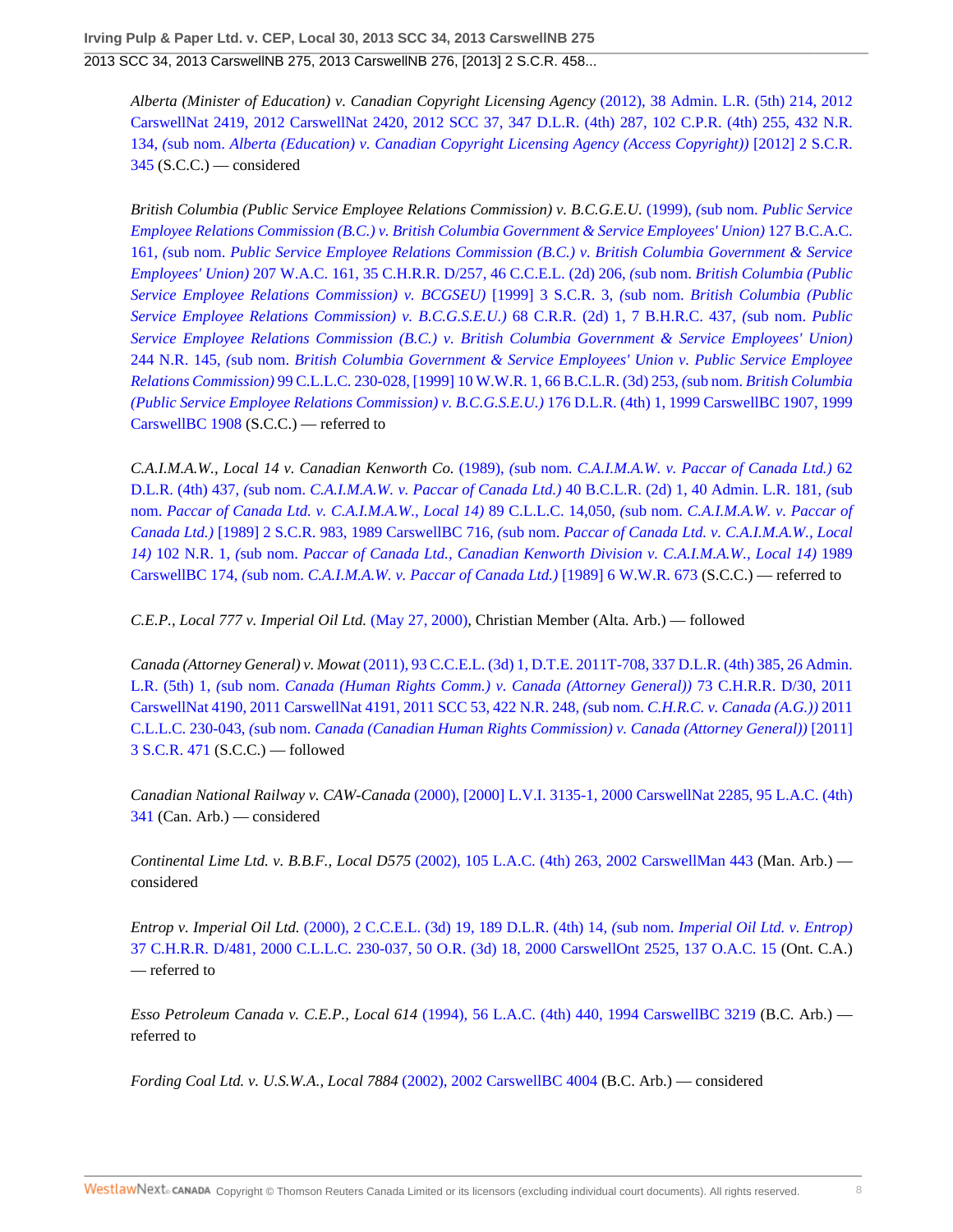*Greater Toronto Airports Authority v. P.S.A.C., Local 0004* [\(2007\), 2007 CarswellOnt 4531, \[2007\] L.V.I. 3734-2](http://nextcanada.westlaw.com/Link/Document/FullText?findType=Y&pubNum=6407&serNum=2012726951&originationContext=document&transitionType=Document&vr=3.0&rs=cblt1.0&contextData=(sc.History*oc.Default)) (Ont. Arb.) — considered

*Halifax (Regional Municipality) v. N.S.U.P.E., Local 2* [\(2008\), 171 L.A.C. \(4th\) 257, 2008 CarswellNS 462](http://nextcanada.westlaw.com/Link/Document/FullText?findType=Y&pubNum=6407&serNum=2016911144&originationContext=document&transitionType=Document&vr=3.0&rs=cblt1.0&contextData=(sc.History*oc.Default)) (N.S. Arb.) — referred to

*Imperial Oil Ltd. v. C.E.P., Local 900* [\(2006\), 2006 CarswellOnt 8621, \[2007\] L.V.I. 3696-1, 157 L.A.C. \(4th\) 225](http://nextcanada.westlaw.com/Link/Document/FullText?findType=Y&pubNum=6407&serNum=2011407980&originationContext=document&transitionType=Document&vr=3.0&rs=cblt1.0&contextData=(sc.History*oc.Default)) (Ont. Arb.) — distinguished

*Imperial Oil Ltd. v. C.E.P., Local 900* [\(2009\), 2009 C.L.L.C. 230-021, 183 L.A.C. \(4th\) 193, 306 D.L.R. \(4th\) 385,](http://nextcanada.westlaw.com/Link/Document/FullText?findType=Y&pubNum=6407&serNum=2018889068&originationContext=document&transitionType=Document&vr=3.0&rs=cblt1.0&contextData=(sc.History*oc.Default)) *(*sub nom. *[Imperial Oil Ltd. v. Communications, Energy & Paperworkers Union of Canada, Local 900\)](http://nextcanada.westlaw.com/Link/Document/FullText?findType=Y&pubNum=6407&serNum=2018889068&originationContext=document&transitionType=Document&vr=3.0&rs=cblt1.0&contextData=(sc.History*oc.Default))* 249 O.A.C. [270, 98 Admin. L.R. \(4th\) 81, 2009 CarswellOnt 2763, 2009 ONCA 420, 96 O.R. \(3d\) 668](http://nextcanada.westlaw.com/Link/Document/FullText?findType=Y&pubNum=6407&serNum=2018889068&originationContext=document&transitionType=Document&vr=3.0&rs=cblt1.0&contextData=(sc.History*oc.Default)) (Ont. C.A.) — referred to

*IWA-Canada v. Weyerhaeuser Co.* (2004), *(*sub nom. *[Weyerhaeuser Co. v. I.W.A.\)](http://nextcanada.westlaw.com/Link/Document/FullText?findType=Y&pubNum=6407&serNum=2004909212&originationContext=document&transitionType=Document&vr=3.0&rs=cblt1.0&contextData=(sc.History*oc.Default))* 127 L.A.C. (4th) 73, 2004 [CarswellBC 2039](http://nextcanada.westlaw.com/Link/Document/FullText?findType=Y&pubNum=6407&serNum=2004909212&originationContext=document&transitionType=Document&vr=3.0&rs=cblt1.0&contextData=(sc.History*oc.Default)) (B.C. Arb.) — considered

*Khosa v. Canada (Minister of Citizenship & Immigration)* [\(2009\), 82 Admin. L.R. \(4th\) 1, 2009 SCC 12, 2009](http://nextcanada.westlaw.com/Link/Document/FullText?findType=Y&pubNum=6407&serNum=2018284831&originationContext=document&transitionType=Document&vr=3.0&rs=cblt1.0&contextData=(sc.History*oc.Default)) [CarswellNat 434, 2009 CarswellNat 435, 304 D.L.R. \(4th\) 1, 77 Imm. L.R. \(3d\) 1, 385 N.R. 206,](http://nextcanada.westlaw.com/Link/Document/FullText?findType=Y&pubNum=6407&serNum=2018284831&originationContext=document&transitionType=Document&vr=3.0&rs=cblt1.0&contextData=(sc.History*oc.Default)) *(*sub nom. *Canada [\(Citizenship & Immigration\) v. Khosa\)](http://nextcanada.westlaw.com/Link/Document/FullText?findType=Y&pubNum=6407&serNum=2018284831&originationContext=document&transitionType=Document&vr=3.0&rs=cblt1.0&contextData=(sc.History*oc.Default))* [2009] 1 S.C.R. 339 (S.C.C.) — followed

*L.I.U.N.A., Local 625 v. Prestressed Systems Inc.* [\(2005\), 2005 CarswellOnt 3493,](http://nextcanada.westlaw.com/Link/Document/FullText?findType=Y&pubNum=6407&serNum=2006992313&originationContext=document&transitionType=Document&vr=3.0&rs=cblt1.0&contextData=(sc.History*oc.Default)) *(*sub nom. *Prestressed Systems [Inc. v. L.I.U.N.A., Local 625\)](http://nextcanada.westlaw.com/Link/Document/FullText?findType=Y&pubNum=6407&serNum=2006992313&originationContext=document&transitionType=Document&vr=3.0&rs=cblt1.0&contextData=(sc.History*oc.Default))* 137 L.A.C. (4th) 193 (Ont. Arb.) — considered

*Lumber & Sawmill Workers' Union, Local 2537 v. KVP Co.* [\(1965\), 16 L.A.C. 73, 1965 CarswellOnt 618](http://nextcanada.westlaw.com/Link/Document/FullText?findType=Y&pubNum=6407&serNum=1965069024&originationContext=document&transitionType=Document&vr=3.0&rs=cblt1.0&contextData=(sc.History*oc.Default)) (Ont. Arb.) — followed

*M.A.H.C.P. v. Nor-Man Regional Health Authority Inc.* [\(2011\), D.T.E. 2011T-803, 2011 CarswellMan 606, 2011](http://nextcanada.westlaw.com/Link/Document/FullText?findType=Y&pubNum=6407&serNum=2026610657&originationContext=document&transitionType=Document&vr=3.0&rs=cblt1.0&contextData=(sc.History*oc.Default)) CarswellMan 607, 2011 SCC 59, *(*sub nom. *[Nor-Man Regional Health Authority Inc. v. M.A.H.C.P.\)](http://nextcanada.westlaw.com/Link/Document/FullText?findType=Y&pubNum=6407&serNum=2026610657&originationContext=document&transitionType=Document&vr=3.0&rs=cblt1.0&contextData=(sc.History*oc.Default))* 2012 C.L.L.C. 220-004, 96 C.C.E.L. (3d) 1, *(*sub nom. *[Manitoba Assn. of Health Care Professionals v. Nor-Man Regional Health](http://nextcanada.westlaw.com/Link/Document/FullText?findType=Y&pubNum=6407&serNum=2026610657&originationContext=document&transitionType=Document&vr=3.0&rs=cblt1.0&contextData=(sc.History*oc.Default)) Authority Inc.)* 212 L.A.C. (4th) 93, *(*sub nom. *[Manitoba Assn. of Health Care Professionals v. Nor-Man Regional](http://nextcanada.westlaw.com/Link/Document/FullText?findType=Y&pubNum=6407&serNum=2026610657&originationContext=document&transitionType=Document&vr=3.0&rs=cblt1.0&contextData=(sc.History*oc.Default)) Health Authority Inc.)* 340 D.L.R. (4th) 1, *(*sub nom. *[Manitoba Association of Health Care Professionals v. Nor-Man](http://nextcanada.westlaw.com/Link/Document/FullText?findType=Y&pubNum=6407&serNum=2026610657&originationContext=document&transitionType=Document&vr=3.0&rs=cblt1.0&contextData=(sc.History*oc.Default)) Regional Health Authority Inc.)* [423 N.R. 95, \[2012\] 2 W.W.R. 619, 29 Admin. L.R. \(5th\) 1,](http://nextcanada.westlaw.com/Link/Document/FullText?findType=Y&pubNum=6407&serNum=2026610657&originationContext=document&transitionType=Document&vr=3.0&rs=cblt1.0&contextData=(sc.History*oc.Default)) *(*sub nom. *Nor-Man [Regional Health Authority Inc. v. Manitoba Association of Health Care Professionals\)](http://nextcanada.westlaw.com/Link/Document/FullText?findType=Y&pubNum=6407&serNum=2026610657&originationContext=document&transitionType=Document&vr=3.0&rs=cblt1.0&contextData=(sc.History*oc.Default))* [2011] 3 S.C.R. 616, *(*sub nom. *[Manitoba Association of Health Care Professionals v. Nor-Man Regional Health Authority Inc.\)](http://nextcanada.westlaw.com/Link/Document/FullText?findType=Y&pubNum=6407&serNum=2026610657&originationContext=document&transitionType=Document&vr=3.0&rs=cblt1.0&contextData=(sc.History*oc.Default))* 275 Man. R. (2d) 16, *(*sub nom. *[Manitoba Association of Health Care Professionals v. Nor-Man Regional Health Authority Inc.\)](http://nextcanada.westlaw.com/Link/Document/FullText?findType=Y&pubNum=6407&serNum=2026610657&originationContext=document&transitionType=Document&vr=3.0&rs=cblt1.0&contextData=(sc.History*oc.Default))* [538 W.A.C. 16](http://nextcanada.westlaw.com/Link/Document/FullText?findType=Y&pubNum=6407&serNum=2026610657&originationContext=document&transitionType=Document&vr=3.0&rs=cblt1.0&contextData=(sc.History*oc.Default)) (S.C.C.) — followed

*Monarch Fine Foods Co. v. Milk & Bread Drivers, Dairy Employees, Caterers & Allied Employees, Local 647* [\(1978\),](http://nextcanada.westlaw.com/Link/Document/FullText?findType=Y&pubNum=6407&serNum=1978153888&originationContext=document&transitionType=Document&vr=3.0&rs=cblt1.0&contextData=(sc.History*oc.Default)) [1978 CarswellOnt 931, 20 L.A.C. \(2d\) 419](http://nextcanada.westlaw.com/Link/Document/FullText?findType=Y&pubNum=6407&serNum=1978153888&originationContext=document&transitionType=Document&vr=3.0&rs=cblt1.0&contextData=(sc.History*oc.Default)) (Ont. Arb.) — referred to

*N.L.N.U. v. Newfoundland & Labrador (Treasury Board)* [\(2011\), 2011 CarswellNfld 414, 2011 CarswellNfld 415,](http://nextcanada.westlaw.com/Link/Document/FullText?findType=Y&pubNum=6407&serNum=2026678952&originationContext=document&transitionType=Document&vr=3.0&rs=cblt1.0&contextData=(sc.History*oc.Default)) 2011 SCC 62, 38 Admin. L.R. (5th) 255, *(*sub nom. *[Nfld. and Labrador Nurses' Union v. Newfoundland and Labrador](http://nextcanada.westlaw.com/Link/Document/FullText?findType=Y&pubNum=6407&serNum=2026678952&originationContext=document&transitionType=Document&vr=3.0&rs=cblt1.0&contextData=(sc.History*oc.Default)) (Treasury Board))* 2011 C.L.L.C. 220-008, *(*sub nom. *[Newfoundland & Labrador Nurses' Union v. Newfoundland](http://nextcanada.westlaw.com/Link/Document/FullText?findType=Y&pubNum=6407&serNum=2026678952&originationContext=document&transitionType=Document&vr=3.0&rs=cblt1.0&contextData=(sc.History*oc.Default)) & Labrador (Treasury Board))* [424 N.R. 220, 340 D.L.R. \(4th\) 17, D.T.E. 2012T-7,](http://nextcanada.westlaw.com/Link/Document/FullText?findType=Y&pubNum=6407&serNum=2026678952&originationContext=document&transitionType=Document&vr=3.0&rs=cblt1.0&contextData=(sc.History*oc.Default)) *(*sub nom. *Newfoundland & [Labrador Nurses' Union v. Newfoundland & Labrador \(Treasury Board\)\)](http://nextcanada.westlaw.com/Link/Document/FullText?findType=Y&pubNum=6407&serNum=2026678952&originationContext=document&transitionType=Document&vr=3.0&rs=cblt1.0&contextData=(sc.History*oc.Default))* [2011] 3 S.C.R. 708, 213 L.A.C. (4th) 95, 97 C.C.E.L. (3d) 199, *(*sub nom. *[Newfoundland and Labrador Nurses' Union v. Newfoundland and Labrador](http://nextcanada.westlaw.com/Link/Document/FullText?findType=Y&pubNum=6407&serNum=2026678952&originationContext=document&transitionType=Document&vr=3.0&rs=cblt1.0&contextData=(sc.History*oc.Default)) (Treasury Board))* 986 A.P.R. 340, *(*sub nom. *[Newfoundland and Labrador Nurses' Union v. Newfoundland and](http://nextcanada.westlaw.com/Link/Document/FullText?findType=Y&pubNum=6407&serNum=2026678952&originationContext=document&transitionType=Document&vr=3.0&rs=cblt1.0&contextData=(sc.History*oc.Default)) [Labrador \(Treasury Board\)\)](http://nextcanada.westlaw.com/Link/Document/FullText?findType=Y&pubNum=6407&serNum=2026678952&originationContext=document&transitionType=Document&vr=3.0&rs=cblt1.0&contextData=(sc.History*oc.Default))* 317 Nfld. & P.E.I.R. 340 (S.C.C.) — referred to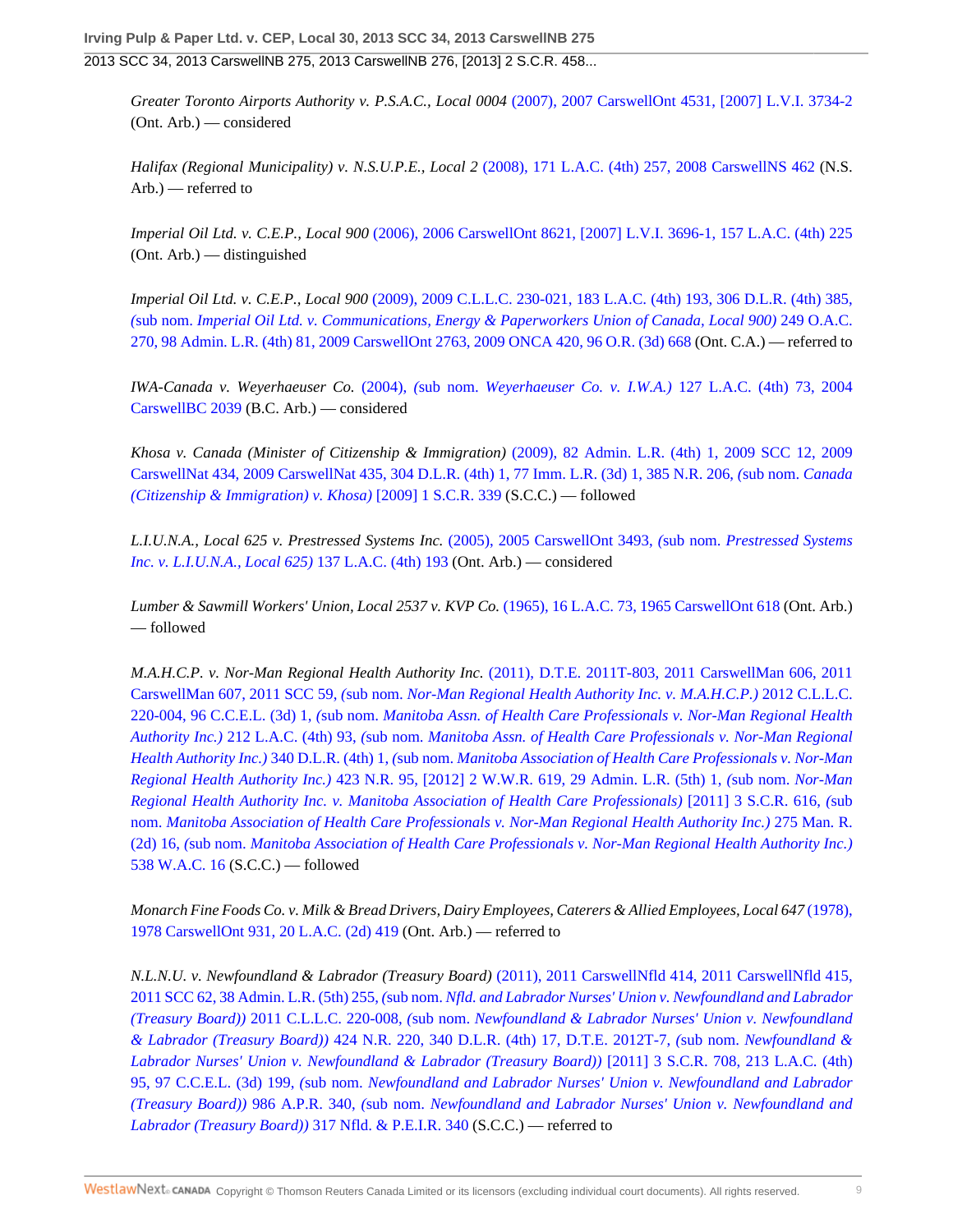*New Brunswick (Board of Management) v. Dunsmuir* [\(2008\), 372 N.R. 1, 69 Admin. L.R. \(4th\) 1, 69 Imm. L.R. \(3d\)](http://nextcanada.westlaw.com/Link/Document/FullText?findType=Y&pubNum=6407&serNum=2015426704&originationContext=document&transitionType=Document&vr=3.0&rs=cblt1.0&contextData=(sc.History*oc.Default)) 1, *(*sub nom. *Dunsmuir v. New Brunswick)* [\[2008\] 1 S.C.R. 190, 844 A.P.R. 1,](http://nextcanada.westlaw.com/Link/Document/FullText?findType=Y&pubNum=6407&serNum=2015426704&originationContext=document&transitionType=Document&vr=3.0&rs=cblt1.0&contextData=(sc.History*oc.Default)) *(*sub nom. *Dunsmuir v. New Brunswick)* [2008 C.L.L.C. 220-020, D.T.E. 2008T-223, 329 N.B.R. \(2d\) 1,](http://nextcanada.westlaw.com/Link/Document/FullText?findType=Y&pubNum=6407&serNum=2015426704&originationContext=document&transitionType=Document&vr=3.0&rs=cblt1.0&contextData=(sc.History*oc.Default)) *(*sub nom. *Dunsmuir v. New Brunswick)* 170 L.A.C. (4th) 1, *(*sub nom. *Dunsmuir v. New Brunswick)* [291 D.L.R. \(4th\) 577, 2008 CarswellNB 124, 2008 CarswellNB 125,](http://nextcanada.westlaw.com/Link/Document/FullText?findType=Y&pubNum=6407&serNum=2015426704&originationContext=document&transitionType=Document&vr=3.0&rs=cblt1.0&contextData=(sc.History*oc.Default)) [2008 SCC 9, 64 C.C.E.L. \(3d\) 1,](http://nextcanada.westlaw.com/Link/Document/FullText?findType=Y&pubNum=6407&serNum=2015426704&originationContext=document&transitionType=Document&vr=3.0&rs=cblt1.0&contextData=(sc.History*oc.Default)) *(*sub nom. *Dunsmuir v. New Brunswick)* 95 L.C.R. 65 (S.C.C.) — followed

*Provincial-American Truck Transporters v. Teamsters, Local 880* [\(1991\), 1991 CarswellOnt 6447, 18 L.A.C. \(4th\)](http://nextcanada.westlaw.com/Link/Document/FullText?findType=Y&pubNum=6407&serNum=1991349792&originationContext=document&transitionType=Document&vr=3.0&rs=cblt1.0&contextData=(sc.History*oc.Default)) [412](http://nextcanada.westlaw.com/Link/Document/FullText?findType=Y&pubNum=6407&serNum=1991349792&originationContext=document&transitionType=Document&vr=3.0&rs=cblt1.0&contextData=(sc.History*oc.Default)) (Ont. Arb.) — followed

*Rio Tinto Alcan Primary Metal v. CAW-Canada, Local 2301* (2011), *(*sub nom. *[Rio Tinto Alcan Primary Metal v.](http://nextcanada.westlaw.com/Link/Document/FullText?findType=Y&pubNum=6407&serNum=2024672148&originationContext=document&transitionType=Document&vr=3.0&rs=cblt1.0&contextData=(sc.History*oc.Default)) C.A.W.-Canada, Local 2301)* [204 L.A.C. \(4th\) 265, 2011 CarswellBC 353](http://nextcanada.westlaw.com/Link/Document/FullText?findType=Y&pubNum=6407&serNum=2024672148&originationContext=document&transitionType=Document&vr=3.0&rs=cblt1.0&contextData=(sc.History*oc.Default)) (B.C. Arb.) — referred to

*St. Anne-Nackawic Pulp & Paper Co. v. C.P.U., Local 219* [\(1986\), 1986 CarswellNB 116, 184 A.P.R. 236, 86](http://nextcanada.westlaw.com/Link/Document/FullText?findType=Y&pubNum=6407&serNum=1986269555&originationContext=document&transitionType=Document&vr=3.0&rs=cblt1.0&contextData=(sc.History*oc.Default)) [C.L.L.C. 14,037, \[1986\] 1 S.C.R. 704, 28 D.L.R. \(4th\) 1, 68 N.R. 112, 73 N.B.R. \(2d\) 236, 1986 CarswellNB 116F](http://nextcanada.westlaw.com/Link/Document/FullText?findType=Y&pubNum=6407&serNum=1986269555&originationContext=document&transitionType=Document&vr=3.0&rs=cblt1.0&contextData=(sc.History*oc.Default))  $(S.C.C.)$  — considered

*Toronto (City) Board of Education v. O.S.S.T.F., District 15* [\(1997\), D.T.E. 97T-306,](http://nextcanada.westlaw.com/Link/Document/FullText?findType=Y&pubNum=6407&serNum=1997408412&originationContext=document&transitionType=Document&vr=3.0&rs=cblt1.0&contextData=(sc.History*oc.Default)) *(*sub nom. *Board of Education [of Toronto v. Ontario Secondary School Teachers' Federation District 15\)](http://nextcanada.westlaw.com/Link/Document/FullText?findType=Y&pubNum=6407&serNum=1997408412&originationContext=document&transitionType=Document&vr=3.0&rs=cblt1.0&contextData=(sc.History*oc.Default))* 98 O.A.C. 241, [1997] 1 S.C.R. 487, 44 Admin. L.R. (2d) 1, 97 C.L.L.C. 220-018, *(*sub nom. *[Board of Education of Toronto v. Ontario Secondary School](http://nextcanada.westlaw.com/Link/Document/FullText?findType=Y&pubNum=6407&serNum=1997408412&originationContext=document&transitionType=Document&vr=3.0&rs=cblt1.0&contextData=(sc.History*oc.Default)) Teachers' Federation District 15)* [208 N.R. 245, \[1997\] L.V.I. 2831-1, 25 C.C.E.L. \(2d\) 153, 144 D.L.R. \(4th\) 385,](http://nextcanada.westlaw.com/Link/Document/FullText?findType=Y&pubNum=6407&serNum=1997408412&originationContext=document&transitionType=Document&vr=3.0&rs=cblt1.0&contextData=(sc.History*oc.Default)) [1997 CarswellOnt 244, 1997 CarswellOnt 245](http://nextcanada.westlaw.com/Link/Document/FullText?findType=Y&pubNum=6407&serNum=1997408412&originationContext=document&transitionType=Document&vr=3.0&rs=cblt1.0&contextData=(sc.History*oc.Default)) (S.C.C.) — considered

*Trimac Transportation Services - Bulk Systems v. T.C.U.* [\(1999\), 1999 CarswellNat 2995, \[2000\] L.V.I. 3090-2, 88](http://nextcanada.westlaw.com/Link/Document/FullText?findType=Y&pubNum=6407&serNum=1999502161&originationContext=document&transitionType=Document&vr=3.0&rs=cblt1.0&contextData=(sc.History*oc.Default)) [L.A.C. \(4th\) 237](http://nextcanada.westlaw.com/Link/Document/FullText?findType=Y&pubNum=6407&serNum=1999502161&originationContext=document&transitionType=Document&vr=3.0&rs=cblt1.0&contextData=(sc.History*oc.Default)) (Can. Arb.) — referred to

*U.S.W.A. v. Triangle Conduit & Cable Canada (1968) Ltd.* [\(1970\), 21 L.A.C. 332, 1970 CarswellOnt 924](http://nextcanada.westlaw.com/Link/Document/FullText?findType=Y&pubNum=6407&serNum=1970086889&originationContext=document&transitionType=Document&vr=3.0&rs=cblt1.0&contextData=(sc.History*oc.Default)) (Ont. Arb.) — followed

# **Statutes considered by** *Abella J.***:**

*Canadian Charter of Rights and Freedoms*, Part I of the Constitution Act, 1982, being Schedule B to the Canada Act 1982 (U.K.), 1982, c. 11

Generally — referred to

## **Statutes considered by** *Rothstein, Moldaver JJ.* **(dissenting):**

*Industrial Relations Act*, R.S.N.B. 1973, c. I-4 s.  $32(1)$  — referred to

s.  $55(1)$  — referred to

s.  $77(1)$  — referred to

*Labour Relations Act, 1995*, S.O. 1995, c. 1, Sched. A s.  $48(12)(j)$  — referred to

*Railway Safety Act 2005*, 2005, No. 31 Generally — referred to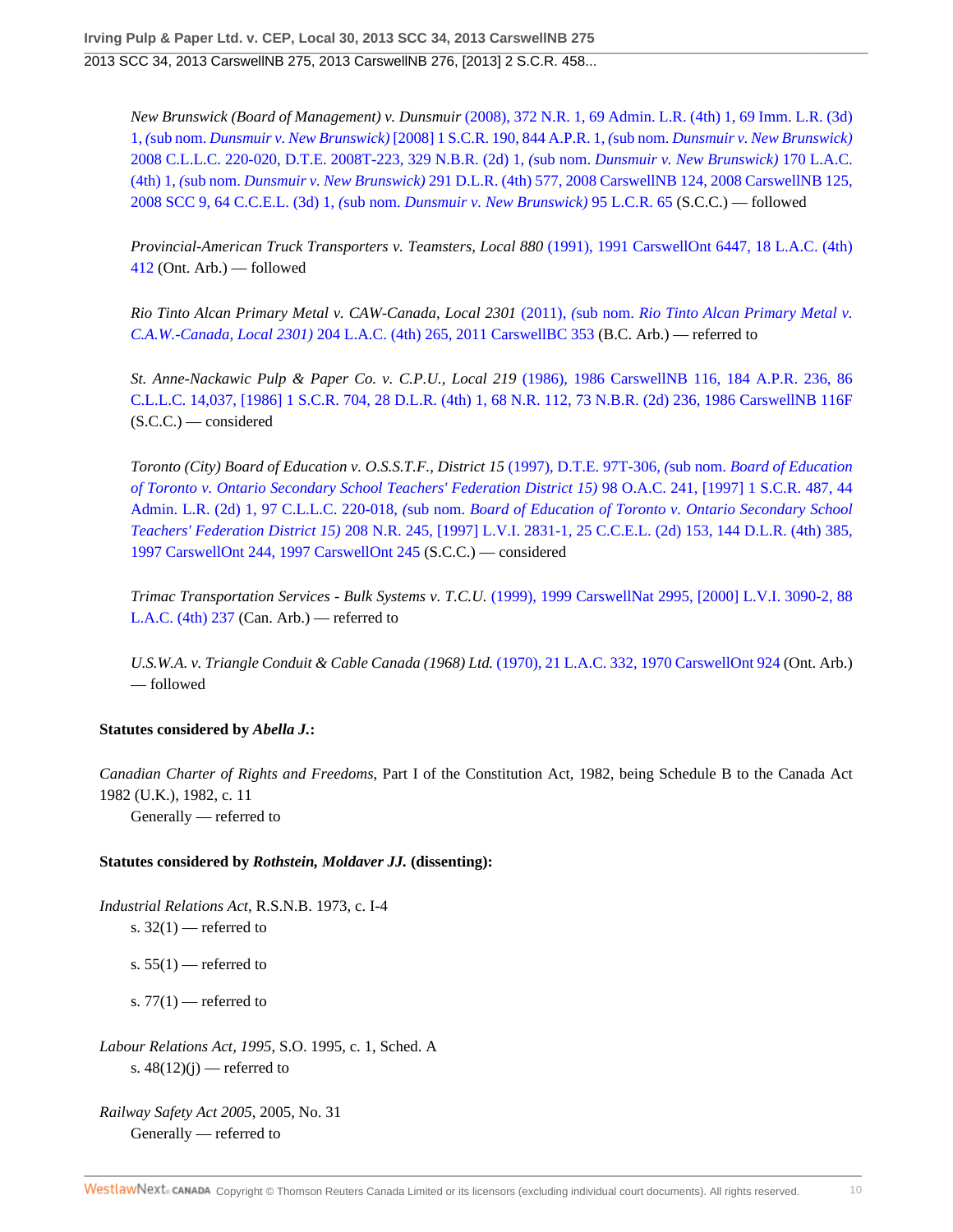## **Regulations considered** *Rothstein, Moldaver JJ.* **(dissenting):**

*Rail Safety (Adoption of National Law) Act 2012*, 2012, No. 82 *Rail Safety (Adoption of National Law) Regulation 2012*, 2012, No. 662

Generally — referred to

*Transportation Code*, 49 U.S.C. *Federal Motor Carrier Safety Regulations*, 49 C.F.R. 382

Generally — referred to

## **Authorities considered:**

Borack, Jules I., "Costs and Benefits of Alternative Drug Testing Programs" (San Diego: Navy Personnel Research and Development Center, 1998)

Brown, Donald J.M. and David M. Beatty, with the assistance of Christine E. Deacon, *Canadian Labour Arbitration*, 4th ed., vol. 1 (Toronto: Canada Law Book, 2013) (looseleaf)

Canada, House of Commons, *Minutes of Proceedings and Evidence of the Standing Committee on National Health and Welfare*, including "'Booze, Pills & Dope': Reducing Substance Abuse in Canada", No. 28, 2nd Sess., 33rd Parl., October 1987, at p. 25

Canada, Minister of National Health and Welfare, "Government Response to the Report of the Standing Committee on 'Booze, Pills & Dope': Reducing Substance Abuse in Canada" (Ottawa: Minister of Supply and Services, 1988)

Keith, Norm and Ailsa Jane Wiggins, *Alcohol and Drugs in the Canadian Workplace: An Employer's Guide to the Law, Prevention and Management of Substance Abuse* (Markham, Ont.: LexisNexis, 2008)

Mitchnick, Morton and Brian Etherington, *Labour Arbitration in Canada*, 2nd ed. (Toronto: Lancaster House, 2012)

Snyder, Ronald M., *Collective Agreement Arbitration in Canada*, 4th ed. (Markham, Ont.: LexisNexis, 2009)

United States, Department of Transportation, "Current Random Testing Rates", (2013) (online: http://www.dot.gov)

APPEAL by union from judgment reported at *Irving Pulp & Paper Ltd. v. CEP, Local 30* [\(2011\), 348 D.L.R. \(4th\) 105, 216](http://nextcanada.westlaw.com/Link/Document/FullText?findType=Y&pubNum=6407&serNum=2025645951&originationContext=document&transitionType=Document&vr=3.0&rs=cblt1.0&contextData=(sc.History*oc.Default)) [L.A.C. \(4th\) 418, 30 Admin. L.R. \(5th\) 269, \[2011\] A.N.B. No. 230, \[2011\] N.B.J. No. 230,](http://nextcanada.westlaw.com/Link/Document/FullText?findType=Y&pubNum=6407&serNum=2025645951&originationContext=document&transitionType=Document&vr=3.0&rs=cblt1.0&contextData=(sc.History*oc.Default)) *(*sub nom. *Irving Pulp & Paper Ltd. [v. Communications, Energy & Paperworkers Union of Canada, Local 30\)](http://nextcanada.westlaw.com/Link/Document/FullText?findType=Y&pubNum=6407&serNum=2025645951&originationContext=document&transitionType=Document&vr=3.0&rs=cblt1.0&contextData=(sc.History*oc.Default))* 375 N.B.R. (2d) 92, 969 A.P.R. 92, 2011 CarswellNB [357, 2011 CarswellNB 356, 2011 NBCA 58,](http://nextcanada.westlaw.com/Link/Document/FullText?findType=Y&pubNum=6407&serNum=2025645951&originationContext=document&transitionType=Document&vr=3.0&rs=cblt1.0&contextData=(sc.History*oc.Default)) *(*sub nom. *CEPU, Local 30 v. Irving Pulp & Paper)* 2011 C.L.L.C. 220-043 (N.B. C.A.), dismissing union's appeal from judgment granting employer's application for judicial review of decision of Labour Arbitration Board upholding union's policy grievance concerning random workplace drug testing.

POURVOI formé par le syndicat à l'encontre d'une décision publiée à *Irving Pulp & Paper Ltd. v. CEP, Local 30* [\(2011\), 348](http://nextcanada.westlaw.com/Link/Document/FullText?findType=Y&pubNum=6407&serNum=2025645951&originationContext=document&transitionType=Document&vr=3.0&rs=cblt1.0&contextData=(sc.History*oc.Default)) [D.L.R. \(4th\) 105, 216 L.A.C. \(4th\) 418, 30 Admin. L.R. \(5th\) 269, \[2011\] A.N.B. No. 230, \[2011\] N.B.J. No. 230,](http://nextcanada.westlaw.com/Link/Document/FullText?findType=Y&pubNum=6407&serNum=2025645951&originationContext=document&transitionType=Document&vr=3.0&rs=cblt1.0&contextData=(sc.History*oc.Default)) *(*sub nom. *[Irving Pulp & Paper Ltd. v. Communications, Energy & Paperworkers Union of Canada, Local 30\)](http://nextcanada.westlaw.com/Link/Document/FullText?findType=Y&pubNum=6407&serNum=2025645951&originationContext=document&transitionType=Document&vr=3.0&rs=cblt1.0&contextData=(sc.History*oc.Default))* 375 N.B.R. (2d) 92, 969 [A.P.R. 92, 2011 CarswellNB 357, 2011 CarswellNB 356, 2011 NBCA 58,](http://nextcanada.westlaw.com/Link/Document/FullText?findType=Y&pubNum=6407&serNum=2025645951&originationContext=document&transitionType=Document&vr=3.0&rs=cblt1.0&contextData=(sc.History*oc.Default)) *(*sub nom. *CEPU, Local 30 v. Irving Pulp & Paper)* [2011 C.L.L.C. 220-043](http://nextcanada.westlaw.com/Link/Document/FullText?findType=Y&pubNum=6407&serNum=2025645951&originationContext=document&transitionType=Document&vr=3.0&rs=cblt1.0&contextData=(sc.History*oc.Default)) (N.B. C.A.), ayant rejeté l'appel interjeté par le syndicat à l'encontre d'un jugement ayant accueilli la requête de l'employeur demandant le contrôle judiciaire de la décision du Conseil d'arbitrage ayant accueilli le grief déposé par le syndicat à l'encontre de la politique de l'employeur de procéder à des dépistages aléatoires de drogue en milieu de travail.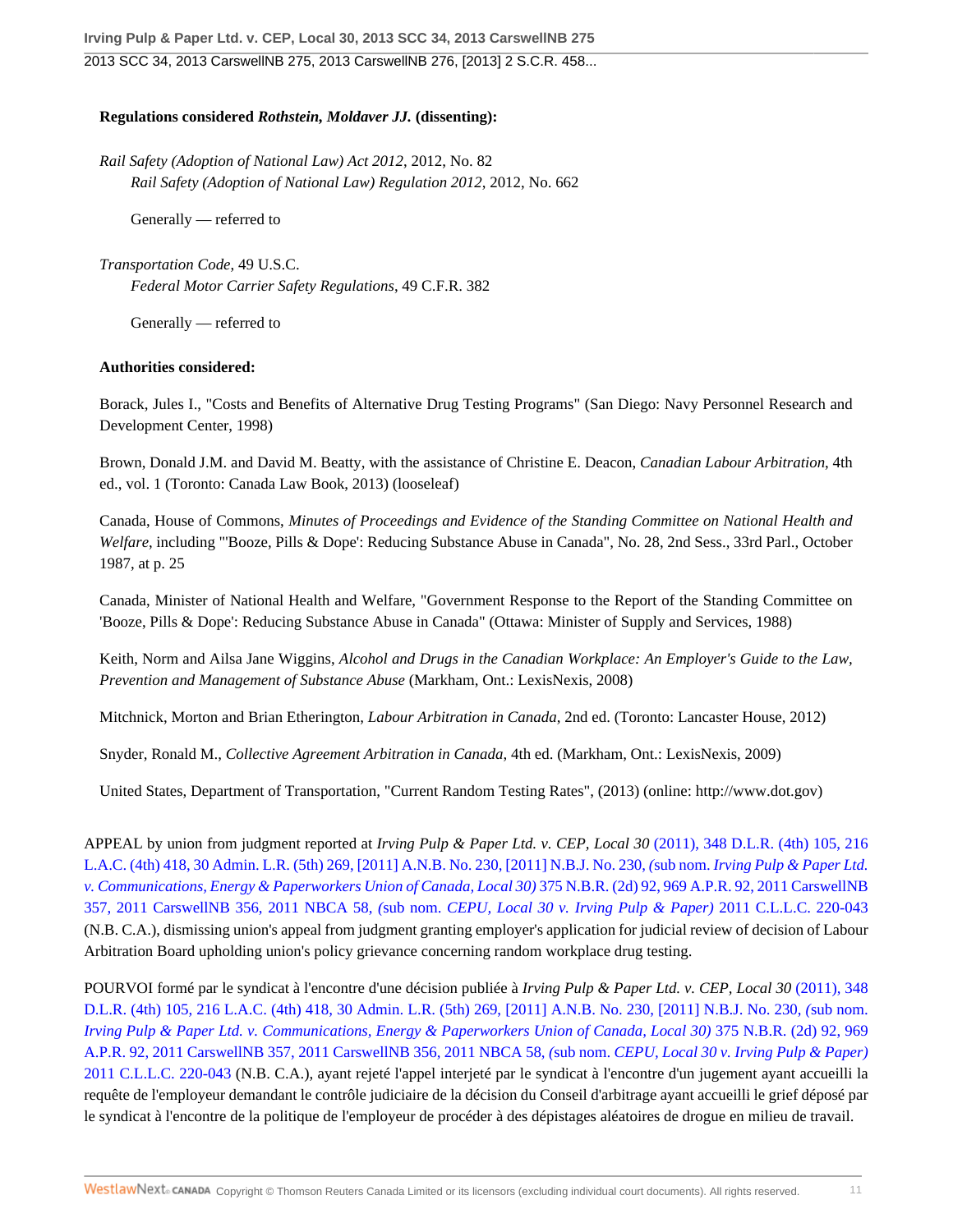## *Abella J.***:**

1 Privacy and safety are highly sensitive and significant workplace interests. They are also occasionally in conflict. This is particularly the case when the workplace is a dangerous one.

2 In a unionized workplace, these issues are usually dealt with in the course of collective bargaining. If an employer, however, decides not to negotiate safety measures before implementing them, and if those measures have disciplinary consequences for employees, the employer must bring itself within the scope of the management rights clause of the collective agreement.

3 The legal issue at the heart of this case is the interpretation of the management rights clause of a collective agreement. This is a labour law issue with clear precedents and a history of respectful recognition of the ability of collective bargaining to responsibly address the safety concerns of the workplace — and the public.

4 A substantial body of arbitral jurisprudence has developed around the unilateral exercise of management rights in a safety context, resulting in a carefully calibrated "balancing of interests" proportionality approach. Under it, and built around the hallmark collective bargaining tenet that an employee can only be disciplined for reasonable cause, an employer can impose a rule with disciplinary consequences only if the need for the rule outweighs the harmful impact on employees' privacy rights. The dangerousness of a workplace is clearly relevant, but this does not shut down the inquiry, it begins the proportionality exercise.

5 This approach has resulted in a consistent arbitral jurisprudence whereby arbitrators have found that when a workplace is dangerous, an employer can test an individual employee if there is reasonable cause to believe that the employee was impaired while on duty, was involved in a workplace accident or incident, or was returning to work after treatment for substance abuse. In the latter circumstance, the employee may be subject to a random drug or alcohol testing regime on terms negotiated with the union.

6 But a unilaterally imposed policy of mandatory, random and unannounced testing for *all* employees in a dangerous workplace has been overwhelmingly rejected by arbitrators as an unjustified affront to the dignity and privacy of employees unless there is reasonable cause, such as a general problem of substance abuse in the workplace. This body of arbitral jurisprudence is of course not binding on this Court, but it is nevertheless a valuable benchmark against which to assess the arbitration board's decision in this case.

7 It cannot be seriously challenged, particularly since *New Brunswick (Board of Management) v. Dunsmuir*[, 2008 SCC 9,](http://nextcanada.westlaw.com/Link/Document/FullText?findType=Y&pubNum=6407&serNum=2015426704&originationContext=document&transitionType=Document&vr=3.0&rs=cblt1.0&contextData=(sc.History*oc.Default)) [\[2008\] 1 S.C.R. 190](http://nextcanada.westlaw.com/Link/Document/FullText?findType=Y&pubNum=6407&serNum=2015426704&originationContext=document&transitionType=Document&vr=3.0&rs=cblt1.0&contextData=(sc.History*oc.Default)) (S.C.C.), that the applicable standard for reviewing the decision of a labour arbitrator is reasonableness (*[Dunsmuir](http://nextcanada.westlaw.com/Link/Document/FullText?findType=Y&pubNum=6407&serNum=2015426704&originationContext=document&transitionType=Document&vr=3.0&rs=cblt1.0&contextData=(sc.History*oc.Default))*, at para. 68; *M.A.H.C.P. v. Nor-Man Regional Health Authority Inc.*[, 2011 SCC 59, \[2011\] 3 S.C.R. 616](http://nextcanada.westlaw.com/Link/Document/FullText?findType=Y&pubNum=6407&serNum=2026610657&originationContext=document&transitionType=Document&vr=3.0&rs=cblt1.0&contextData=(sc.History*oc.Default)) (S.C.C.), at paras. 31 and 42; *N.L.N.U. v. Newfoundland & Labrador (Treasury Board)*[, 2011 SCC 62, \[2011\] 3 S.C.R. 708](http://nextcanada.westlaw.com/Link/Document/FullText?findType=Y&pubNum=6407&serNum=2026678952&originationContext=document&transitionType=Document&vr=3.0&rs=cblt1.0&contextData=(sc.History*oc.Default)) (S.C.C.)).

8 In a thoughtful and meticulous decision of almost 80 pages, a majority of the arbitration board in this case, applying the arbitral consensus, concluded that the employer, Irving Pulp & Paper, Limited, exceeded the scope of its management rights under a collective agreement by imposing random alcohol testing in the absence of evidence of a workplace problem with alcohol use. In my view, based on the board's findings of fact and its reliance on the arbitral consensus for determining the scope of the employer's rights under the collective agreement in such circumstances, the decision was a reasonable one.

# **Background**

9 Irving operates a kraft paper mill in Saint John, New Brunswick. Between 1991 and 2006, Irving had no formal policy with respect to alcohol and drug use at the mill. In 2006, it unilaterally adopted a "Policy on Alcohol and Other Drug Use" under the management rights clause of the collective agreement without any negotiations with the union. The policy imposed drug or alcohol testing for employees holding positions designated by Irving as "safety sensitive".

10 The policy contained a universal random alcohol testing component, whereby 10% of the employees in safety sensitive positions were to be randomly selected for unannounced breathalyzer testing over the course of a year. A positive test for alcohol,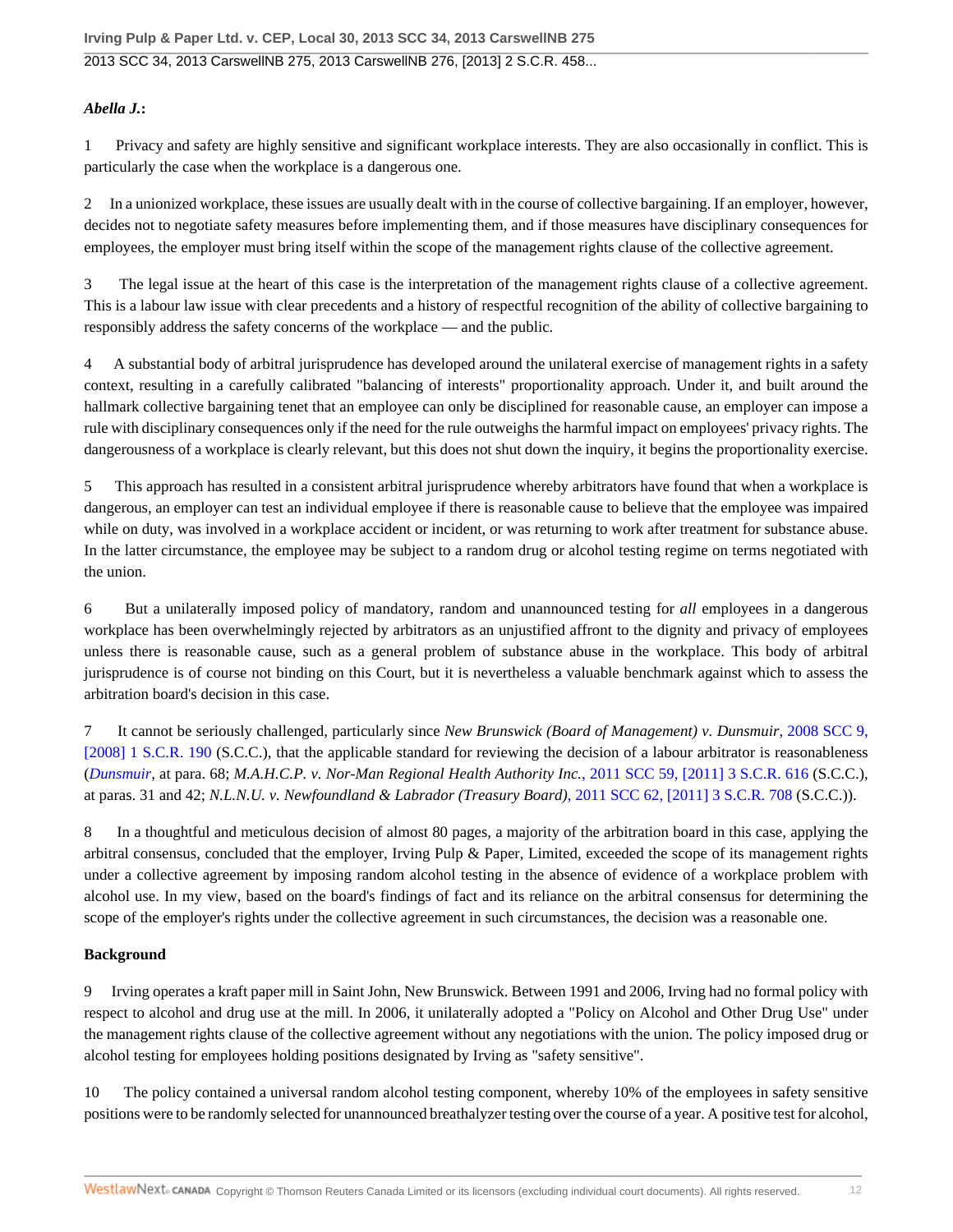that is, one showing a blood alcohol concentration greater than 0.04%, attracted significant disciplinary action, including dismissal. Failure to submit to testing was grounds for immediate dismissal.

11 Among the employees randomly tested under this aspect of the policy was Perley Day, a member of the Communications, Energy and Paperworkers Union of Canada, Local 30. Mr. Day was a teetotaller who had not had a drink since 1979. His breathalyzer test revealed a blood alcohol level of zero. The Union filed a grievance on his behalf challenging only the random alcohol testing aspect of the policy.

12 The rest of the testing policy was not challenged. Under it, employees were subject to mandatory testing if there was reasonable cause to suspect the employee of alcohol or other drug use in the workplace, after direct involvement in a workrelated accident or incident, or as part of a monitoring program for any employee returning to work following voluntary treatment for substance abuse.

13 Mr. Day's inclusion in the class of employees occupying safety sensitive positions was undisputed, as was the fact that the workplace represented a dangerous work environment. However there were only eight documented incidents of alcohol consumption or impairment at the workplace over a period of 15 years from April 1991 to January 2006. Nor were there any accidents, injuries or near misses connected to alcohol use. By December 2008, when the arbitration was heard, the testing policy had been in effect for 22 months, during which not a single employee had tested positive on either a random test or a test for reasonable cause.

14 The absence of evidence of any real risk related to alcohol led a majority of the board to conclude that there was little benefit to the employer in maintaining the random testing policy. Weighing the employer's interest in random alcohol testing as a workplace safety measure against the harm to the privacy interests of employees, the board therefore allowed the grievance and concluded that the random testing policy was unjustified:

The question is now one of proportionality. What needs to be measured are the benefits that will accrue to the employer through the application of the random alcohol testing policy against the harm that will be done to the employee's right to privacy. If the random alcohol testing policy is to be justified, these must be in proportion. Here the employer's scheme gets into heavier weather.

*In a word, on the evidence I heard, I do not conclude that any significant degree of incremental safety risk attributable to employee alcohol use has been demonstrated to exist in this workplace. Taken with the low testing percentages, I believe it is likely that the employer's policy will seldom, if ever, identify any employee with a blood alcohol concentration over the 0.04% Policy cut-off limit. I therefore see little or no concrete advantage to the employer to be gained through the random alcohol testing policy.*

On the other side of the balance scale, I have to consider the employee's right to privacy. Rights to privacy and to the related right of security of the person are important and prized incidents of Canadian citizenship. Reactions to invasions of them tend to be prompt, visceral, instinctive and uniformly negative. When the testing is random — that is, without articulable cause — as it is here, an already high bar is raised even higher. This considerably increases the burden of justification on the employer.

*The invasion of that privacy by the random alcohol testing policy is not a trifle.* It effects a significant inroad. Specifically, *it involves a bodily intrusion and the surrender of bodily substances.* It involves coercion and restriction on movement. Upon pain of significant punishment, the employee must go promptly to the breathalyzer station and must cooperate in the provision of breath samples. As we saw with Mr. Day, *there can be an element of public embarrassment*. Taking its results together, *the scheme effects a loss of liberty and personal autonomy. These are at the heart of the right to privacy.*

On the evidence, the gains likely to result to the employer from random alcohol testing rule run from uncertain to exist at all to minimal at best. The inroads into employee privacy are significant and out of proportion to any benefit, actual or reasonably to be expected to be had by the employer and disclosed by the evidence. The employer has not been able to tilt the balance in its favour and therefore justify the imposition of random alcohol testing as a proportionate response to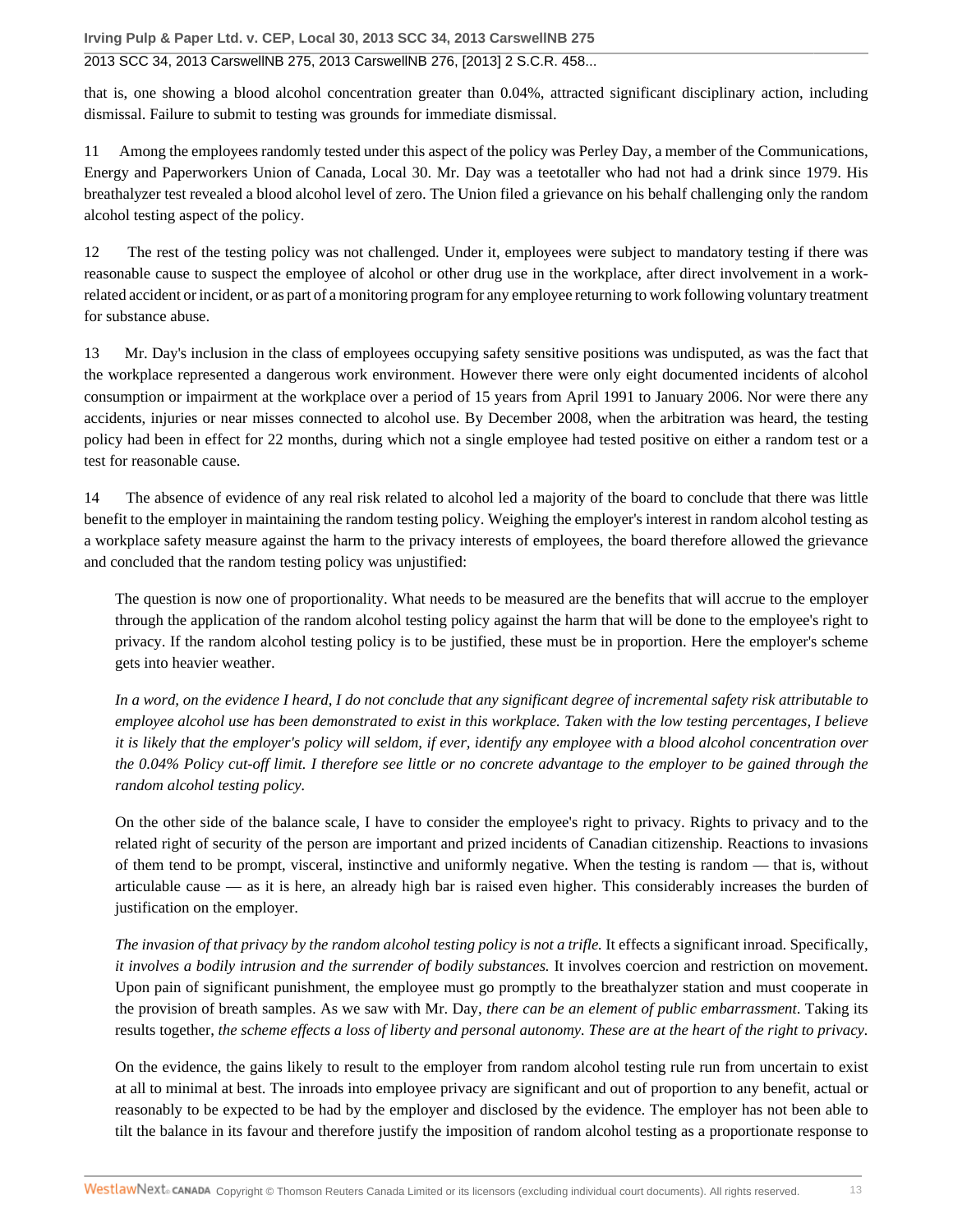a demonstrated incremental risk caused by the attendance of employees at work with alcohol in their bodies. I therefore find that the random alcohol testing provisions of the *Policy* do not meet the *KVP* reasonableness test, and for that reason are unenforceable. That portion of the *Policy* therefore must be, and hereby is set aside.

[Emphasis added; A.R., vol. IV, at pp. 71-73.]

15 On judicial review, the board's award was set aside as unreasonable because of the dangerousness of the workplace. The New Brunswick Court of Appeal dismissed the appeal. The court applied a bifurcated standard of review. It applied a correctness standard to the board's analytical framework for determining the validity of the employer's random alcohol testing policy and a reasonableness standard to the board's factual findings. Using this segmented approach, the Court of Appeal substituted its own legal framework and concluded that no balancing of interests was required in a dangerous workplace, whether or not it was unionized. As a result, it held that employers can unilaterally impose random alcohol testing in any dangerous workplace, unionized or non-unionized, without having to show reasonable cause, such as evidence of an existing problem with alcohol use. It also found the board's findings regarding the degree of dangerousness at the workplace to be unreasonable.

16 In my respectful view, the Court of Appeal erred in disregarding this Court's direction that decisions of labour arbitrators be reviewed for reasonableness and that deference be paid to their legal and factual findings when they are interpreting collective agreements. This misapplication of the standard of review led the Court of Appeal away from its required task of determining whether the board's decision fell within a range of reasonable outcomes, and towards a substitution of its own views as to the proper legal framework and factual findings. It also led the court essentially to disregard the remarkably consistent arbitral jurisprudence for balancing safety and privacy in a dangerous workplace, and to impose instead a novel, unfettered and automatic remedy outside the existing consensus and expectations in the labour relations community about how these issues are to be approached under a collective agreement.

### **Analysis**

17 At the outset, it is important to note that since we are dealing with a workplace governed by a collective agreement, that means that the analytical framework for determining whether an employer can unilaterally impose random testing is determined by the arbitral jurisprudence. Cases dealing with random alcohol or drug testing in *non-unionized* workplaces under human rights statutes are, as a result, of little conceptual assistance (*Entrop v. Imperial Oil Ltd.* [\(2000\), 50 O.R. \(3d\) 18](http://nextcanada.westlaw.com/Link/Document/FullText?findType=Y&pubNum=6407&serNum=2000548423&originationContext=document&transitionType=Document&vr=3.0&rs=cblt1.0&contextData=(sc.History*oc.Default)) (Ont. C.A.)).

18 It may be tempting to suggest that dangerous unionized workplaces should be beyond the reach of the collective bargaining regime, freeing an employer both from the duty to negotiate with the union and from the terms of the collective agreement. This suggests, Cassandra-like and evidence-free, that collective bargaining is the altar on which public and workplace safety is sacrificed and that only employers have the capacity to address these concerns.

19 But the reality is that the task of negotiating workplace conditions, both on the part of unions and management, as well as the arbitrators who interpret the resulting collective agreement, has historically — and successfully — included the delicate, case-by-case balancing required to preserve public safety concerns while protecting privacy. Far from leaving the public at risk, protecting employees — who are on the front line of any danger — necessarily also protects the surrounding public. To suggest otherwise is a counter-intuitive dichotomy.

20 And this without any evidence that dangerous workplaces that are unionized have experienced *any*, let alone a disproportionate number of, accidents resulting from collectively bargaining safety measures. It also assumes that no balancing is required at all once a finding is made that a workplace is dangerous. This not only negates any recognition of the significant privacy interests at play, it wrongly assumes that when there is no collective agreement, an employer is free to exercise its own discretion about worker safety. All provinces have legislation protecting worker safety, thereby restricting an employer's wishes. And, as we saw in *[Entrop](http://nextcanada.westlaw.com/Link/Document/FullText?findType=Y&pubNum=6407&serNum=2000548423&originationContext=document&transitionType=Document&vr=3.0&rs=cblt1.0&contextData=(sc.History*oc.Default))*, even in a non-unionized workplace, an employer must justify the intrusion on privacy resulting from random testing by reference to the particular risks in a particular workplace. There are different analytic steps involved, but both essentially require attentive consideration and balancing of the safety and privacy interests.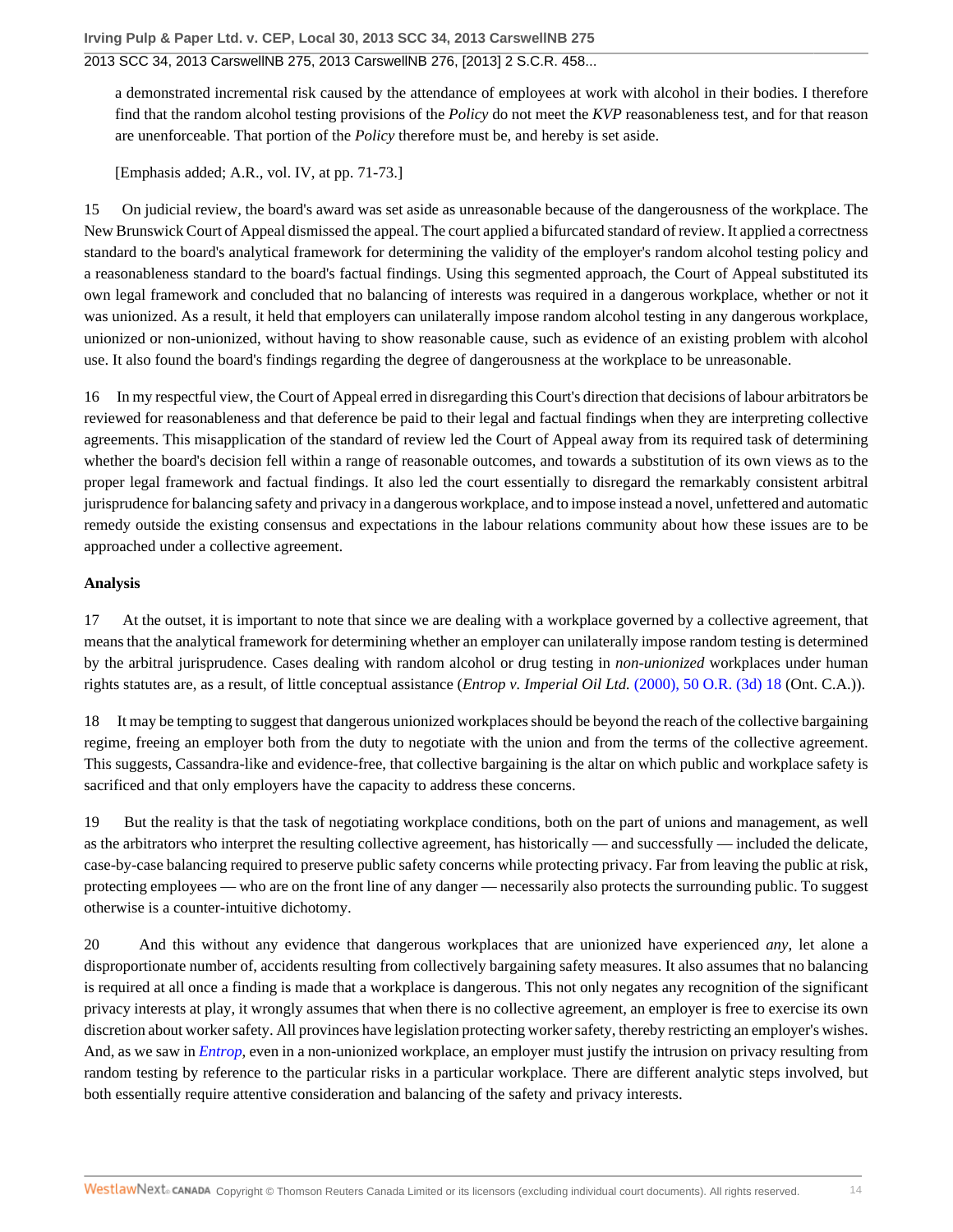21 As the board recognized, the only possible source of the employer's asserted right to impose random alcohol testing unilaterally was the management rights clause in the collective agreement:

4.01. The Union recognizes and acknowledges that it is the right of the Company to operate and manage its business subject to the terms and provisions of this agreement.

The legal issue, as a result, is whether implementing a random alcohol testing policy was a valid exercise of the employer's management rights under the collective agreement.

22 When employers in a unionized workplace unilaterally enact workplace rules and policies, they are not permitted to "promulgate unreasonable rules and then punish employees who infringe them" (*U.S.W.A., Local 4487 v. John Inglis Co.* [\(1957\),](http://nextcanada.westlaw.com/Link/Document/FullText?findType=Y&pubNum=6407&serNum=1957050070&originationContext=document&transitionType=Document&vr=3.0&rs=cblt1.0&contextData=(sc.History*oc.Default)) [7 L.A.C. 240](http://nextcanada.westlaw.com/Link/Document/FullText?findType=Y&pubNum=6407&serNum=1957050070&originationContext=document&transitionType=Document&vr=3.0&rs=cblt1.0&contextData=(sc.History*oc.Default)) (Ont. Arb.) (Laskin), at p. 247; see also *B.F.C.S.D. v. Carling Breweries Ltd.* [\(1959\), 10 L.A.C. 25](http://nextcanada.westlaw.com/Link/Document/FullText?findType=Y&pubNum=6407&serNum=1959058956&originationContext=document&transitionType=Document&vr=3.0&rs=cblt1.0&contextData=(sc.History*oc.Default)) (Ont. Arb.) (Cross)).

23 This constraint arises because an employer may only discharge or discipline an employee for "just cause" or "reasonable cause" — a central protection for employees. As a result, rules enacted by an employer as a vehicle for discipline must meet the requirement of reasonable cause (*Scarborough (Borough) Public Utilities Commission v. I.B.E.W., Local 636* [\(1974\), 5](http://nextcanada.westlaw.com/Link/Document/FullText?findType=Y&pubNum=6407&serNum=1974145955&originationContext=document&transitionType=Document&vr=3.0&rs=cblt1.0&contextData=(sc.History*oc.Default)) [L.A.C. \(2d\) 285](http://nextcanada.westlaw.com/Link/Document/FullText?findType=Y&pubNum=6407&serNum=1974145955&originationContext=document&transitionType=Document&vr=3.0&rs=cblt1.0&contextData=(sc.History*oc.Default)) (Ont. Arb.) (Rayner), at pp. 288-89; see also *U.E., Local 524 v. Canadian General Electric Co. (Peterborough)* [\(1951\), 2 L.A.C. 688](http://nextcanada.westlaw.com/Link/Document/FullText?findType=Y&pubNum=6407&serNum=1951041122&originationContext=document&transitionType=Document&vr=3.0&rs=cblt1.0&contextData=(sc.History*oc.Default)) (Ont. Arb.) (Laskin), at p. 690; *Hamilton Street Railway v. A.T.U., Local 107* [\(1977\), 16 L.A.C. \(2d\)](http://nextcanada.westlaw.com/Link/Document/FullText?findType=Y&pubNum=6407&serNum=1977148527&originationContext=document&transitionType=Document&vr=3.0&rs=cblt1.0&contextData=(sc.History*oc.Default)) [402](http://nextcanada.westlaw.com/Link/Document/FullText?findType=Y&pubNum=6407&serNum=1977148527&originationContext=document&transitionType=Document&vr=3.0&rs=cblt1.0&contextData=(sc.History*oc.Default)) (Ont. Arb.) (Burkett), at paras. 9-10; Ronald M. Snyder, *Collective Agreement Arbitration in Canada* (4th ed. 2009), at paras. 10.1 and 10.96).

24 The scope of management's unilateral rule-making authority under a collective agreement is persuasively set out in *Lumber & Sawmill Workers' Union, Local 2537 v. KVP Co.* [\(1965\), 16 L.A.C. 73](http://nextcanada.westlaw.com/Link/Document/FullText?findType=Y&pubNum=6407&serNum=1965069024&originationContext=document&transitionType=Document&vr=3.0&rs=cblt1.0&contextData=(sc.History*oc.Default)) (Ont. Arb.) (Robinson). The heart of the "*KVP* test", which is generally applied by arbitrators, is that any rule or policy unilaterally imposed by an employer and not subsequently agreed to by the union, must be consistent with the collective agreement and be reasonable (Donald J.M. Brown and David M. Beatty, *Canadian Labour Arbitration* (4th ed. (loose-leaf)), vol. 1, at topic 4:1520).

25 The *KVP* test has also been applied by the courts. Tarnopolsky J.A. launched the judicial endorsement of *KVP* in *Metropolitan Toronto (Municipality) v. C.U.P.E.* [\(1990\), 74 O.R. \(2d\) 239](http://nextcanada.westlaw.com/Link/Document/FullText?findType=Y&pubNum=6407&serNum=1990315647&originationContext=document&transitionType=Document&vr=3.0&rs=cblt1.0&contextData=(sc.History*oc.Default)) (Ont. C.A.), leave to appeal refused, [\[1990\] 2 S.C.R.](http://nextcanada.westlaw.com/Link/Document/FullText?findType=Y&pubNum=6407&serNum=1990315648&originationContext=document&transitionType=Document&vr=3.0&rs=cblt1.0&contextData=(sc.History*oc.Default)) [ix \(note\)](http://nextcanada.westlaw.com/Link/Document/FullText?findType=Y&pubNum=6407&serNum=1990315648&originationContext=document&transitionType=Document&vr=3.0&rs=cblt1.0&contextData=(sc.History*oc.Default)) (S.C.C.), concluding that the "weight of authority and common sense" supported the principle that "*all* company rules with disciplinary consequences must be reasonable" (pp. 257-58 (emphasis in original)). In other words:

The Employer cannot, by exercising its management functions, issue unreasonable rules and then discipline employees for failure to follow them. Such discipline would simply be without reasonable cause. To permit such action would be to invite subversion of the reasonable cause clause. [p. 257]

26 Subsequent appellate decisions have accepted that rules unilaterally made in the exercise of management discretion under a collective agreement must not only be consistent with the agreement, but must also be reasonable if the breach of the rule results in disciplinary action (*Charlottetown (City) v. Prince Edward Island (Board of Arbitration)* [\(1997\), 151 Nfld. & P.E.I.R.](http://nextcanada.westlaw.com/Link/Document/FullText?findType=Y&pubNum=6407&serNum=1997416892&originationContext=document&transitionType=Document&vr=3.0&rs=cblt1.0&contextData=(sc.History*oc.Default)) [69](http://nextcanada.westlaw.com/Link/Document/FullText?findType=Y&pubNum=6407&serNum=1997416892&originationContext=document&transitionType=Document&vr=3.0&rs=cblt1.0&contextData=(sc.History*oc.Default)) (P.E.I. C.A.), at para. 17; see also *Western Avalon Roman Catholic School Board v. N.A.P.E.*[, 2000 NFCA 39, 190 D.L.R.](http://nextcanada.westlaw.com/Link/Document/FullText?findType=Y&pubNum=6407&serNum=2000547315&originationContext=document&transitionType=Document&vr=3.0&rs=cblt1.0&contextData=(sc.History*oc.Default)) [\(4th\) 146](http://nextcanada.westlaw.com/Link/Document/FullText?findType=Y&pubNum=6407&serNum=2000547315&originationContext=document&transitionType=Document&vr=3.0&rs=cblt1.0&contextData=(sc.History*oc.Default)) (Nfld. C.A.), at para. 34; *St. James Assiniboia Teachers' Assn. No. 2 v. St. James Assiniboia School Division No. 2*[,](http://nextcanada.westlaw.com/Link/Document/FullText?findType=Y&pubNum=6407&serNum=2002518541&originationContext=document&transitionType=Document&vr=3.0&rs=cblt1.0&contextData=(sc.History*oc.Default)) [2002 MBCA 158, 222 D.L.R. \(4th\) 636](http://nextcanada.westlaw.com/Link/Document/FullText?findType=Y&pubNum=6407&serNum=2002518541&originationContext=document&transitionType=Document&vr=3.0&rs=cblt1.0&contextData=(sc.History*oc.Default)) (Man. C.A.), at paras. 19-28).

27 In assessing *KVP* reasonableness in the case of unilaterally imposed employer rules or policies affecting employee privacy, arbitrators have used a "balancing of interests" approach. As the intervener the Alberta Federation of Labour noted:

Determining reasonableness requires labour arbitrators to apply their labour relations expertise, consider all of the surrounding circumstances, and determine whether the employer's policy strikes a reasonable balance. Assessing the reasonableness of an employer's policy can include assessing such things as the nature of the employer's interests, any less intrusive means available to address the employer's concerns, and the policy's impact on employees. [I.F., at para. 4]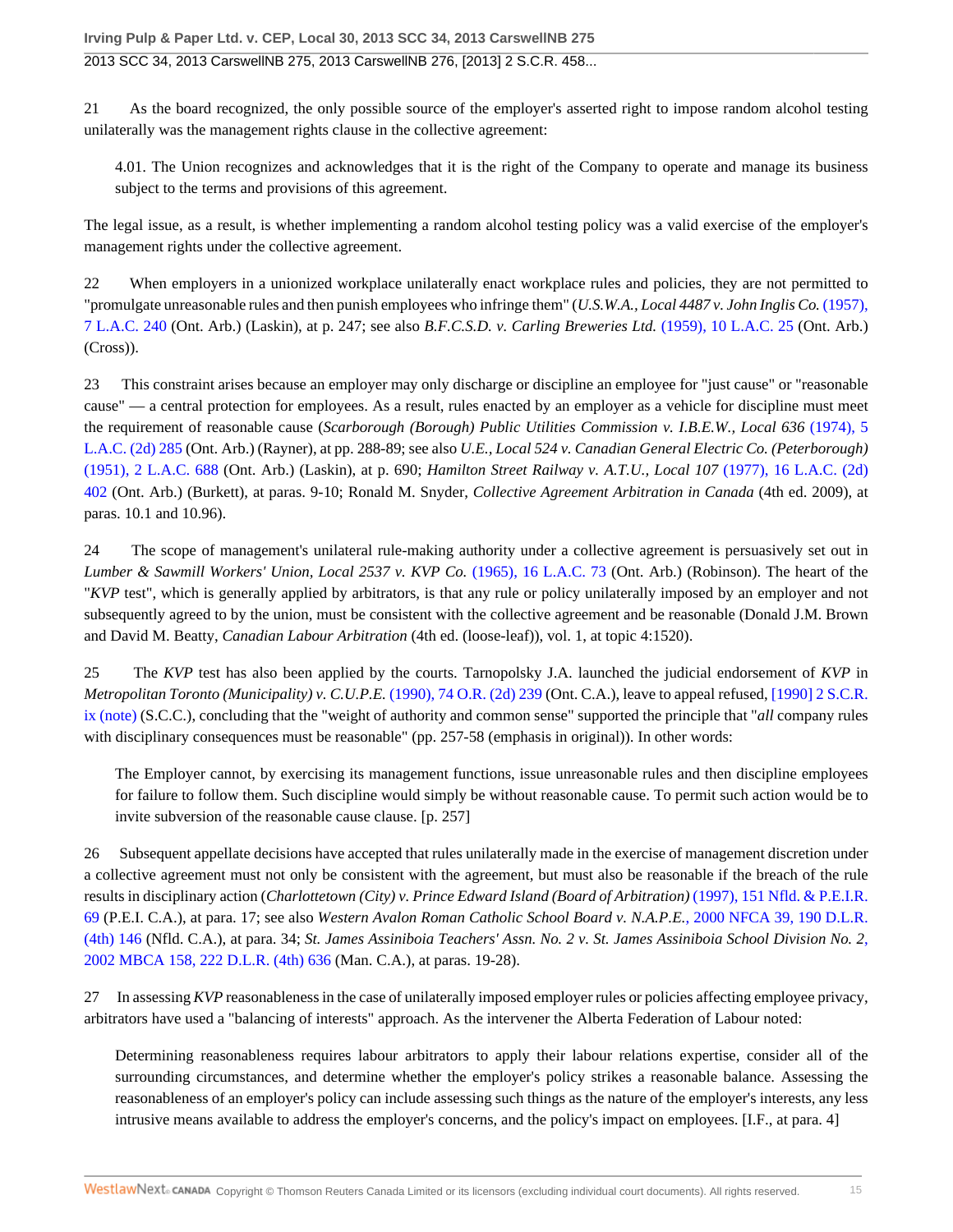28 In the earliest privacy cases using a balancing of interests approach, arbitrators generally found that employers could only exercise a unilateral management right to search an individual employee's personal effects if there was a reasonable suspicion that the employee had committed theft. Universal random searches — that is, random searches of the entire workforce were rejected as unreasonable unless there was a workplace problem with theft and the employer had exhausted less intrusive alternative measures for addressing the problem (Morton Mitchnick and Brian Etherington, *Labour Arbitration in Canada* (2nd) ed. 2012), at pp. 308-9; Brown and Beatty, at topic 7:3625).

29 The balancing of interests approach was subsequently applied in assessing the reasonableness of unilaterally imposed employer policies calling for universal random drug or alcohol testing of all employees performing safety sensitive work. Universal random testing refers to the testing of individual employees randomly selected from all or some portion of the workforce. As in the search cases, arbitrators rejected unilaterally imposed universal random testing policies as unreasonable unless there had been a workplace problem with substance abuse and the employer had exhausted alternative means for dealing with the abuse.

30 In a workplace that is dangerous, employers are generally entitled to test individual employees who occupy safety sensitive positions without having to show that alternative measures have been exhausted if there is "reasonable cause" to believe that the employee is impaired while on duty, where the employee has been directly involved in a workplace accident or significant incident, or where the employee is returning to work after treatment for substance abuse. (See *Esso Petroleum Canada v. C.E.P., Local 614* [\(1994\), 56 L.A.C. \(4th\) 440](http://nextcanada.westlaw.com/Link/Document/FullText?findType=Y&pubNum=6407&serNum=1994410920&originationContext=document&transitionType=Document&vr=3.0&rs=cblt1.0&contextData=(sc.History*oc.Default)) (B.C. Arb.) (McAlpine); *Canadian National Railway v. CAW-Canada* [\(2000\), 95 L.A.C.](http://nextcanada.westlaw.com/Link/Document/FullText?findType=Y&pubNum=6407&serNum=2000552591&originationContext=document&transitionType=Document&vr=3.0&rs=cblt1.0&contextData=(sc.History*oc.Default)) [\(4th\) 341](http://nextcanada.westlaw.com/Link/Document/FullText?findType=Y&pubNum=6407&serNum=2000552591&originationContext=document&transitionType=Document&vr=3.0&rs=cblt1.0&contextData=(sc.History*oc.Default)) (Can. Arb.) (M. Picher), at pp. 377-78; *IWA-Canada v. Weyerhaeuser Co.* [\(2004\), 127 L.A.C. \(4th\) 73](http://nextcanada.westlaw.com/Link/Document/FullText?findType=Y&pubNum=6407&serNum=2004909212&originationContext=document&transitionType=Document&vr=3.0&rs=cblt1.0&contextData=(sc.History*oc.Default)) (B.C. Arb.) (Taylor), at p. 109; *Navistar Canada Inc. v. C.A.W., Local 504* [\(2010\), 195 L.A.C. \(4th\) 144](http://nextcanada.westlaw.com/Link/Document/FullText?findType=Y&pubNum=6407&serNum=2023661557&originationContext=document&transitionType=Document&vr=3.0&rs=cblt1.0&contextData=(sc.History*oc.Default)) (Ont. Arb.) (Newman), at pp. 170 and 177; *Rio Tinto Alcan Primary Metal v. CAW-Canada, Local 2301* [\(2011\), 204 L.A.C. \(4th\) 265](http://nextcanada.westlaw.com/Link/Document/FullText?findType=Y&pubNum=6407&serNum=2024672148&originationContext=document&transitionType=Document&vr=3.0&rs=cblt1.0&contextData=(sc.History*oc.Default)) (B.C. Arb.) (Steeves), at para. 37(b)-(d).)

31 But the dangerousness of a workplace — whether described as dangerous, inherently dangerous, or highly safety sensitive — is, while clearly and highly relevant, only the beginning of the inquiry. It has never been found to be an automatic justification for the unilateral imposition of unfettered random testing with disciplinary consequences. What has been additionally required is evidence of enhanced safety risks, such as evidence of a general problem with substance abuse in the workplace.

32 The blueprint for dealing with dangerous workplaces is found in *Imperial Oil Ltd. v. C.E.P., Local 900* [\(2006\), 157](http://nextcanada.westlaw.com/Link/Document/FullText?findType=Y&pubNum=6407&serNum=2011407980&originationContext=document&transitionType=Document&vr=3.0&rs=cblt1.0&contextData=(sc.History*oc.Default)) [L.A.C. \(4th\) 225](http://nextcanada.westlaw.com/Link/Document/FullText?findType=Y&pubNum=6407&serNum=2011407980&originationContext=document&transitionType=Document&vr=3.0&rs=cblt1.0&contextData=(sc.History*oc.Default)) (Ont. Arb.) ("*Nanticoke*"), a case involving a grievance of the employer's random drug testing policy at an oil refinery, which the parties acknowledged was highly safety sensitive. Arbitrator Michel Picher summarized the principles emerging from 20 years of arbitral jurisprudence under the *KVP* test for both drug *and* alcohol testing:

• *No employee can be subjected to random, unannounced alcohol or drug testing, save as part of an agreed rehabilitative program.*

• *An employer may require alcohol or drug testing of an individual where the facts give the employer reasonable cause to do so.*

• It is within the prerogatives of management's rights under a collective agreement to also require alcohol or drug testing following a significant incident, accident or near miss, where it may be important to identify the root cause of what occurred.

• Drug and alcohol testing is a legitimate part of continuing contracts of employment for individuals found to have a problem of alcohol or drug use. *As part of an employee's program of rehabilitation, such agreements or policies requiring such agreements may properly involve random, unannounced alcohol or drug testing generally for a limited period of time, most commonly two years*. In a unionized workplace the Union must be involved in the agreement which establishes the terms of a recovering employee's ongoing employment, including random, unannounced testing. *This is the only exceptional circumstance in which the otherwise protected employee interest in privacy and dignity of the person must yield to the interests of safety and rehabilitation, to allow for random and unannounced alcohol or drug testing*.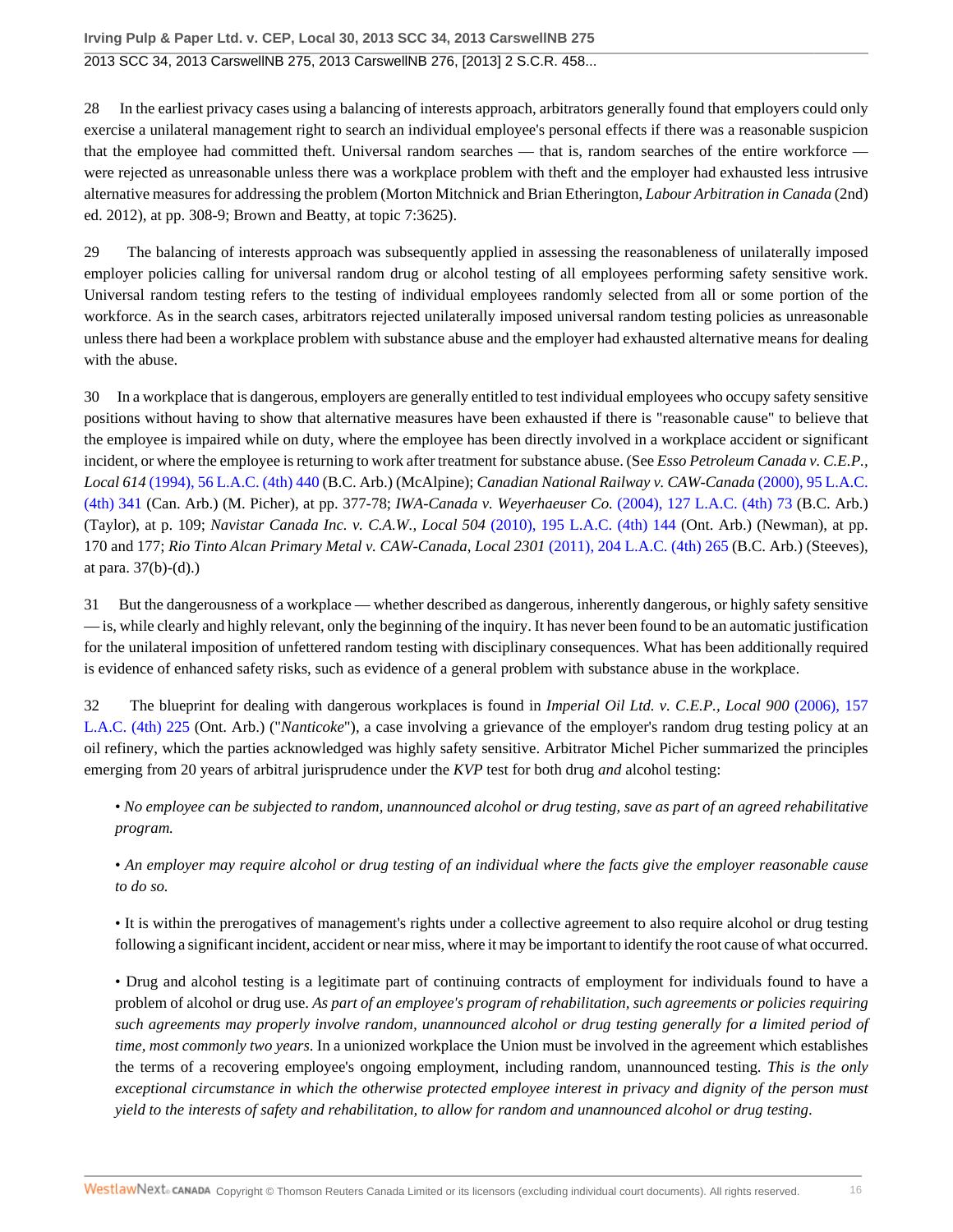[Emphasis added; para. 100.]

33 There can, in other words, be testing of an individual employee who has an alcohol or drug problem. *Universal*, random testing, however, is far from automatic. The reason is explained by Arbitrator Picher in *[Nanticoke](http://nextcanada.westlaw.com/Link/Document/FullText?findType=Y&pubNum=6407&serNum=2011407980&originationContext=document&transitionType=Document&vr=3.0&rs=cblt1.0&contextData=(sc.History*oc.Default))* as follows:

... a key feature of the jurisprudence in the area of alcohol and drug testing in Canada is that arbitrators have overwhelmingly rejected mandatory, random and unannounced drug testing for all employees in a safety sensitive workplace as being an implied right of management under the terms of a collective agreement. *Arbitrators have concluded that to subject employees to an alcohol or drug test when there is no reasonable cause to do so*, or in the absence of an accident or near miss and outside the context of a rehabilitation plan for an employee with an acknowledged problem *is an unjustified affront to the dignity and privacy of employees which falls beyond the balancing of any legitimate employer interest, including deterrence and the enforcement of safe practices. In a unionized workplace, such an extraordinary incursion into the rights of employees must be expressly and clearly negotiated.* It is not to be inferred solely from general language describing management rights or from language in a collective agreement which enshrines safety and safe practices.

[Emphasis added; para. 101.]

34 Significantly, Arbitrator Picher acknowledged that the application of the balancing of interests approach could permit general random testing "in some extreme circumstances":

It may well be that the balancing of interests approach ... would allow for general random, unannounced drug testing in some extreme circumstances. If, for example, an employer could marshal evidence which compellingly demonstrates an out-of-control drug culture taking hold in a safety sensitive workplace, such a measure might well be shown to be necessary for a time to ensure workplace safety. That might well constitute a form of "for cause" justification.

(*Nanticoke*, at para. 127)

35 In the case before him, however, since there was no evidence of a substance abuse problem at the oil refinery, the random drug testing component of the policy was found to be unjustified (*[Nanticoke](http://nextcanada.westlaw.com/Link/Document/FullText?findType=Y&pubNum=6407&serNum=2011407980&originationContext=document&transitionType=Document&vr=3.0&rs=cblt1.0&contextData=(sc.History*oc.Default))*, at para. 127). His decision was upheld as reasonable by the Ontario Court of Appeal (*Imperial Oil Ltd. v. C.E.P., Local 900*[, 2009 ONCA 420, 96 O.R. \(3d\) 668](http://nextcanada.westlaw.com/Link/Document/FullText?findType=Y&pubNum=6407&serNum=2018889068&originationContext=document&transitionType=Document&vr=3.0&rs=cblt1.0&contextData=(sc.History*oc.Default)) (Ont. C.A.)).

36 The balancing of interests approach has not kept employers from enacting comprehensive drug and alcohol policies, which can include rules about drugs and alcohol in the workplace, discipline for employees who break those rules, education and awareness training for employees and supervisors, access to treatment for substance dependence, and after-care programs for employees returning to work following treatment.

37 But I have been unable to find any cases, either before or since *[Nanticoke](http://nextcanada.westlaw.com/Link/Document/FullText?findType=Y&pubNum=6407&serNum=2011407980&originationContext=document&transitionType=Document&vr=3.0&rs=cblt1.0&contextData=(sc.History*oc.Default))*, in which an arbitrator has concluded that an employer could unilaterally implement random alcohol or drug testing, even in a highly dangerous workplace, absent a demonstrated workplace problem (*Esso Petroleum*, at pp. 447-48; *Metropol Security v. U.S.W.A., Local 5296* [\(1998\), 69 L.A.C.](http://nextcanada.westlaw.com/Link/Document/FullText?findType=Y&pubNum=6407&serNum=1998460479&originationContext=document&transitionType=Document&vr=3.0&rs=cblt1.0&contextData=(sc.History*oc.Default)) [\(4th\) 399](http://nextcanada.westlaw.com/Link/Document/FullText?findType=Y&pubNum=6407&serNum=1998460479&originationContext=document&transitionType=Document&vr=3.0&rs=cblt1.0&contextData=(sc.History*oc.Default)) (Ont. Arb.); *Trimac Transportation Services - Bulk Systems v. T.C.U.* [\(1999\), 88 L.A.C. \(4th\) 237](http://nextcanada.westlaw.com/Link/Document/FullText?findType=Y&pubNum=6407&serNum=1999502161&originationContext=document&transitionType=Document&vr=3.0&rs=cblt1.0&contextData=(sc.History*oc.Default)) (Can. Arb.); *Canadian National*, at pp. 385 and 394; *Fording Coal Ltd. v. U.S.W.A., Local 7884*[, \[2002\] B.C.C.A.A.A. No. 9](http://nextcanada.westlaw.com/Link/Document/FullText?findType=Y&pubNum=6407&serNum=2002826684&originationContext=document&transitionType=Document&vr=3.0&rs=cblt1.0&contextData=(sc.History*oc.Default)) (B.C. Arb.), at para. 30; *ADM Agri-Industries Ltd. and CAW-Canada, Local 195, Re*[, \[2004\] C.L.A.D. No. 610](http://nextcanada.westlaw.com/Link/Document/FullText?findType=Y&pubNum=6407&serNum=2028550771&originationContext=document&transitionType=Document&vr=3.0&rs=cblt1.0&contextData=(sc.History*oc.Default)) (Ont. Arb.), at para. 77; *Petro-Canada Lubricants Centre (Mississauga) v. C.E.P., Local 593* [\(2009\), 186 L.A.C. \(4th\) 424](http://nextcanada.westlaw.com/Link/Document/FullText?findType=Y&pubNum=6407&serNum=2021245445&originationContext=document&transitionType=Document&vr=3.0&rs=cblt1.0&contextData=(sc.History*oc.Default)) (Ont. Arb.) (Kaplan), at pp. 434-39; *Rio Tinto*, at para. 37(a) and (d)).

38 In the only two arbitration decisions that have upheld random alcohol testing, the employers were found to be justified in implementing random alcohol testing for employees in safety sensitive positions because there was a demonstrated general problem with alcohol use in a dangerous workplace (*C.E.P., Local 777 v. Imperial Oil Ltd.* [\(May 27, 2000\)](http://nextcanada.westlaw.com/Link/Document/FullText?findType=Y&pubNum=6407&serNum=2000679525&originationContext=document&transitionType=Document&vr=3.0&rs=cblt1.0&contextData=(sc.History*oc.Default)), Christian Member (Alta. Arb.), unreported ("*Strathcona*"); *Greater Toronto Airports Authority v. P.S.A.C., Local 0004*[, \[2007\] C.L.A.D. No. 243](http://nextcanada.westlaw.com/Link/Document/FullText?findType=Y&pubNum=6407&serNum=2012726951&originationContext=document&transitionType=Document&vr=3.0&rs=cblt1.0&contextData=(sc.History*oc.Default)) (Ont. Arb.) (Devlin) ("*GTAA*")).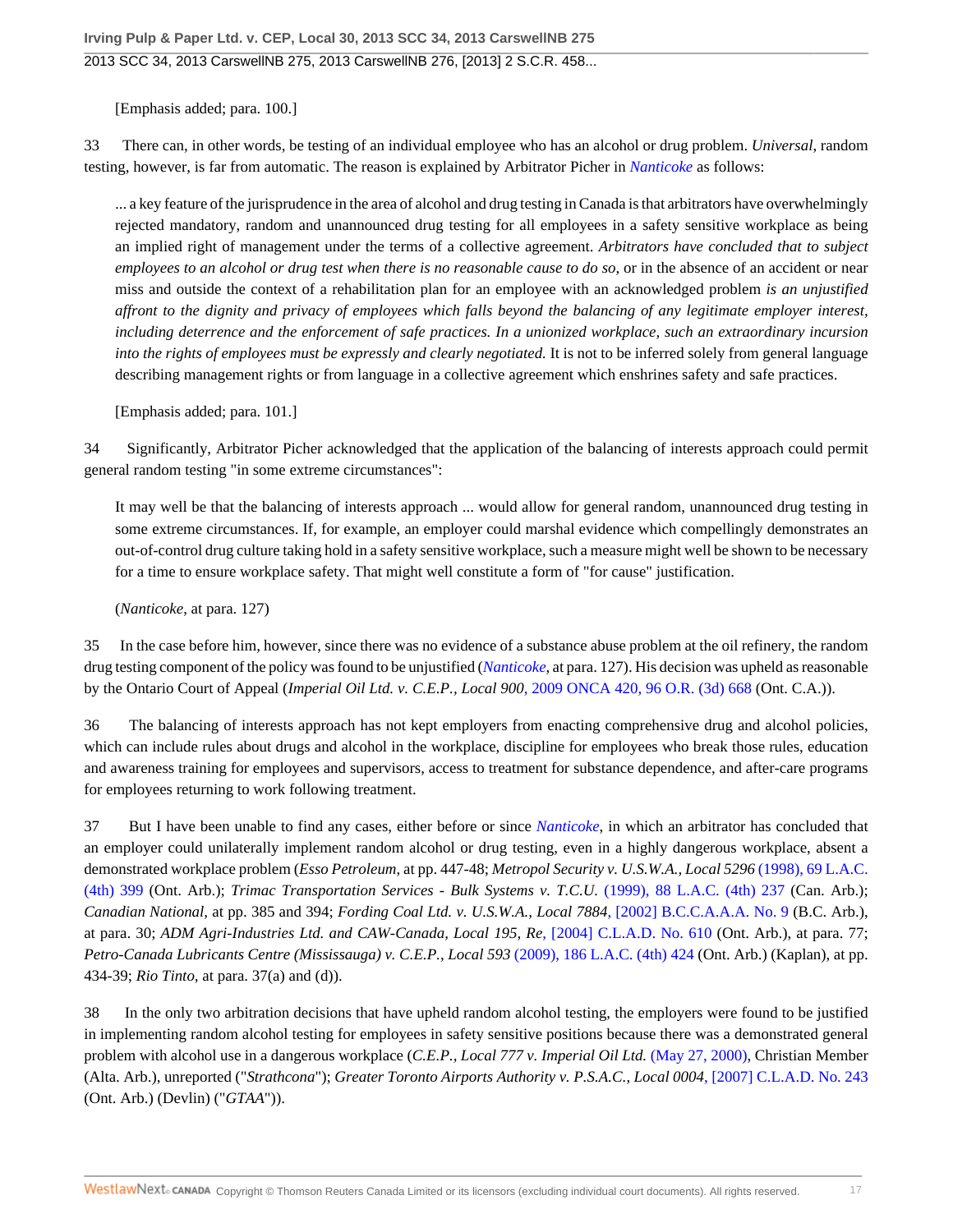39 In *[Strathcona](http://nextcanada.westlaw.com/Link/Document/FullText?findType=Y&pubNum=6407&serNum=2000679525&originationContext=document&transitionType=Document&vr=3.0&rs=cblt1.0&contextData=(sc.History*oc.Default))*, the arbitrator upheld the termination of an employee in a safety sensitive position at an oil refinery who tested positive on a random alcohol test. Imperial Oil Limited had implemented the random testing policy after surveying employees across all its facilities about alcohol-related incidents and near misses. According to the survey, the plant operations group that included the grievor's position had a disproportionately high rate of accidents due to substance abuse, with 2.7% of employees reporting that they had personally had near misses due to substance use in the previous 12 months. The arbitrator accepted the survey results as a "rational and sufficient foundation for the random testing Policy" (p. 73). He concluded that "there is evidence of a problem with alcohol use by employees at the Strathcona Refinery" (p. 60). On that basis, he upheld the reasonableness of the random testing policy and the consequential discipline.

40 In *[GTAA](http://nextcanada.westlaw.com/Link/Document/FullText?findType=Y&pubNum=6407&serNum=2012726951&originationContext=document&transitionType=Document&vr=3.0&rs=cblt1.0&contextData=(sc.History*oc.Default))*, the employer had a random alcohol and drug testing policy for individuals occupying safety sensitive positions at Pearson International Airport in Toronto. The arbitrator acknowledged that "the safety-sensitive nature of a particular industry [is] not, in itself, sufficient to outweigh the privacy interests of individual employees and to support a regime of random testing" (para. 251) and that "[a]rbitrators have required evidence of a drug and/or alcohol problem in the workplace which cannot be addressed by less invasive means" (para. 254).

41 The evidence showed a "pervasive problem" with alcohol (*[GTAA](http://nextcanada.westlaw.com/Link/Document/FullText?findType=Y&pubNum=6407&serNum=2012726951&originationContext=document&transitionType=Document&vr=3.0&rs=cblt1.0&contextData=(sc.History*oc.Default))*, at para. 262). Both employer and union witnesses testified about numerous occasions when they had seen employees drinking on the job or storing alcohol at work, smelled alcohol on other employees' breath, or found empty liquor containers on site. There were also concerns that alcohol abuse at work often went unreported. Based on this evidence, the arbitrator concluded that random alcohol testing was a reasonable employer policy. Because there was little evidence of on-the-job *drug* use, however, the random drug testing aspect of the policy was found not to be justified.

42 This arbitral consensus, which was carefully applied by the board, helps inform why its decision was reasonable on the facts of this case.

43 The board framed the question using the accepted *KVP* balancing of interests approach: Was the benefit to the employer from the random alcohol testing policy in this dangerous workplace proportional to the harm to employee privacy?

44 To assess the employer's side of the balance, the board canvassed the risks that the employer intended to address by random alcohol testing. It examined both the risk associated with the particular grievor's position as a millwright and the risk associated with the particular workplace. After reviewing the employer's risk assessments of different safety sensitive positions, the board found that the workplace was "one in which great care must be taken with safe work practices". There were "risks and dangers in the operations performed both to the incumbent, and to others, as well as to the environment and to property". The board therefore concluded that "the mill in normal operation is a dangerous work environment". These conclusions have not been challenged.

45 But, as previously noted, the fact that a workplace is found to be dangerous does not automatically give the employer the right to impose random testing unilaterally. The dangerousness of the workplace has only justified the testing of particular employees in certain circumstances: where there are reasonable grounds to believe that the employee was impaired while on duty, where the employee was directly involved in a workplace accident or significant incident, or where the employee returns to work after treatment for substance abuse. It has never, to my knowledge, been held to justify random testing, even in the case of "highly safety sensitive" or "inherently dangerous" workplaces like railways (*Canadian National*) and chemical plants (*Dupont Canada Inc. v. C.E.P., Local 28-0* [\(2002\), 105 L.A.C. \(4th\) 399](http://nextcanada.westlaw.com/Link/Document/FullText?findType=Y&pubNum=6407&serNum=2002063179&originationContext=document&transitionType=Document&vr=3.0&rs=cblt1.0&contextData=(sc.History*oc.Default)) (Ont. Arb.)), or even in workplaces that pose a risk of explosion (*ADM Agri-Industries*), in the absence of a demonstrated problem with alcohol use in that workplace. That is not to say that it is beyond the realm of possibility in extreme circumstances, but we need not decide that in this case.

46 This obliged the board to consider whether there was evidence of an alcohol-related problem in the workplace. There were eight documented alcohol-related incidents at the mill from April 29, 1991, to January 11, 2006. Only one witness, a former employee, gave any evidence about alcohol use in the workplace, but the board found his evidence to be "dated" and "not persuasive".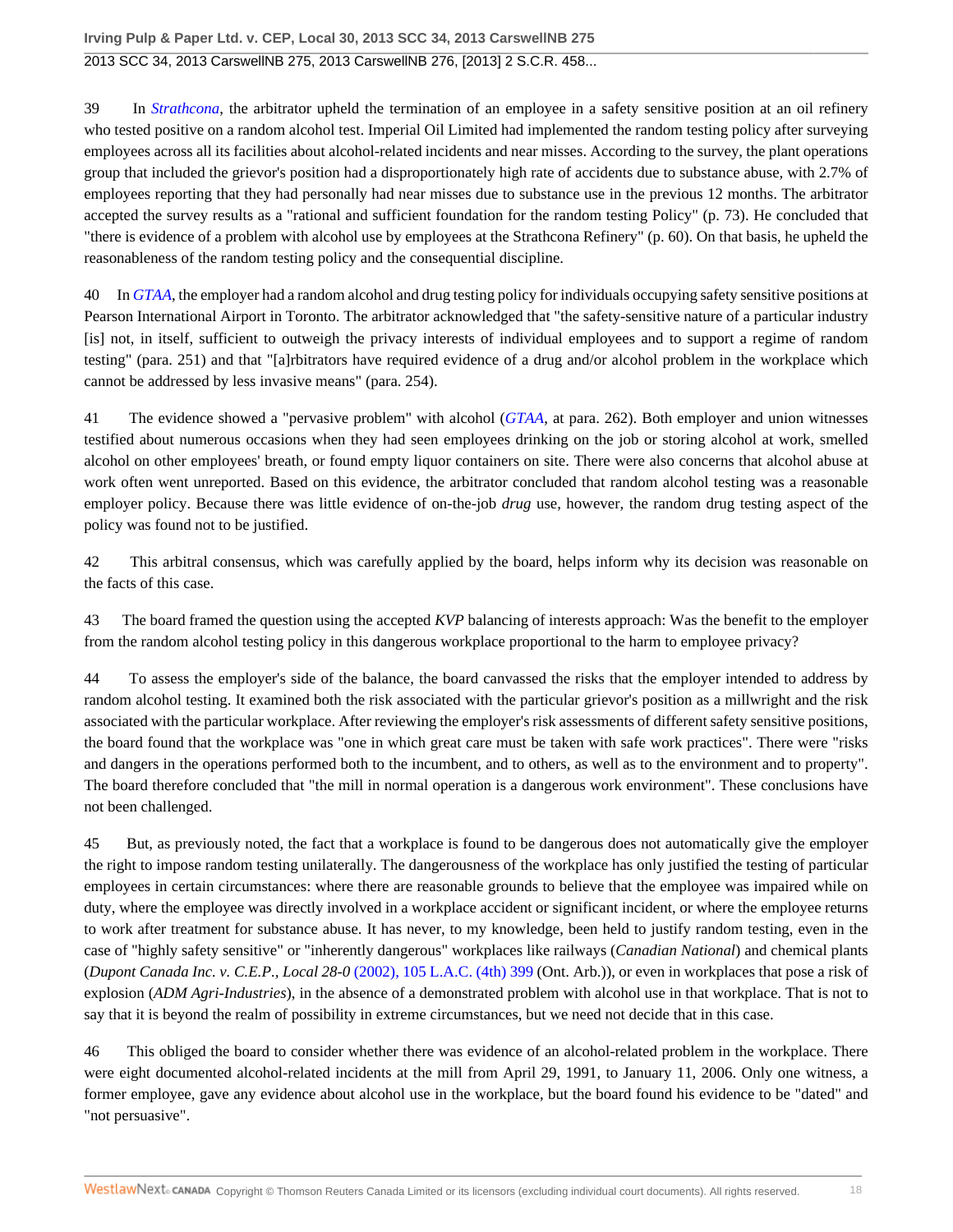47 The board concluded that these eight incidents over a 15 - year period did not reflect a significant problem with workplace alcohol use. As a result, the board concluded that there was a "very low incremental risk of safety concerns based on alcoholrelated impaired performance of job tasks at the site".

48 While the employer had argued that deterrence was a major benefit of random alcohol testing, the board was not satisfied that there was any evidence of a deterrent effect at the mill. The only evidence supporting the employer's view was that of its expert witness, who described deterrence as the main theoretical goal of random alcohol testing policies, but had no information about this particular workplace. In the board's view, the lack of any positive test results in almost two years of random alcohol testing was equally consistent with the opposite conclusion: that there was no workplace alcohol abuse to deter.

49 On the other side of the balance was the employee right to privacy. The board accepted that breathalyzer testing "effects a significant inroad" on privacy, involving

coercion and restriction on movement. Upon pain of significant punishment, the employee must go promptly to the breathalyzer station and must co-operate in the provision of breath samples.... Taking its results together, the scheme effects a loss of liberty and personal autonomy. These are at the heart of the right to privacy.

50 That conclusion is unassailable. Early in the life of the *Canadian Charter of Rights and Freedoms*, this Court recognized that "the use of a person's body without his consent to obtain information about him, invades an area of personal privacy essential to the maintenance of his human dignity" (*R. v. Dyment*[, \[1988\] 2 S.C.R. 417](http://nextcanada.westlaw.com/Link/Document/FullText?findType=Y&pubNum=6407&serNum=1988287935&originationContext=document&transitionType=Document&vr=3.0&rs=cblt1.0&contextData=(sc.History*oc.Default)) (S.C.C.), at pp. 431-32). And in *R. v. Shoker*[,](http://nextcanada.westlaw.com/Link/Document/FullText?findType=Y&pubNum=6407&serNum=2010451381&originationContext=document&transitionType=Document&vr=3.0&rs=cblt1.0&contextData=(sc.History*oc.Default)) [2006 SCC 44, \[2006\] 2 S.C.R. 399](http://nextcanada.westlaw.com/Link/Document/FullText?findType=Y&pubNum=6407&serNum=2010451381&originationContext=document&transitionType=Document&vr=3.0&rs=cblt1.0&contextData=(sc.History*oc.Default)) (S.C.C.), it notably drew no distinction between drug and alcohol testing by urine, blood or breath sample, concluding that the "seizure of bodily samples is highly intrusive and, as this Court has often reaffirmed, it is subject to stringent standards and safeguards to meet constitutional requirements" (para. 23).

51 In the end, the expected safety gains to the employer in this case were found by the board to range "from uncertain ... to minimal at best", while the impact on employee privacy was found to be much more severe. Consequently, the board concluded that the employer had not demonstrated the requisite problems with dangerousness or increased safety concerns such as workplace alcohol use that would justify universal random testing. Random alcohol testing was therefore held to be an unreasonable exercise of management rights under the collective agreement. I agree.

52 This is not to say that an employer can never impose random testing in a dangerous workplace. If it represents a proportionate response in light of both legitimate safety concerns and privacy interests, it may well be justified.

53 Moreover, the employer is not only always free to negotiate drug and alcohol testing policies with the union, as was said in *[Nanticoke](http://nextcanada.westlaw.com/Link/Document/FullText?findType=Y&pubNum=6407&serNum=2011407980&originationContext=document&transitionType=Document&vr=3.0&rs=cblt1.0&contextData=(sc.History*oc.Default))*, "such an extraordinary incursion into the rights of employees *must* be expressly and clearly negotiated" (para. 101 (emphasis added)). But where, as here, the employer proceeds unilaterally without negotiating with the union, it must comply with the time-honoured requirement of showing reasonable cause before subjecting employees to potential disciplinary consequences. Given the arbitral consensus, an employer would be justifiably pessimistic that a policy unilaterally imposing random alcohol testing in the absence of reasonable cause would survive arbitral scrutiny.

54 The board's decision should be approached as an organic whole, without a line-by-line treasure hunt for error (*[N.L.N.U.](http://nextcanada.westlaw.com/Link/Document/FullText?findType=Y&pubNum=6407&serNum=2026678952&originationContext=document&transitionType=Document&vr=3.0&rs=cblt1.0&contextData=(sc.History*oc.Default))*, at para. 14). In the absence of finding that the decision, based on the record, is outside the range of reasonable outcomes, the decision should not be disturbed. In this case, the board's conclusion was reasonable and ought not to have been disturbed by the reviewing courts.

55 I would therefore allow the appeal with costs throughout.

# *Rothstein, Moldaver JJ.* **(dissenting):**

56 Where labour and management fail to agree on the introduction of a new workplace policy, legislatures have delegated the task of adjudicating their dispute to labour arbitrators. In this case, a union challenged management's proactive adoption of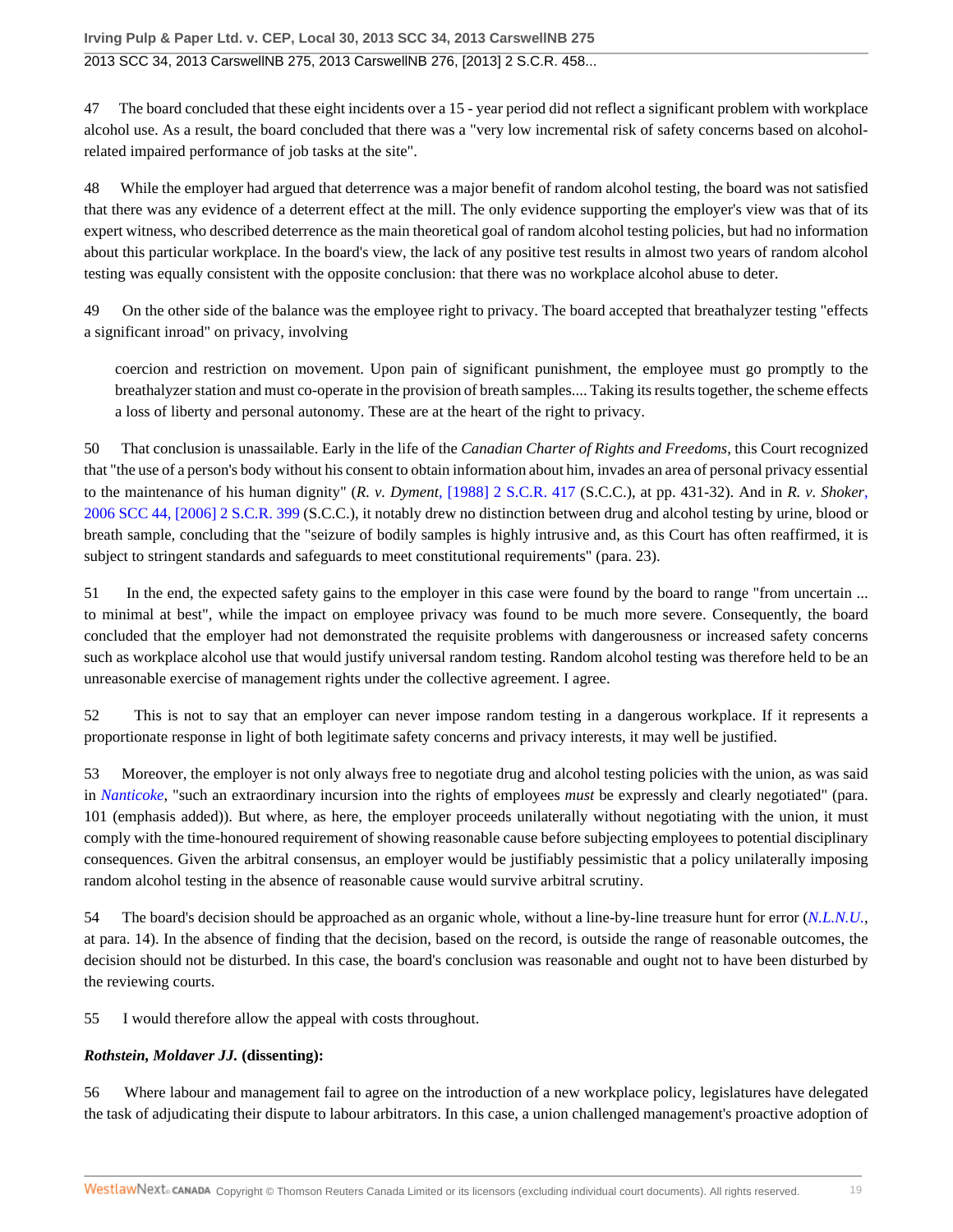a random alcohol testing policy at a paper mill, which the union accepts is inherently dangerous, carrying risks that go beyond the mill's four corners. An arbitral board struck down the policy.

57 In striking down the policy, we conclude that the board departed from an arbitral consensus that has attempted to strike a balance between competing interests in privacy and safety in the workplace. The board put its thumb on the scales and upset the careful balance established in the arbitral jurisprudence. In so doing, it came to an unreasonable decision. Accordingly, we respectfully dissent from the majority opinion upholding the board's decision.

## **I. Overview**

58 Irving Pulp & Paper, Limited ("Irving") operates a paper mill in Saint John, New Brunswick. The mill is located along the banks of the Saint John River, near the point where the river empties into the Bay of Fundy. The mill's operations involve hazardous chemicals and gases, heavy machinery and equipment, high-pressure boilers and steam lines, and highvoltage electric lines. It is uncontroversial that the mill, in normal operation, is a dangerous environment that presents risks not only to the employees of the mill, but also to the public, to property, and to the environment. The evidence discloses that malfunctions at the mill carry "a potential for 'catastrophic failures'" (board's reasons, [\[2009\] N.B.L.A.A. No. 28](http://nextcanada.westlaw.com/Link/Document/FullText?findType=Y&pubNum=6407&serNum=2020632988&originationContext=document&transitionType=Document&vr=3.0&rs=cblt1.0&contextData=(sc.History*oc.Default)) (N.B. Arb.), at para. 101).

59 On February 1, 2006, Irving adopted a comprehensive policy concerning employee drug and alcohol use at the mill. The company was not unique in this regard. After the Exxon Valdez ran aground in Prince William Sound in 1989, spilling hundreds of thousands of barrels of crude oil into the ocean, Imperial Oil Ltd., the Canadian subsidiary of Exxon Mobil Corporation, began implementing similar policies at its Canadian oil refineries (*Esso Petroleum Canada v. C.E.P., Local 614*[, \[1994\] B.C.C.A.A.A.](http://nextcanada.westlaw.com/Link/Document/FullText?findType=Y&pubNum=6407&serNum=1994410920&originationContext=document&transitionType=Document&vr=3.0&rs=cblt1.0&contextData=(sc.History*oc.Default)) [No. 244](http://nextcanada.westlaw.com/Link/Document/FullText?findType=Y&pubNum=6407&serNum=1994410920&originationContext=document&transitionType=Document&vr=3.0&rs=cblt1.0&contextData=(sc.History*oc.Default)) (B.C. Arb.) (McAlpine), at para. 5; *Entrop v. Imperial Oil Ltd.* [\(2000\), 50 O.R. \(3d\) 18](http://nextcanada.westlaw.com/Link/Document/FullText?findType=Y&pubNum=6407&serNum=2000548423&originationContext=document&transitionType=Document&vr=3.0&rs=cblt1.0&contextData=(sc.History*oc.Default)) (Ont. C.A.), at para. 5). The operators of dangerous facilities in a variety of other industries have taken similar steps. See, e.g., *Canadian National Railway v. CAW-Canada* [\(2000\), 95 L.A.C. \(4th\) 341](http://nextcanada.westlaw.com/Link/Document/FullText?findType=Y&pubNum=6407&serNum=2000552591&originationContext=document&transitionType=Document&vr=3.0&rs=cblt1.0&contextData=(sc.History*oc.Default)) (Can. Arb.) (M. Picher) ("*C.N.R.*") (rail operations); *Greater Toronto Airports Authority v. P.S.A.C., Local 0004*[, \[2007\] C.L.A.D. No. 243](http://nextcanada.westlaw.com/Link/Document/FullText?findType=Y&pubNum=6407&serNum=2012726951&originationContext=document&transitionType=Document&vr=3.0&rs=cblt1.0&contextData=(sc.History*oc.Default)) (Ont. Arb.) (Devlin) ("*GTAA*") (airport ground operations); *Rio Tinto Alcan Primary Metal v. CAW-Canada, Local 2301* [\(2011\), 204 L.A.C. \(4th\) 265](http://nextcanada.westlaw.com/Link/Document/FullText?findType=Y&pubNum=6407&serNum=2024672148&originationContext=document&transitionType=Document&vr=3.0&rs=cblt1.0&contextData=(sc.History*oc.Default)) (B.C. Arb.) (Steeves) (aluminum smelter).

60 In explaining its decision to employees, Irving said that "the implementation of this policy is one more component of our overall safety program, which minimizes the risks associated with our operations in order to ensure a safe, healthy and productive workplace" (A.R., vol. II, at p. 70). The policy included both proactive and reactive components and addressed various issues from voluntary assessment and rehabilitation to drug and alcohol testing in defined circumstances. One aspect — the one that gave rise to this case — required that employees in designated "Safety Sensitive Positions ... be subjected to unannounced random tests for *alcohol*" using a breathalyser (A.R., vol. II, at p. 76 (emphasis added)). A positive test showing a blood alcohol concentration greater than 0.04 percent would lead to disciplinary action, determined on a case-by-case basis. The policy did not provide for random drug testing. It did require testing of employees in safety-sensitive positions for drug or alcohol use after an accident in the workplace ("post-incident" testing) and where there was a reasonable basis to suspect alcohol or drug use or possession ("reasonable cause" testing).

61 On March 13, 2006, Perley Day, who worked in the mill's maintenance department in a safety-sensitive position, was informed by his supervisor that he had been randomly selected for a breathalyser by a computer program managed off-site by an independent third party. This upset Mr. Day, who has been a teetotaler since 1979. He nonetheless went along with the test, because failing to do so could have led to disciplinary action. He tested negative. On April 12, Mr. Day's union, Communications, Energy and Paperworkers Union of Canada, Local 30, (the "Union") filed a grievance with Irving on his behalf. Mr. Day grieved that "there was no reasonable grounds to test or a significant accident or incident which would justify such a measure" (A.R., vol. II, at p. 62). At bottom, Mr. Day objected to the random alcohol testing component of the policy; he had no quibble with those aspects concerned with so-called reasonable cause or post-incident testing.

62 Mr. Day's grievance ultimately went before a labour arbitration board, where a majority of the board set aside the random alcohol testing portion of the company's policy. The board applied what it understood to be the existing test in the arbitral jurisprudence for review of employer rules concerning drug and alcohol testing and concluded that "[t]he inroads into employee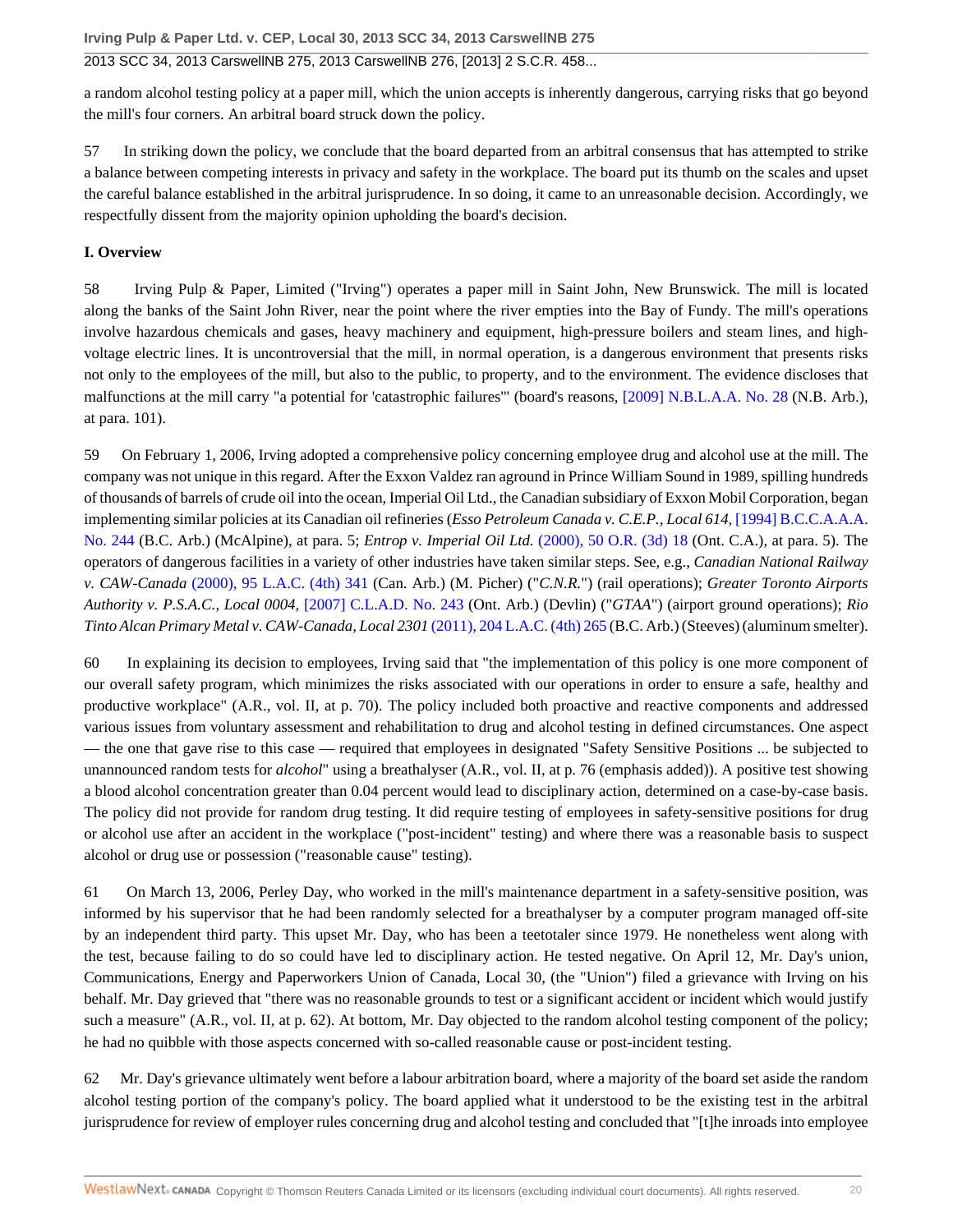privacy are significant and out of proportion to any benefit, actual or reasonably to be expected to be had by the employer and disclosed by the evidence" (para. 123). On judicial review, the court did not take issue with the board's articulation of the legal test, but it quashed the board's decision because it was "unreasonable in that it is not an outcome which is defensible in the context of their earlier findings regarding the dangerous nature of the workplace and the minimally intrusive nature of the testing" [\(2010 NBQB 294, 367 N.B.R. \(2d\) 234](http://nextcanada.westlaw.com/Link/Document/FullText?findType=Y&pubNum=6407&serNum=2023458794&originationContext=document&transitionType=Document&vr=3.0&rs=cblt1.0&contextData=(sc.History*oc.Default)) (N.B. Q.B.), at para. 70). On appeal, the New Brunswick Court of Appeal applied a standard of correctness to the board's decision and concluded that the test in the arbitral jurisprudence was flawed because "[e]vidence of an existing alcohol problem in the workplace is unnecessary once the employer's work environment is classified as inherently dangerous" [\(2011 NBCA 58, 375 N.B.R. \(2d\) 92](http://nextcanada.westlaw.com/Link/Document/FullText?findType=Y&pubNum=6407&serNum=2025645951&originationContext=document&transitionType=Document&vr=3.0&rs=cblt1.0&contextData=(sc.History*oc.Default)) (N.B. C.A.), at para. 52). On the strength of its new test, the Court of Appeal found the board's decision incorrect and thus dismissed the appeal.

63 We would affirm the decisions of the two courts below quashing the board's decision, but do so for different reasons. We agree with the majority that the appropriate standard of review is reasonableness. In our view, however, the board made two findings that are fatal to the reasonableness of its decision. First, though purporting to apply the test emerging from the arbitral consensus, the board misstated an element of the test that was essential to its ultimate decision. More specifically, the board elevated the threshold of evidence that Irving was required to lead in order to justify its random alcohol testing policy, but it offered no reason for doing so. Second, in applying the evidentiary element of the test, the board supported its conclusion by making an unreasonable inference from the factual record. Because these findings rendered the board's decision unreasonable, we would dismiss the appeal and affirm the order of the court below quashing the board's decision.

#### **II. Analysis**

64 At the heart of the dispute between Irving and the Union is the quantum of evidence that the operator of a dangerous workplace is required to introduce before it can exercise its management rights under the parties' collective agreement to adopt a proactive (that is, random) as opposed to a reactive (that is, a reasonable cause or post-incident) alcohol testing policy. In our view, the consensus reflected in the arbitral jurisprudence provides an answer to that question. Before turning to that jurisprudence and the board's departure from it, we begin our analysis with the standard of review, which occupied much attention at the Court of Appeal and before this Court.

#### *A. The Standard of Review for Labour Arbitration Awards Is Reasonableness*

65 There is no question in this case about the appropriate standard of review: it is reasonableness. As Fish J. emphasized for a unanimous Court only two years ago, "[p]revailing case law clearly establishes that arbitral awards under a collective agreement are subject, as a general rule, to the reasonableness standard of review" (*M.A.H.C.P. v. Nor-Man Regional Health Authority Inc.*[, 2011 SCC 59, \[2011\] 3 S.C.R. 616](http://nextcanada.westlaw.com/Link/Document/FullText?findType=Y&pubNum=6407&serNum=2026610657&originationContext=document&transitionType=Document&vr=3.0&rs=cblt1.0&contextData=(sc.History*oc.Default)) (S.C.C.), at para. 31). This case is no exception.

66 The Court of Appeal's conclusion that a standard of correctness is warranted in this case rests, at bottom, on its assertion that "at its core this appeal is of importance to the public at large" (para. 56). With respect, the prospect that this dispute may be of wider public concern because of the risks posed by the mill cannot, on its own, transform the legal question here into a "questio[n] of law that [is] of central importance to the legal system as a whole and that [is] outside the adjudicator's expertise" (*A.T.A. v. Alberta (Information & Privacy Commissioner)*[, 2011 SCC 61, \[2011\] 3 S.C.R. 654](http://nextcanada.westlaw.com/Link/Document/FullText?findType=Y&pubNum=6407&serNum=2026674249&originationContext=document&transitionType=Document&vr=3.0&rs=cblt1.0&contextData=(sc.History*oc.Default)) (S.C.C.), at para. 30, citing *Canada (Attorney General) v. Mowat*[, 2011 SCC 53, \[2011\] 3 S.C.R. 471](http://nextcanada.westlaw.com/Link/Document/FullText?findType=Y&pubNum=6407&serNum=2026417211&originationContext=document&transitionType=Document&vr=3.0&rs=cblt1.0&contextData=(sc.History*oc.Default)) (S.C.C.), at para. 18; see also *New Brunswick (Board of Management) v. Dunsmuir*[, 2008 SCC 9, \[2008\] 1 S.C.R. 190](http://nextcanada.westlaw.com/Link/Document/FullText?findType=Y&pubNum=6407&serNum=2015426704&originationContext=document&transitionType=Document&vr=3.0&rs=cblt1.0&contextData=(sc.History*oc.Default)) (S.C.C.), at paras. 55 and 60). On the contrary, this case asks whether management's exercise of its unilateral rule-making power can be justified under a collective agreement. That question is plainly part of labour arbitrators' bread and butter. This dispute has little *legal* consequence outside the sphere of labour law and that, not its potential real-world consequences, determines the applicable standard of review.

67 The privileged position of labour arbitrators is a product of "their distinctive role in fostering peace in industrial relations" (*Nor-Man*, at para. 47), which "is important ... to society as a whole" (*Toronto (City) Board of Education v. O.S.S.T.F., District 15*[, \[1997\] 1 S.C.R. 487](http://nextcanada.westlaw.com/Link/Document/FullText?findType=Y&pubNum=6407&serNum=1997408412&originationContext=document&transitionType=Document&vr=3.0&rs=cblt1.0&contextData=(sc.History*oc.Default)) (S.C.C.), at para. 36). Since at least *St. Anne-Nackawic Pulp & Paper Co. v. C.P.U., Local 219*[, \[1986\] 1 S.C.R. 704](http://nextcanada.westlaw.com/Link/Document/FullText?findType=Y&pubNum=6407&serNum=1986269555&originationContext=document&transitionType=Document&vr=3.0&rs=cblt1.0&contextData=(sc.History*oc.Default)) (S.C.C.), this Court has been unequivocal in emphasizing the respect that courts must show for the legislative choice to delegate such decisions to labour arbitration boards. As Estey J. observed: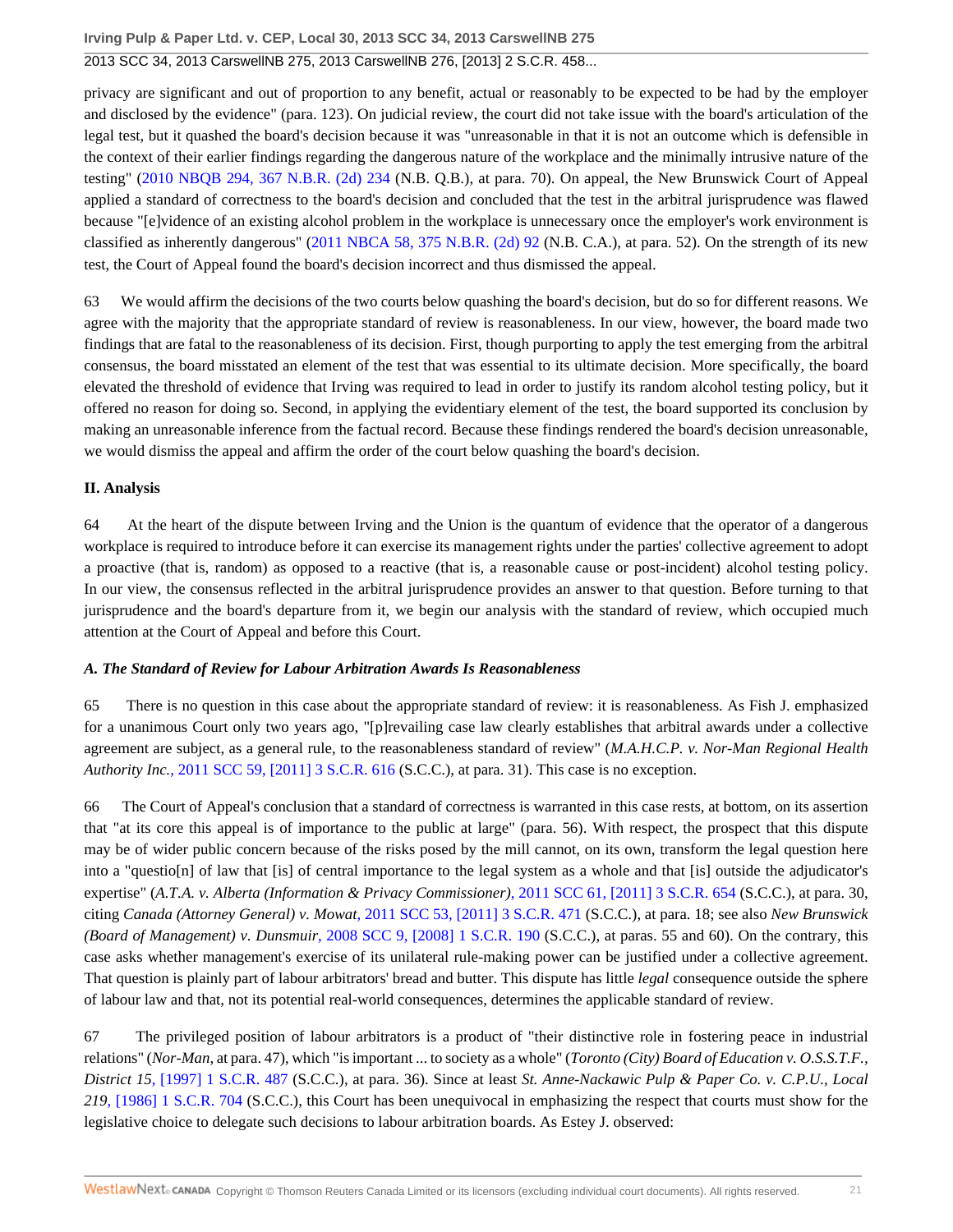The more modern approach is to consider that labour relations legislation provides a code governing all aspects of labour relations. ...

What is left is an attitude of judicial deference to the arbitration process.... It is based on the idea that if the courts are available to the parties as an alternative forum, violence is done to a comprehensive statutory scheme designed to govern all aspects of the relationship of the parties in a labour relations setting. Arbitration ... is an integral part of that scheme, and is clearly the forum preferred by the legislature for resolution of disputes arising under collective agreements.

[Emphasis added; pp. 718-21.]

68 As a consequence of this legislative choice, labour arbitrators are entitled to a "protected zone of deference" (*Nor-Man*, at para. 43) in which the courts should not willingly enter as competing "arbiters of labour policy" (*C.A.I.M.A.W., Local 14 v. Canadian Kenworth Co.*[, \[1989\] 2 S.C.R. 983](http://nextcanada.westlaw.com/Link/Document/FullText?findType=Y&pubNum=6407&serNum=1989310911&originationContext=document&transitionType=Document&vr=3.0&rs=cblt1.0&contextData=(sc.History*oc.Default)) (S.C.C.), at p. 1005, *per* La Forest J.). That is especially so because unwarranted judicial intervention risks short-circuiting negotiations between management and labour by delivering through judicial fiat what the legislature has said should be subject to collective bargaining between the parties.

69 The Court of Appeal was of the view that "*[a]s matter of policy, this Court must decide* whether an employer is under an obligation to demonstrate sufficient evidence of an alcohol problem in the workplace before adopting a policy requiring mandatory random alcohol testing" (para. 52 (emphasis added; emphasis in original deleted)). We respectfully disagree. That policy choice is one that the Legislative Assembly of New Brunswick has delegated to the collective bargaining process and, where disputes emerge, to labour arbitrators, whose decisions the legislature has shielded with a privative clause. See *Industrial Relations Act*, R.S.N.B. 1973, c. I-4, ss. 32(1), 55(1) and 77(1). [1](#page-30-0)

<span id="page-21-0"></span>70 Reasonable people may well differ about the wisdom of the legislative choice to entrust labour arbitrators — or courts, for that matter — with a policy-making function that potentially carries serious repercussions for public safety and the environment. One leading arbitrator has suggested that the "sensitive treatment" of drug and alcohol testing policies by arbitral boards and human rights tribunals "has given a sufficiently fair and balanced protection to the interests of *both employees and employers*, so as to avoid the need for the more blunt and draconian alternative of legislative regulation" (*[C.N.R.](http://nextcanada.westlaw.com/Link/Document/FullText?findType=Y&pubNum=6407&serNum=2000552591&originationContext=document&transitionType=Document&vr=3.0&rs=cblt1.0&contextData=(sc.History*oc.Default))*, at p. 366 (emphasis added)). That may well be the case.

71 But the fact that the *public interest* — not merely that of employer and employee — is relevant in cases such as this one may counsel a reassessment of the legislative choice to delegate policy-making for drug and alcohol testing to the collective bargaining process and to labour arbitrators. It is one thing for employers and employees to negotiate a balance as they see fit with respect to their own privacy and safety. It is a different matter, however, to leave the public interest to the vicissitudes of the bargaining table. Of course, it would be counterintuitive to suggest that employees do not care for their own safety or, indeed, the safety of their neighbours. The point is simply that employees, employers, and the public may each strike the balance between privacy and safety differently. And where disputes between employers and employees emerge, it is not immediately apparent to us why an adjudicative body that is expert in the resolution of private labour disputes, but not in weighing broader considerations concerning the safety and environmental interests of the public at large, is best positioned to serve as the guardian of the public interest. Indeed, nothing in the relevant legislation even requires, let alone suggests, that labour arbitrators should assume this role.

72 The New Brunswick legislature has within the scope of its legislative authority the power to take drug and alcohol testing outside the purview of the collective bargaining process, as some other legislative bodies have done in certain contexts. See, e.g., Code of Federal Regulations, 49 C.F.R. Part 382 (United States); *Rail Safety (Adoption of National Law) Regulation 2012*, No. 662 (New South Wales); *Railway Safety Act 2005* (Ireland). Indeed, some experts have suggested there is an "overwhelming argument" in this country for "legislative direction and definition that would add consistency, uniformity of meaning, and predictability for all workplace stakeholders" (N. Keith and A.J. Wiggins, *Alcohol and Drugs in the Canadian Workplace: An*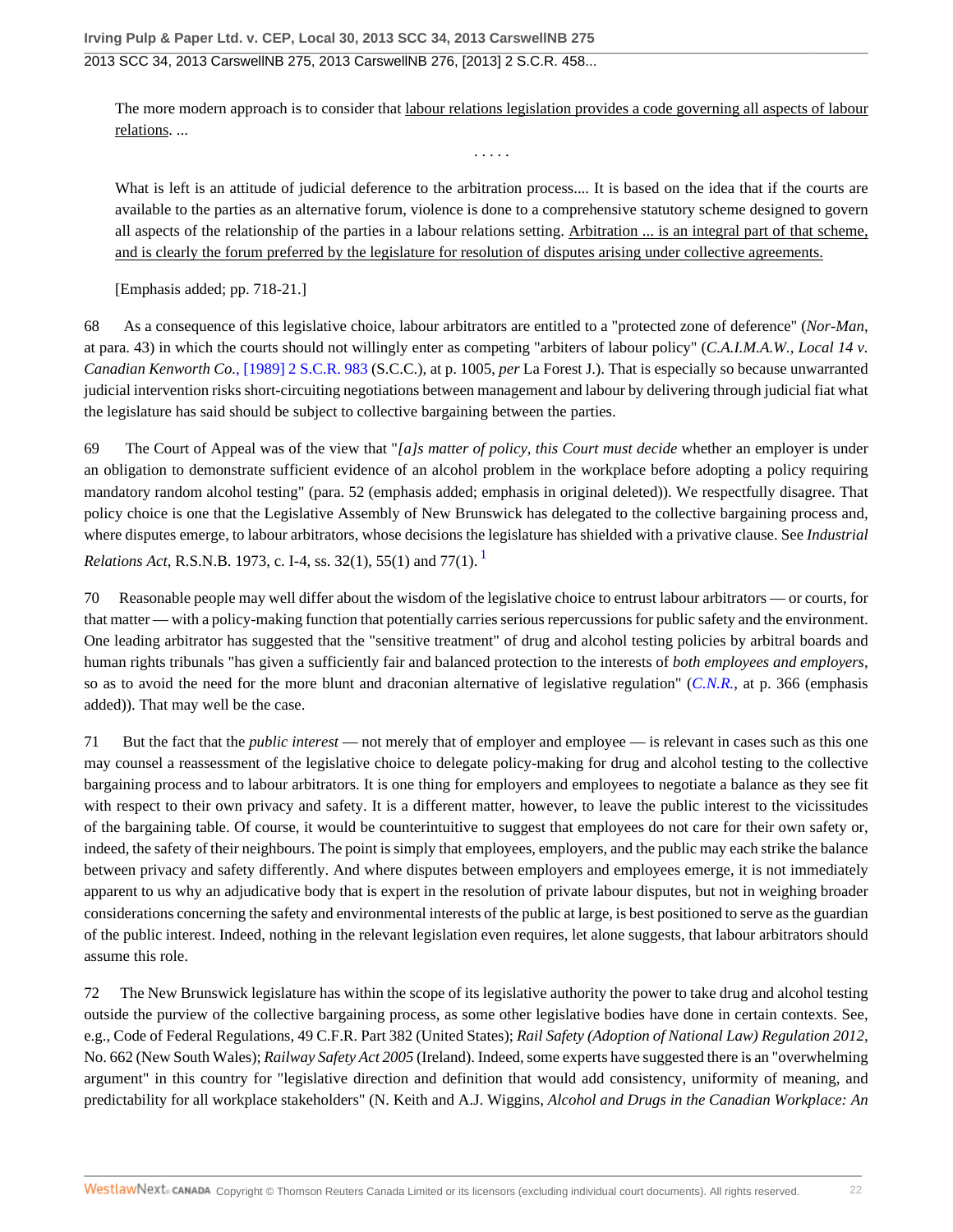*Employer's Guide to the Law, Prevention and Management of Substance Abuse* (2008), at p. 240). That decision, however, is one for the New Brunswick legislature and not for this Court — no matter how strongly we might favour such a step.

73 Nevertheless, under reasonableness review there is a difference between judicial abdication and judicial restraint. We reiterate that "the domain reserved to arbitral discretion is by no means boundless" (*Nor-Man*, at para. 52). To the extent a particular arbitral award is unreasonable — as we would hold the award here is — it remains liable to being set aside on judicial review.

## *B. The Role of Arbitral Consensus in Defining the "Range of Reasonable Outcomes"*

74 In recent years, this Court has emphasized that reasonableness is "a single standard that takes its colour from the context" (*Khosa v. Canada (Minister of Citizenship & Immigration)*[, 2009 SCC 12, \[2009\] 1 S.C.R. 339](http://nextcanada.westlaw.com/Link/Document/FullText?findType=Y&pubNum=6407&serNum=2018284831&originationContext=document&transitionType=Document&vr=3.0&rs=cblt1.0&contextData=(sc.History*oc.Default)) (S.C.C.), at para. 59; see also *Alberta Teachers*, at para. 47). The factual and legal context in which a decision is made is critical to assessing its reasonableness for the simple reason that "[r]easonableness is not a quality that exists in isolation" (*Paccar*, at p. 1018, *per* Sopinka J.). Rather, when a reviewing court brands a decision as "reasonable" or "unreasonable", it is necessarily making a conclusion about the relationship between the ultimate decision and the facts and law that underlie it. The context of a decision thus shapes the "range of possible, acceptable outcomes which are defensible in respect of the facts and law" (*[Dunsmuir](http://nextcanada.westlaw.com/Link/Document/FullText?findType=Y&pubNum=6407&serNum=2015426704&originationContext=document&transitionType=Document&vr=3.0&rs=cblt1.0&contextData=(sc.History*oc.Default))*, at para. 47) or, more simply, the "range of reasonable outcomes" (*[Khosa](http://nextcanada.westlaw.com/Link/Document/FullText?findType=Y&pubNum=6407&serNum=2018284831&originationContext=document&transitionType=Document&vr=3.0&rs=cblt1.0&contextData=(sc.History*oc.Default))*, at para. 4).

75 The context of this case is informed in no small part by the wealth of arbitral jurisprudence concerning the unilateral exercise of management rights arising under a collective agreement in the interests of workplace safety. We will say more about the "balancing of interests" test that has emerged from that jurisprudence in a moment, but for now the salient point is that arbitral precedents *in previous cases* shape the contours of what qualifies as a reasonable decision *in this case*. In that regard, we agree with our colleague, Abella J., who describes this "remarkably consistent arbitral jurisprudence" as "a valuable benchmark against which to assess the arbitration board's decision in this case" (paras. 16 and 6).

76 The arbitral cases themselves stress the importance of arbitral consensus in shaping subsequent awards. For example, in *L.I.U.N.A., Local 625 v. Prestressed Systems Inc.* [\(2005\), 137 L.A.C. \(4th\) 193](http://nextcanada.westlaw.com/Link/Document/FullText?findType=Y&pubNum=6407&serNum=2006992313&originationContext=document&transitionType=Document&vr=3.0&rs=cblt1.0&contextData=(sc.History*oc.Default)) (Ont. Arb.), Arbitrator Lynk spoke of a "'common law' of the unionized workplace" and observed:

While statutes and collective agreements form the foundation for the law of the unionized workplace in Ontario today, as well as providing the source for arbitral authority, any statement on the scope of labour arbitration law would be defici[en]t and incomplete without also including the interpretative function that arbitration awards play in building upon and adding to the law on workplace relations. When an arbitral rule or principle has emerged through industrial relations practice and become broadly accepted in a series of arbitration awards, then, even though the governing statute, the broader common law and the collective agreement may be silent on the matter, this principle at some point crystallizes and becomes part of the law of the unionized workplace. The duty of management to act fairly and reasonably, the estoppel doctrine, the *KVP* principle on company rules and the doctrine of the culminating incident, to name but only a few, have all become part of the legal regime of the workplace through the arbitral "common law".

[Emphasis added; pp. 206-7.]

77 Thus no arbitral board is an island unto itself. As it is with the common law, which matures with the benefit of experience acquired one case at a time, so it is with the arbitral jurisprudence. Indeed, in this case, the arbitral board cited multiple prior arbitral awards for the proposition that Mr. Day had a right to privacy in his workplace (para. 19, citing *Halifax (Regional Municipality) v. N.S.U.P.E., Local 2* [\(2008\), 171 L.A.C. \(4th\) 257](http://nextcanada.westlaw.com/Link/Document/FullText?findType=Y&pubNum=6407&serNum=2016911144&originationContext=document&transitionType=Document&vr=3.0&rs=cblt1.0&contextData=(sc.History*oc.Default)) (N.S. Arb.) (Veniot) which referred to *Prestressed Systems*; *Monarch Fine Foods Co. v. Milk & Bread Drivers, Dairy Employees, Caterers & Allied Employees, Local 647* [\(1978\), 20](http://nextcanada.westlaw.com/Link/Document/FullText?findType=Y&pubNum=6407&serNum=1978153888&originationContext=document&transitionType=Document&vr=3.0&rs=cblt1.0&contextData=(sc.History*oc.Default)) [L.A.C. \(2d\) 419](http://nextcanada.westlaw.com/Link/Document/FullText?findType=Y&pubNum=6407&serNum=1978153888&originationContext=document&transitionType=Document&vr=3.0&rs=cblt1.0&contextData=(sc.History*oc.Default)) (Ont. Arb.) (Picher); *Trimac Transportation Services - Bulk Systems v. T.C.U.* [\(1999\), 88 L.A.C. \(4th\) 237](http://nextcanada.westlaw.com/Link/Document/FullText?findType=Y&pubNum=6407&serNum=1999502161&originationContext=document&transitionType=Document&vr=3.0&rs=cblt1.0&contextData=(sc.History*oc.Default)) (Can. Arb.) (Burkett)).

78 Respect for prior arbitral decisions is not simply a nicety to be observed when convenient. On the contrary, where arbitral consensus exists, it raises a presumption — for the parties, labour arbitrators, and the courts — that subsequent arbitral decisions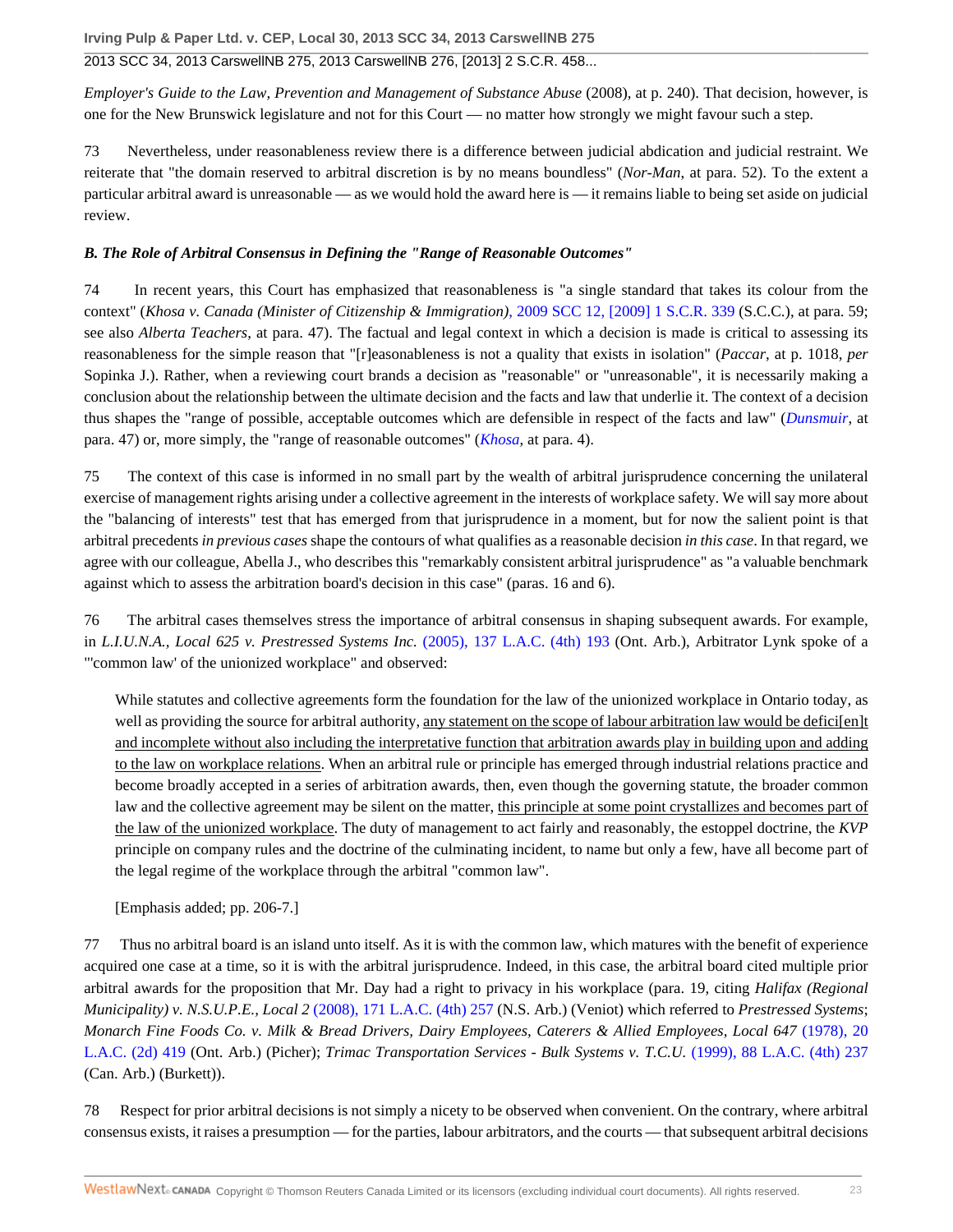**Irving Pulp & Paper Ltd. v. CEP, Local 30, 2013 SCC 34, 2013 CarswellNB 275**

2013 SCC 34, 2013 CarswellNB 275, 2013 CarswellNB 276, [2013] 2 S.C.R. 458...

will follow those precedents. Consistent rules and decisions are fundamental to the rule of law. As Professor Weiler, a leading authority in this area, observed in *U.S.W.A. v. Triangle Conduit & Cable Canada (1968) Ltd.* [\(1970\), 21 L.A.C. 332](http://nextcanada.westlaw.com/Link/Document/FullText?findType=Y&pubNum=6407&serNum=1970086889&originationContext=document&transitionType=Document&vr=3.0&rs=cblt1.0&contextData=(sc.History*oc.Default)) (Ont. Arb.):

This board is not bound by any strict rule of *stare decisis* to follow a decision of another board in a different bargaining relationship. Yet the demand of predictability, objectivity, and impersonality in arbitration require that rules which are established in earlier cases be followed unless they can be fairly distinguished or unless they appear to be unreasonable.

[Emphasis added; p. 344.]

See, also D. J. M. Brown and D. M. Beatty, *Canadian Labour Arbitration* (4th ed. (loose-leaf)), at topic 1:3200 (including discussion of the "Presumption Resulting From Arbitral Consensus"); R. M. Snyder, *Collective Agreement Arbitration in Canada* (4th ed. 2009), at p. 51 (identifying Professor Weiler's view as "typical").

79 Thus, while arbitrators are free to depart from relevant arbitral consensus and march to a different tune, it is incumbent on them to explain their basis for doing so. As this Court has stressed, "reasonableness is concerned mostly with the existence of justification, transparency and intelligibility within the decision-making process" (*[Dunsmuir](http://nextcanada.westlaw.com/Link/Document/FullText?findType=Y&pubNum=6407&serNum=2015426704&originationContext=document&transitionType=Document&vr=3.0&rs=cblt1.0&contextData=(sc.History*oc.Default))*, at para. 47). Because judges are not mind readers, without some explanation, whether implicit or explicit, for a board's departure from the arbitral consensus, it is difficult to see how a "reviewing court [could] understand why the [board] made its decision" (*N.L.N.U. v. Newfoundland & Labrador (Treasury Board)*[, 2011 SCC 62, \[2011\] 3 S.C.R. 708](http://nextcanada.westlaw.com/Link/Document/FullText?findType=Y&pubNum=6407&serNum=2026678952&originationContext=document&transitionType=Document&vr=3.0&rs=cblt1.0&contextData=(sc.History*oc.Default)) (S.C.C.), at para. 16). Reasonableness review includes the ability of courts to question for consistency where, in cases like this one, there is no apparent basis for implying a rationale for an inconsistency.

80 In this case, as we will explain, the board departed from the legal test emerging from the arbitral consensus by elevating the threshold of evidence Irving was required to introduce in order to justify a policy of random alcohol testing. The board, however, offered no explanation — whether implicit or explicit, reasonable or unreasonable — for doing so. In the absence of any explanation whatsoever, we are unable to understand why the board thought it reasonable to do what it did. In the circumstances of this case, its decision thus fell outside the range of reasonable outcomes defensible in respect of the facts and law.

## *C. The Arbitral Jurisprudence Reveals a Consensus on Assessing Workplace Drug and Alcohol Policies*

81 The arbitral jurisprudence does not recognize an unqualified right of employers to unilaterally impose workplace rules on their employees outside of the collective bargaining process. Rather, the onus is on the employer to justify such rules based on compliance with standards first articulated in the seminal arbitral decision of *Lumber & Sawmill Workers' Union, Local 2537 v. KVP Co.* [\(1965\), 16 L.A.C. 73](http://nextcanada.westlaw.com/Link/Document/FullText?findType=Y&pubNum=6407&serNum=1965069024&originationContext=document&transitionType=Document&vr=3.0&rs=cblt1.0&contextData=(sc.History*oc.Default)) (Ont. Arb.) (Robinson). The "*KVP* test" has six distinct elements, the primary one being that the rule must be reasonable. In this case, the only question was the reasonableness of the rule (board's reasons, at para. 30). Before this Court, neither party challenges the applicability or reasonableness of the *KVP* test and we therefore accept it as establishing the guiding framework for analysis for the purposes of the present appeal.

82 The rather abstract concept of *KVP* reasonableness has been given shape in various contexts, including drug and alcohol testing policies, by a further "balancing of interests" test (see, e.g., *Esso Petroleum*, at para. 73; *[C.N.R.](http://nextcanada.westlaw.com/Link/Document/FullText?findType=Y&pubNum=6407&serNum=2000552591&originationContext=document&transitionType=Document&vr=3.0&rs=cblt1.0&contextData=(sc.History*oc.Default))*, at pp. 367-69). The test recognizes that an employee's right to privacy is "a core workplace value, albeit one that is not absolute" (*Trimac*, at p. 260). Accordingly, the test seeks to determine "the extent to which mandatory random drug [or alcohol] testing furthers the objective of a safe and productive workplace and a corresponding assessment of the extent to which it invades individual privacy" (*Trimac*, at p. 259). Again, before this Court, neither party challenges the applicability or reasonableness of the balancing of interests test. They do, however, have divergent understandings as to what it actually requires in the circumstances of this case. Accordingly, in what follows, we review the relevant jurisprudence in some detail.

## *(1) What Is the Appropriate Test in These Circumstances?*

83 A measure of precision is required when discussing the relevant arbitral jurisprudence in the area of drug and alcohol testing because there are different testing scenarios, with different tests applying depending on the rule an employer seeks to justify. First, one must distinguish between testing for drugs from that for alcohol. Second, one must distinguish reasonable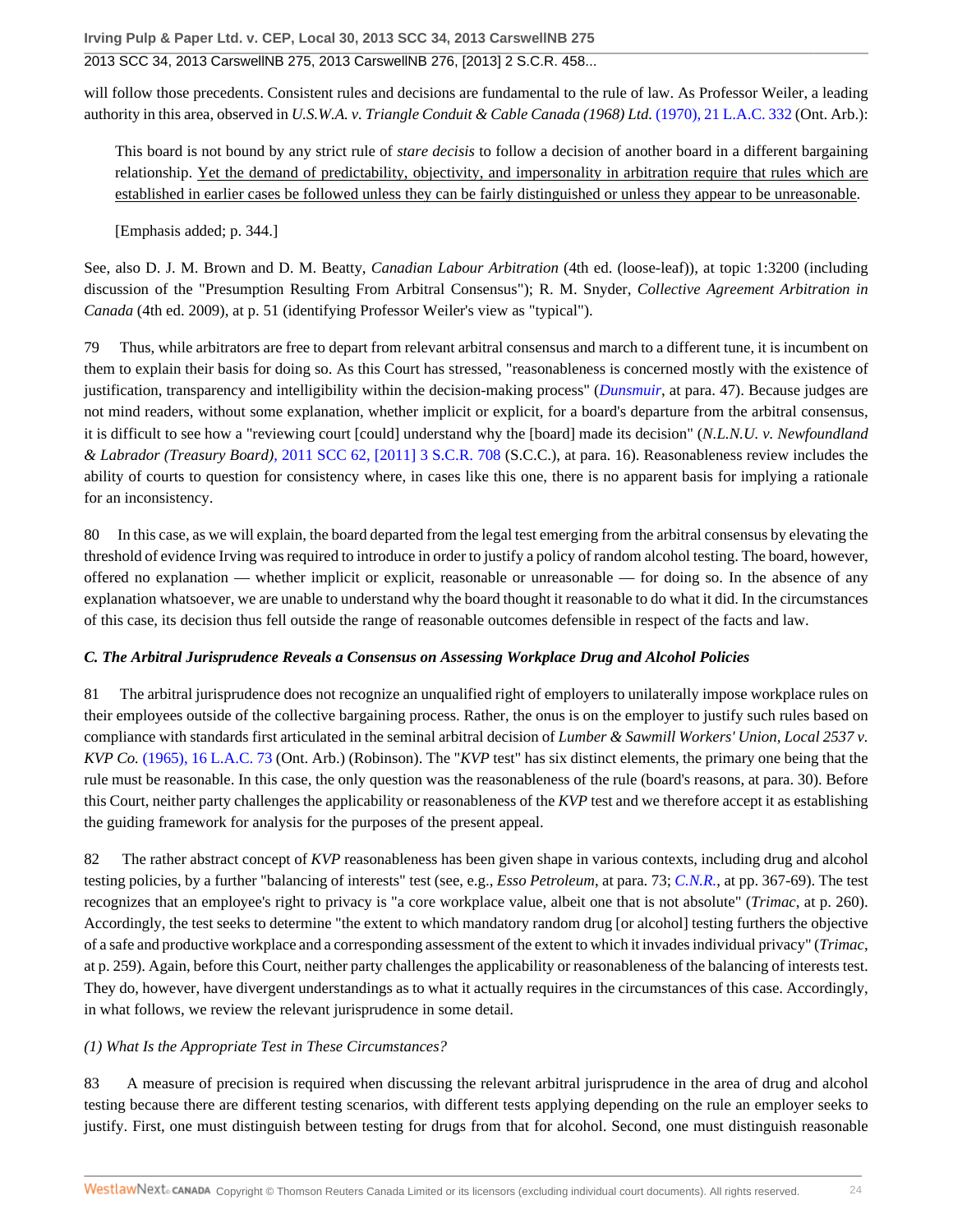**Irving Pulp & Paper Ltd. v. CEP, Local 30, 2013 SCC 34, 2013 CarswellNB 275**

### 2013 SCC 34, 2013 CarswellNB 275, 2013 CarswellNB 276, [2013] 2 S.C.R. 458...

cause or post-incident testing from random testing. Taking both distinctions together, the matrix of possible options reveals four distinct testing scenarios: reasonable cause/post-incident drug testing, reasonable cause/post-incident alcohol testing, random drug testing, and random alcohol testing.

84 The Irving policy that spawned the grievance in this case addressed reasonable cause and post-incident testing for *both* drugs and alcohol, as follows:

Post-incident: Employees employed in Safety Sensitive Positions will be subject to post-incident tests for alcohol and drugs. After a work-related accident or other incident (an "Incident") the decision to refer an Employee(s) for a test will be made by an on-site Supervisor investigating the Incident, in conjunction with a second person (a health professional, another Supervisor, or Company Security) wherever practicable.

. . . . .

Reasonable Cause: Employees employed in Safety Sensitive Positions will be subject to reasonable cause tests for alcohol and drugs. Where the Company determines there is reasonable cause to suspect alcohol or other drug use or possession in violation of this policy, testing will be performed. The decision to test shall be made by a Supervisor, in conjunction with a second person (e.g. another Supervisor or Company Security) wherever practicable. The decision will be based on specific, personal and documented observations resulting from, but not limited to:

- observed use or evidence of use of a substance (e.g. smell of alcohol);
- erratic or atypical behaviour of the Employee;
- changes in the physical appearance of the Employee;
- changes in behaviour of the Employee; or
- changes in the speech patterns of the Employee. [Emphasis added; A.R., vol. II, at pp. 75-76.]

85 In contrast, the random portion of the policy was concerned *only* with alcohol testing and it is *that* portion — and only that portion — of the policy that is subject to the instant grievance:

Random Testing: Employees employed in Safety Sensitive Positions will be subjected to unannounced random tests for alcohol. In addition, applicants to a Safety Sensitive Position must pass an alcohol and/or drug test before entry to the position or re-entry to the position where they have participated in a treatment program.

<span id="page-24-0"></span>[Emphasis added; A.R., vol. II, at p. 76.]

It bears noting the language for each of these three provisions is similar to those used in other drug and alcohol testing policies.

86 Turning to the first distinction mentioned above, between drug and alcohol testing, the cases recognize that testing for alcohol "stand[s] on a different footing" from testing for drugs (*[Entrop](http://nextcanada.westlaw.com/Link/Document/FullText?findType=Y&pubNum=6407&serNum=2000548423&originationContext=document&transitionType=Document&vr=3.0&rs=cblt1.0&contextData=(sc.History*oc.Default))*, at para. 106). <sup>[2](#page-30-1)</sup> For example, alcohol tests are usually conducted with a breathalyser, which provides an immediate result concerning present alcohol impairment in a minimally invasive manner. Though drug testing technology has advanced, it does not provide an immediate detection of drug impairment, which may affect the determination of whether it is reasonably necessary to ensure safety in the workplace (*Imperial Oil Ltd. v. C.E.P., Local 900*[, 2009 ONCA 420, 96 O.R. \(3d\) 668](http://nextcanada.westlaw.com/Link/Document/FullText?findType=Y&pubNum=6407&serNum=2018889068&originationContext=document&transitionType=Document&vr=3.0&rs=cblt1.0&contextData=(sc.History*oc.Default)) (Ont. C.A.), at para. 61).

87 In light of the distinction found in the arbitral cases between drug and alcohol testing, we do not view the decision in *Imperial Oil Ltd. v. C.E.P., Local 900* [\(2006\), 157 L.A.C. \(4th\) 225](http://nextcanada.westlaw.com/Link/Document/FullText?findType=Y&pubNum=6407&serNum=2011407980&originationContext=document&transitionType=Document&vr=3.0&rs=cblt1.0&contextData=(sc.History*oc.Default)) (Ont. Arb.) (M. Picher) ("*Nanticoke*"), as conclusively shaping the range of reasonable outcomes in this case (board's reasons, at paras. 30-33). *[Nanticoke](http://nextcanada.westlaw.com/Link/Document/FullText?findType=Y&pubNum=6407&serNum=2011407980&originationContext=document&transitionType=Document&vr=3.0&rs=cblt1.0&contextData=(sc.History*oc.Default))* decided only the issue of a random *drug* testing policy and must be seen in that context. Both the reasons of the arbitral board and the Court of Appeal for Ontario in *[Nanticoke](http://nextcanada.westlaw.com/Link/Document/FullText?findType=Y&pubNum=6407&serNum=2011407980&originationContext=document&transitionType=Document&vr=3.0&rs=cblt1.0&contextData=(sc.History*oc.Default))* make that abundantly clear. See *[Nanticoke](http://nextcanada.westlaw.com/Link/Document/FullText?findType=Y&pubNum=6407&serNum=2011407980&originationContext=document&transitionType=Document&vr=3.0&rs=cblt1.0&contextData=(sc.History*oc.Default))*, at paras. 112-13: "The Company reasons that the oral fluid drug test which it now administers is fully analogous to the breathalyser test ... [but the board concludes that] *the buccal swab*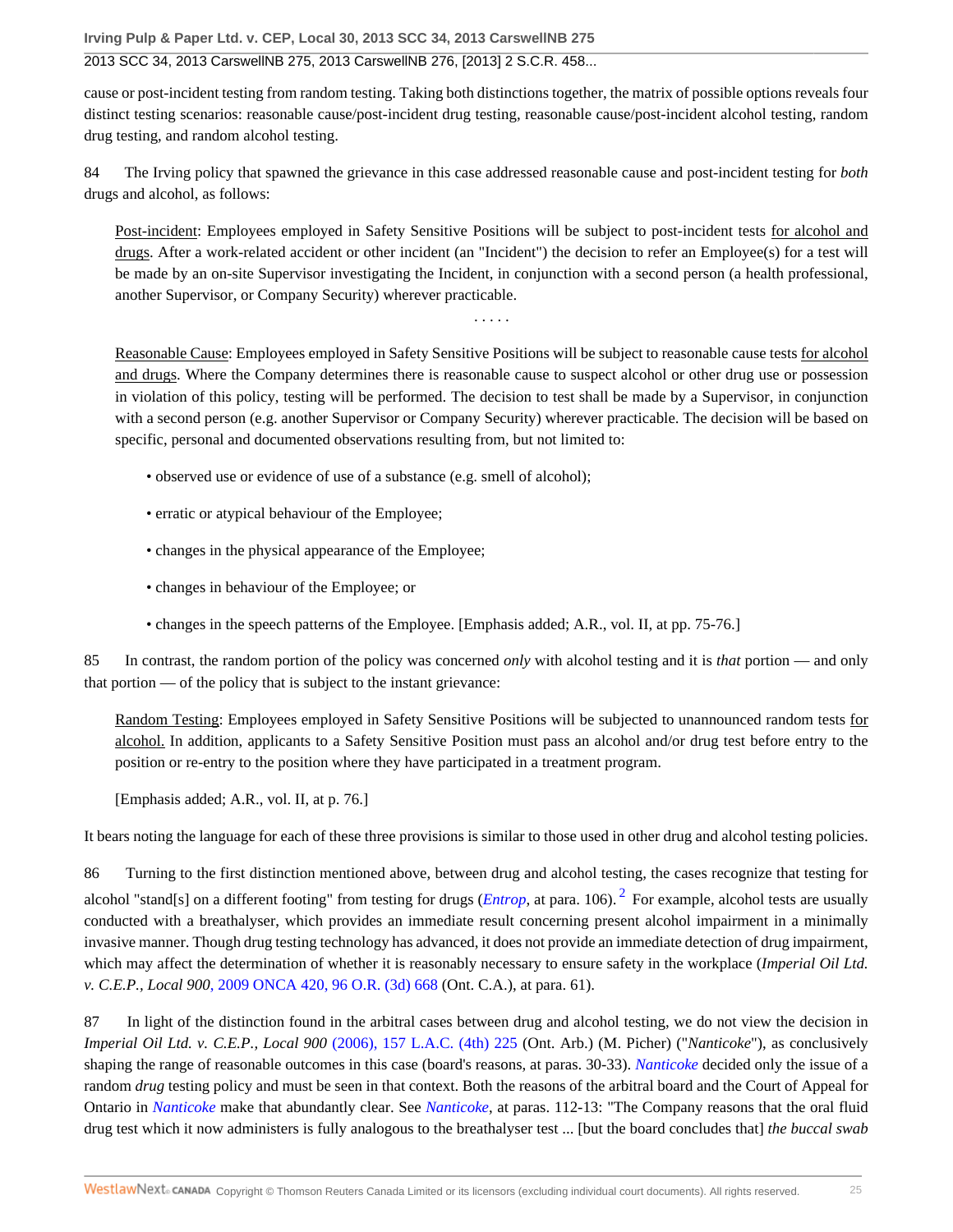*[drug] test does not equate to the breathalyser*" (emphasis added); *Imperial Oil*, at para. 47: "... both sides placed considerable reliance on ... an established body of arbitral case law that directly concerned the subject matter of the Board hearing — random *drug* testing in the workplace" (emphasis added). Indeed, Arbitrator Picher's comments in *[Nanticoke](http://nextcanada.westlaw.com/Link/Document/FullText?findType=Y&pubNum=6407&serNum=2011407980&originationContext=document&transitionType=Document&vr=3.0&rs=cblt1.0&contextData=(sc.History*oc.Default))* are properly read as being confined to random *drug* testing:

It may well be that the balancing of interests approach, which we favour, would allow for general random, unannounced drug testing in some extreme circumstances. If, for example, an employer could marshal evidence which compellingly demonstrates an out-of-control drug culture taking hold in a safety sensitive workplace, such a measure might well be shown to be necessary for a time to ensure workplace safety.

[Emphasis added; para. 127.]

88 More problematically, the *[Nanticoke](http://nextcanada.westlaw.com/Link/Document/FullText?findType=Y&pubNum=6407&serNum=2011407980&originationContext=document&transitionType=Document&vr=3.0&rs=cblt1.0&contextData=(sc.History*oc.Default))* arbitral reasons, as the board in this very case noted, are self-contradictory and, further still, are out of step with the more recent arbitral jurisprudence to the extent they speak to random *alcohol* testing. The board here provided a reasonable — indeed, a convincing — explanation for declining to follow *[Nanticoke](http://nextcanada.westlaw.com/Link/Document/FullText?findType=Y&pubNum=6407&serNum=2011407980&originationContext=document&transitionType=Document&vr=3.0&rs=cblt1.0&contextData=(sc.History*oc.Default))* to the extent it discussed random alcohol testing. See, e.g., board's reasons, at para. 55: "... I cannot accept [*[Nanticoke](http://nextcanada.westlaw.com/Link/Document/FullText?findType=Y&pubNum=6407&serNum=2011407980&originationContext=document&transitionType=Document&vr=3.0&rs=cblt1.0&contextData=(sc.History*oc.Default))*] as correct [because] I believe it to be *mistaken in principle*"; at para. 57: "I also have to note that *[Nanticoke](http://nextcanada.westlaw.com/Link/Document/FullText?findType=Y&pubNum=6407&serNum=2011407980&originationContext=document&transitionType=Document&vr=3.0&rs=cblt1.0&contextData=(sc.History*oc.Default))* itself is *not thoroughgoing in following its own model*"; at para. 61: "... *I would question [the Nanticoke model's] value* as an explanatory mechanism with respect to this board's issue"; and, at para. 69: "... *I would not accept the first element of the [Nanticoke] model* [that unannounced random testing is prohibited, save as part of an agreed rehabilitative program] when it comes to random *alcohol* tests" (emphasis added). Thus, like the board in this case, we think that *[Nanticoke](http://nextcanada.westlaw.com/Link/Document/FullText?findType=Y&pubNum=6407&serNum=2011407980&originationContext=document&transitionType=Document&vr=3.0&rs=cblt1.0&contextData=(sc.History*oc.Default))* is of limited utility.

89 Turning then to the second distinction mentioned above, between reasonable cause and post-incident testing, on the one hand, and random testing, on the other, the arbitral jurisprudence recognizes "significant differences between the principles" applicable to these two types of testing (*Fording Coal Ltd. v. U.S.W.A., Local 7884*[, \[2002\] B.C.C.A.A.A. No. 9](http://nextcanada.westlaw.com/Link/Document/FullText?findType=Y&pubNum=6407&serNum=2002826684&originationContext=document&transitionType=Document&vr=3.0&rs=cblt1.0&contextData=(sc.History*oc.Default)) (B.C. Arb.) (Hope), at para. 36). In the context of certain safety-sensitive positions, for example, arbitrators have required some evidence of drug or alcohol use in the workplace in order to justify a random testing policy, but have *not* required such evidence where testing was based on reasonable cause or a workplace incident. See, e.g., *Continental Lime Ltd. v. B.B.F., Local D575* [\(2002\),](http://nextcanada.westlaw.com/Link/Document/FullText?findType=Y&pubNum=6407&serNum=2002512227&originationContext=document&transitionType=Document&vr=3.0&rs=cblt1.0&contextData=(sc.History*oc.Default)) [105 L.A.C. \(4th\) 263](http://nextcanada.westlaw.com/Link/Document/FullText?findType=Y&pubNum=6407&serNum=2002512227&originationContext=document&transitionType=Document&vr=3.0&rs=cblt1.0&contextData=(sc.History*oc.Default)) (Man. Arb.) (Freedman): "Evidence of a problem may be necessary to support a policy of random testing, but I do not think it is necessary to support a [reasonable cause] policy such as here" (p. 284); *IWA-Canada v. Weyerhaeuser Co.* [\(2004\), 127 L.A.C. \(4th\) 73](http://nextcanada.westlaw.com/Link/Document/FullText?findType=Y&pubNum=6407&serNum=2004909212&originationContext=document&transitionType=Document&vr=3.0&rs=cblt1.0&contextData=(sc.History*oc.Default)) (B.C. Arb.) (Taylor): "... where safety is clearly a justifiable concern ... [an employer] does not have to prove the existence of a drug and alcohol problem as a precondition to the introduction [of a reasonable cause or postincident testing policy]" (p. 108); *[GTAA](http://nextcanada.westlaw.com/Link/Document/FullText?findType=Y&pubNum=6407&serNum=2012726951&originationContext=document&transitionType=Document&vr=3.0&rs=cblt1.0&contextData=(sc.History*oc.Default))*: "While a different approach has been adopted in cases involving random testing, ... in respect of reasonable cause and post-accident/incident testing ... an employer need not demonstrate a history of substance abuse in the workplace ..." (para. 221).

90 In sum, care must be taken to identify the appropriate test in the arbitral jurisprudence. The cases illustrate that there is a difference between how arbitral boards have assessed a random testing policy and one based on reasonable cause, and a difference between testing for drugs and testing for alcohol. We thus avoid reliance on cases not directly applicable in the context of a challenge to a random alcohol testing policy. *[Fording Coal Ltd.](http://nextcanada.westlaw.com/Link/Document/FullText?findType=Y&pubNum=6407&serNum=2002826684&originationContext=document&transitionType=Document&vr=3.0&rs=cblt1.0&contextData=(sc.History*oc.Default))* "[did] not involve random testing" at all (para. 40), and the same is true for the decisions in *Rio Tinto* and *ADM Agri-Industries Ltd. and CAW-Canada, Local 195, Re*[, \[2004\] C.L.A.D. No.](http://nextcanada.westlaw.com/Link/Document/FullText?findType=Y&pubNum=6407&serNum=2028550771&originationContext=document&transitionType=Document&vr=3.0&rs=cblt1.0&contextData=(sc.History*oc.Default)) [610](http://nextcanada.westlaw.com/Link/Document/FullText?findType=Y&pubNum=6407&serNum=2028550771&originationContext=document&transitionType=Document&vr=3.0&rs=cblt1.0&contextData=(sc.History*oc.Default)) (Ont. Arb.) (Springate). The grievance in *Trimac* concerned only "mandatory random *drug* testing", not random alcohol testing (p. 276 (emphasis added)). These cases must be put in their proper context — and that is not the context of this case.

## *(2) The Arbitral Consensus on Random Alcohol Testing*

91 Having established the importance of identifying the relevant arbitral consensus, we turn now to an examination of the cases concerning the legal test for random alcohol testing policies. While the general principles emerging from the broader arbitral jurisprudence may assist in situating random alcohol testing in the wider context, it is these cases that shape the contours of what is a reasonable outcome in the context of this case.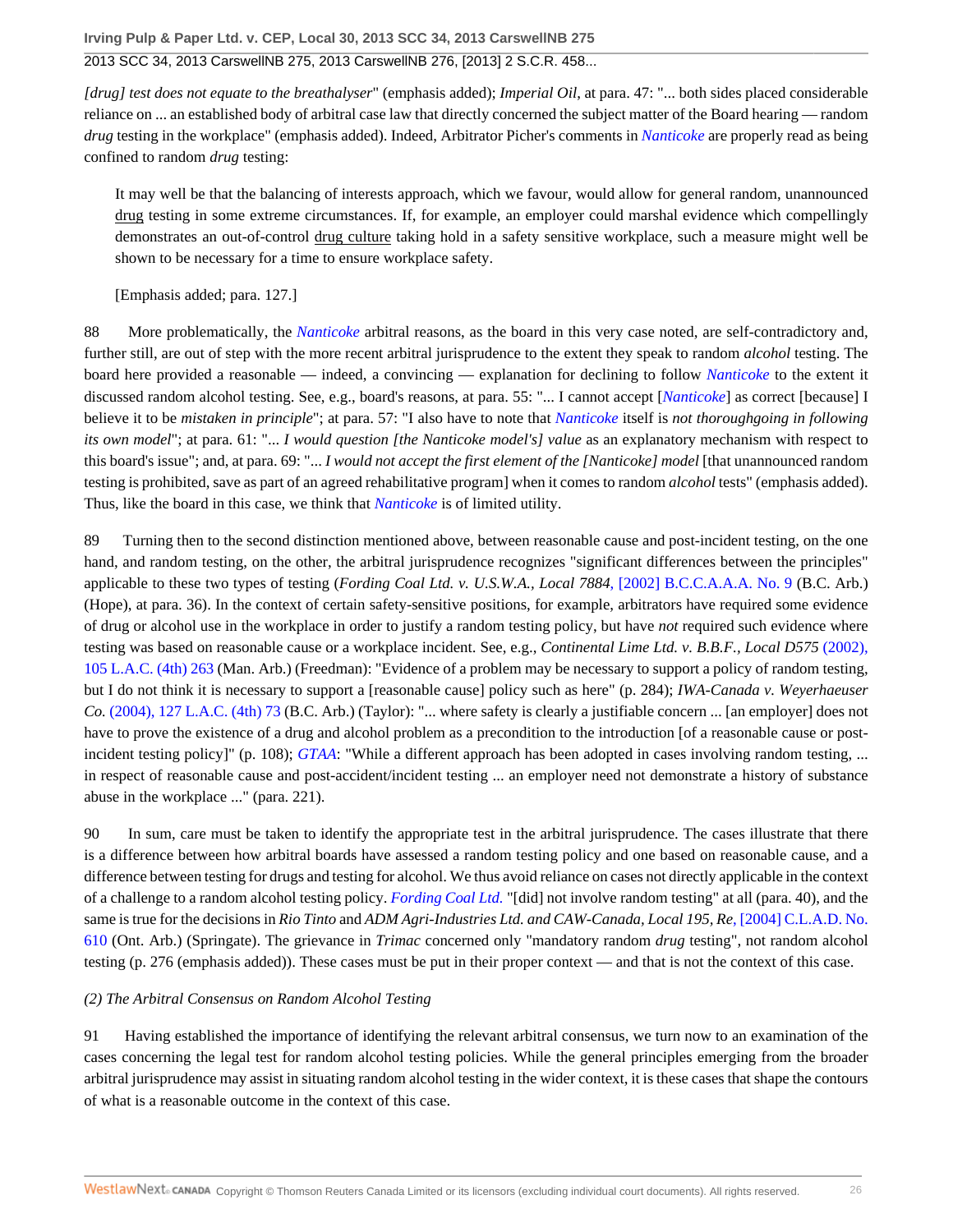92 We are aware of two arbitral decisions, *C.E.P., Local 777 v. Imperial Oil Ltd.* [\(May 27, 2000\)](http://nextcanada.westlaw.com/Link/Document/FullText?findType=Y&pubNum=6407&serNum=2000679525&originationContext=document&transitionType=Document&vr=3.0&rs=cblt1.0&contextData=(sc.History*oc.Default)) (Alta. Arb.), unreported (Christian) ("*Strathcona*") and *[GTAA](http://nextcanada.westlaw.com/Link/Document/FullText?findType=Y&pubNum=6407&serNum=2012726951&originationContext=document&transitionType=Document&vr=3.0&rs=cblt1.0&contextData=(sc.History*oc.Default))*, in which an arbitrator found a random alcohol testing policy to satisfy the demands of *KVP* reasonableness. In both cases, the arbitrators accepted that the policies applied to what were legitimately safetysensitive positions. In both cases, the employer used breathalyser tests, with a 0.04 percent blood alcohol concentration level, which the arbitrators accepted as the least intrusive means of identifying present intoxication. The key question for our purposes is the threshold of evidence that the employer was required to introduce in order to meet its burden to demonstrate *KVP* reasonableness.

93 Before reviewing the two random alcohol testing awards, however, a preliminary observation is warranted. The standard applied in both *[Strathcona](http://nextcanada.westlaw.com/Link/Document/FullText?findType=Y&pubNum=6407&serNum=2000679525&originationContext=document&transitionType=Document&vr=3.0&rs=cblt1.0&contextData=(sc.History*oc.Default))* and *[GTAA](http://nextcanada.westlaw.com/Link/Document/FullText?findType=Y&pubNum=6407&serNum=2012726951&originationContext=document&transitionType=Document&vr=3.0&rs=cblt1.0&contextData=(sc.History*oc.Default))* is the progeny of earlier jurisprudence in *Provincial-American Truck Transporters v. Teamsters, Local 880* [\(1991\), 18 L.A.C. \(4th\) 412](http://nextcanada.westlaw.com/Link/Document/FullText?findType=Y&pubNum=6407&serNum=1991349792&originationContext=document&transitionType=Document&vr=3.0&rs=cblt1.0&contextData=(sc.History*oc.Default)) (Ont. Arb.) (Brent) ("*Truck Transporters*"), that drew a distinction between testing where there was "reason to demand a test" (which we would understand today as including reasonable cause or postincident testing) and otherwise "mandatory universal testing" (which we would understand as including random testing) (p. 425). In *[Truck Transporters](http://nextcanada.westlaw.com/Link/Document/FullText?findType=Y&pubNum=6407&serNum=1991349792&originationContext=document&transitionType=Document&vr=3.0&rs=cblt1.0&contextData=(sc.History*oc.Default))*, the company sought to justify a policy of mandatory drug and alcohol tests of its drivers. The board was of the view that

[i]f mandatory universal testing is to be justified, absent a specific term allowing it, then there should at least be evidence of a drug and/or alcohol problem in the workplace which cannot be combated in some less invasive way.

[Emphasis added; p. 425.]

94 The first random alcohol testing case to adopt the *Truck Transporters* standard came three years later in *Esso Petroleum*. There, Arbitrator McAlpine, borrowing the precise language of *[Truck Transporters](http://nextcanada.westlaw.com/Link/Document/FullText?findType=Y&pubNum=6407&serNum=1991349792&originationContext=document&transitionType=Document&vr=3.0&rs=cblt1.0&contextData=(sc.History*oc.Default))*, was of the view that the employer had to establish "*evidence of a drug and/or alcohol problem* in the workplace" as part of what was then emerging as the balancing of interests test (para. 104 (emphasis added)). On the facts presented to the board, Arbitrator McAlpine noted that "there have been no reported incidents at [the facility] involving drugs and alcohol", "no report of employees reporting for work impaired", "no safety violations involving drugs or alcohol", and "no accidents where drug and alcohol were suspected" (para. 151). In short, the company had provided no evidence whatsoever, and its random alcohol testing policy was thus unreasonable.

95 Turning then to the cases where a random alcohol testing policy was upheld as reasonable, in *[Strathcona](http://nextcanada.westlaw.com/Link/Document/FullText?findType=Y&pubNum=6407&serNum=2000679525&originationContext=document&transitionType=Document&vr=3.0&rs=cblt1.0&contextData=(sc.History*oc.Default))*, the earlier of the two decisions, the testing policy concerned employees at an Imperial Oil refining facility, much like *Esso Petroleum*. After a thorough review of the arbitral cases, including quotation from the *[Truck Transporters](http://nextcanada.westlaw.com/Link/Document/FullText?findType=Y&pubNum=6407&serNum=1991349792&originationContext=document&transitionType=Document&vr=3.0&rs=cblt1.0&contextData=(sc.History*oc.Default))* language mentioned above (at p. 69), the board concluded that the appropriate evidentiary threshold was as follows:

The question is whether there is evidence upon which the Employer could rationally conclude that alcohol and drug use might cause catastrophic damage at the Strathcona Refinery.

[Emphasis added; p. 73.]

The board relied on two sets of evidence. First, it looked to a national employee survey conducted by an independent party on behalf of the employer. Actual workplace accidents in which an employee's own use of "alcohol, medications or street drugs" was thought to be a contributing factor were reported by 0.5 percent of employees and a further 1.7 percent reported it being a factor in "near misses", in each case in the 12 months prior to the survey (p. 56). The board inferred alcohol use at the Strathcona facility based on the representativeness of the survey (p. 59). That data, in the board's view, "provide[d] a rational and sufficient foundation" of "a problem or potential problem which justifies the Employer in implementing a [random alcohol testing] process" (p. 73). Second, the board noted that there was evidence of one worker who was at the workplace while intoxicated. The board observed that such a "real case" might even be said to "provid[e] *the best evidence* of a problem at the Strathcona Refinery, and the need for, and effectiveness of, the Policy" (p. 74 (emphasis added)).

96 In *[GTAA](http://nextcanada.westlaw.com/Link/Document/FullText?findType=Y&pubNum=6407&serNum=2012726951&originationContext=document&transitionType=Document&vr=3.0&rs=cblt1.0&contextData=(sc.History*oc.Default))*, the more recent case, the random alcohol testing policy concerned employees involved with the ground operations at Pearson International Airport in Toronto. After surveying prior arbitral decisions, including *[Truck Transporters](http://nextcanada.westlaw.com/Link/Document/FullText?findType=Y&pubNum=6407&serNum=1991349792&originationContext=document&transitionType=Document&vr=3.0&rs=cblt1.0&contextData=(sc.History*oc.Default))* (at para. 251) and *Esso Petroleum* (at para. 252), Arbitrator Devlin concluded that, "in cases involving random testing, Arbitrators have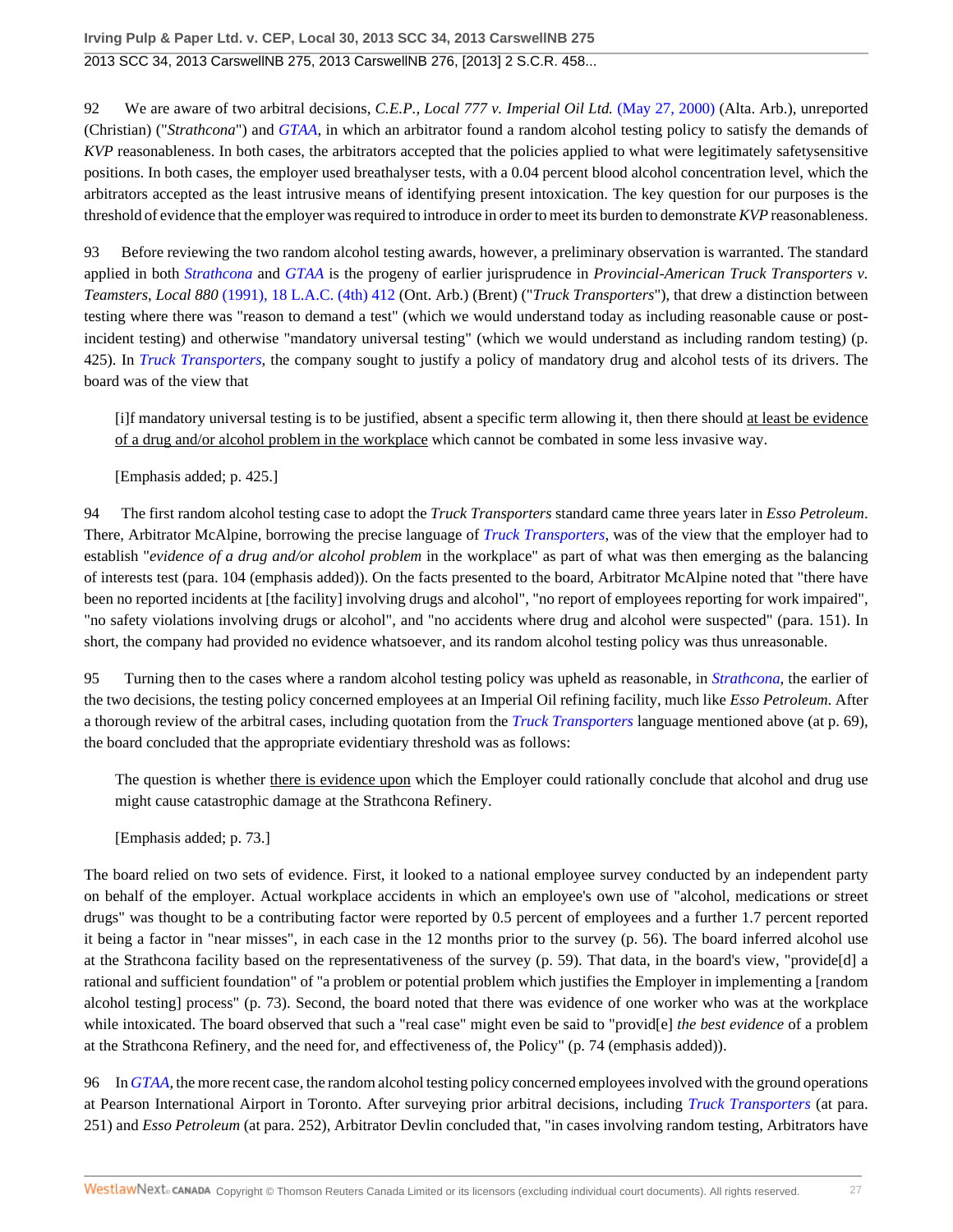required *evidence of a drug and/or alcohol problem* in the workplace" (para. 254 (emphasis added)), thus echoing the precise language of the earlier decisions. He heard testimony that employees "consumed alcohol at work or during meal breaks", that management had "frequently found empty beer or alcohol bottles in vehicles or in the garbage", and that "on a few occasions, employees took beer into snow-clearing equipment" (para. 256). The arbitrator ultimately concluded the testimony of alcohol use represented evidence of "a far more pervasive problem" (para. 262).

97 Taking these cases together, what emerges is an arbitral consensus that an employer must demonstrate *evidence of an alcohol problem in the workplace* in order to justify a random alcohol testing policy. That is the evidentiary threshold accepted by arbitrators who have upheld such policies (*[Strathcona](http://nextcanada.westlaw.com/Link/Document/FullText?findType=Y&pubNum=6407&serNum=2000679525&originationContext=document&transitionType=Document&vr=3.0&rs=cblt1.0&contextData=(sc.History*oc.Default))*, *[GTAA](http://nextcanada.westlaw.com/Link/Document/FullText?findType=Y&pubNum=6407&serNum=2012726951&originationContext=document&transitionType=Document&vr=3.0&rs=cblt1.0&contextData=(sc.History*oc.Default))*) and those who have struck them down (*Esso Petroleum*). Thus, barring some explanation, whether implicit or explicit, for its basis for departing from it, *that* is the evidentiary threshold the Union, management, and this Court should be able to presume the board in this case applied. But as we explain next, that is not what the board did.

#### *D. The Arbitral Board's Departure From the Arbitral Consensus*

98 The board in this case was well aware of the relevant arbitral jurisprudence. As we noted earlier, it reviewed the decision in *[Nanticoke](http://nextcanada.westlaw.com/Link/Document/FullText?findType=Y&pubNum=6407&serNum=2011407980&originationContext=document&transitionType=Document&vr=3.0&rs=cblt1.0&contextData=(sc.History*oc.Default))* and reasoned — compellingly in our view — that it was not helpful in the present case (para. 61). The board then proceeded to review both *[Strathcona](http://nextcanada.westlaw.com/Link/Document/FullText?findType=Y&pubNum=6407&serNum=2000679525&originationContext=document&transitionType=Document&vr=3.0&rs=cblt1.0&contextData=(sc.History*oc.Default))* and *[GTAA](http://nextcanada.westlaw.com/Link/Document/FullText?findType=Y&pubNum=6407&serNum=2012726951&originationContext=document&transitionType=Document&vr=3.0&rs=cblt1.0&contextData=(sc.History*oc.Default))*, including quoting from the same passages we cite above, and concluded:

[These cases] demonstrate a fact finding process centred on risk in the particular workplace and the means adopted to address it, and, balancing the interests involved, move to a conclusion. Where the evidence supports the need for such a policy and the balancing of interests warrants it, the employer's policy prevails; where it doesn't, the employee's right to privacy carries the day.

[Emphasis added; para. 69.]

The board also noted, referring to the earlier cases:

There are numerous statements in the cases to the effect that an employer, to be successful, must lead evidence of a problem existing in its own workplace, but as a general statement I think this is somewhat overbroad. Evidence of risk may be available from the nature of the industry itself. The cases recognize a lighter burden of justification on an employer engaged in the operation of an ultra-hazardous endeavour.

[Emphasis added; para. 75.]

99 As a preliminary matter, we note the board's reference to an "ultra-hazardous endeavour" comes from remarks in Arbitrator Picher's decision in *[C.N.R.](http://nextcanada.westlaw.com/Link/Document/FullText?findType=Y&pubNum=6407&serNum=2000552591&originationContext=document&transitionType=Document&vr=3.0&rs=cblt1.0&contextData=(sc.History*oc.Default))*, a leading case that concerned reasonable cause and post-incident testing (see *C.N.R.*, at pp. 377-78). The board here appeared willing to depart from the arbitral consensus such that the lower evidentiary requirement could be applied to random testing cases, but ultimately concluded that the Irving mill did not fit into that category of facilities recognized in *[C.N.R.](http://nextcanada.westlaw.com/Link/Document/FullText?findType=Y&pubNum=6407&serNum=2000552591&originationContext=document&transitionType=Document&vr=3.0&rs=cblt1.0&contextData=(sc.History*oc.Default))* (para. 103). According to the jurisprudence, Irving thus had to lead *some* evidence of an alcohol problem at the mill in order to establish the reasonableness of its policy.

100 We would not impugn the board's finding as to the level of dangerousness of the mill and the requirement flowing from that finding that Irving had to lead evidence of alcohol use. While the respondent made much of the board's conclusion in this regard, in our view, nothing in this case turns on whether the Irving mill was "ultra-hazardous" (whatever that may mean) or not because, as we will explain, the board departed from the consensus evidentiary standard after it concluded that some evidence was required. That unreasonable finding is sufficient to decide this case.

101 In any event, as we explained earlier in these reasons, we know of no case in which an arbitral board has approved of random alcohol testing absent *some* evidence of alcohol use (see, e.g., *[Strathcona](http://nextcanada.westlaw.com/Link/Document/FullText?findType=Y&pubNum=6407&serNum=2000679525&originationContext=document&transitionType=Document&vr=3.0&rs=cblt1.0&contextData=(sc.History*oc.Default))* and *[GTAA](http://nextcanada.westlaw.com/Link/Document/FullText?findType=Y&pubNum=6407&serNum=2012726951&originationContext=document&transitionType=Document&vr=3.0&rs=cblt1.0&contextData=(sc.History*oc.Default))*). That fact, while not dispositive, at minimum shapes the range of reasonable outcomes in this case. Of course, an arbitral board in some future case may think it reasonable to adopt the principles in *[C.N.R.](http://nextcanada.westlaw.com/Link/Document/FullText?findType=Y&pubNum=6407&serNum=2000552591&originationContext=document&transitionType=Document&vr=3.0&rs=cblt1.0&contextData=(sc.History*oc.Default))* in order to conclude that no evidence is required to justify random alcohol testing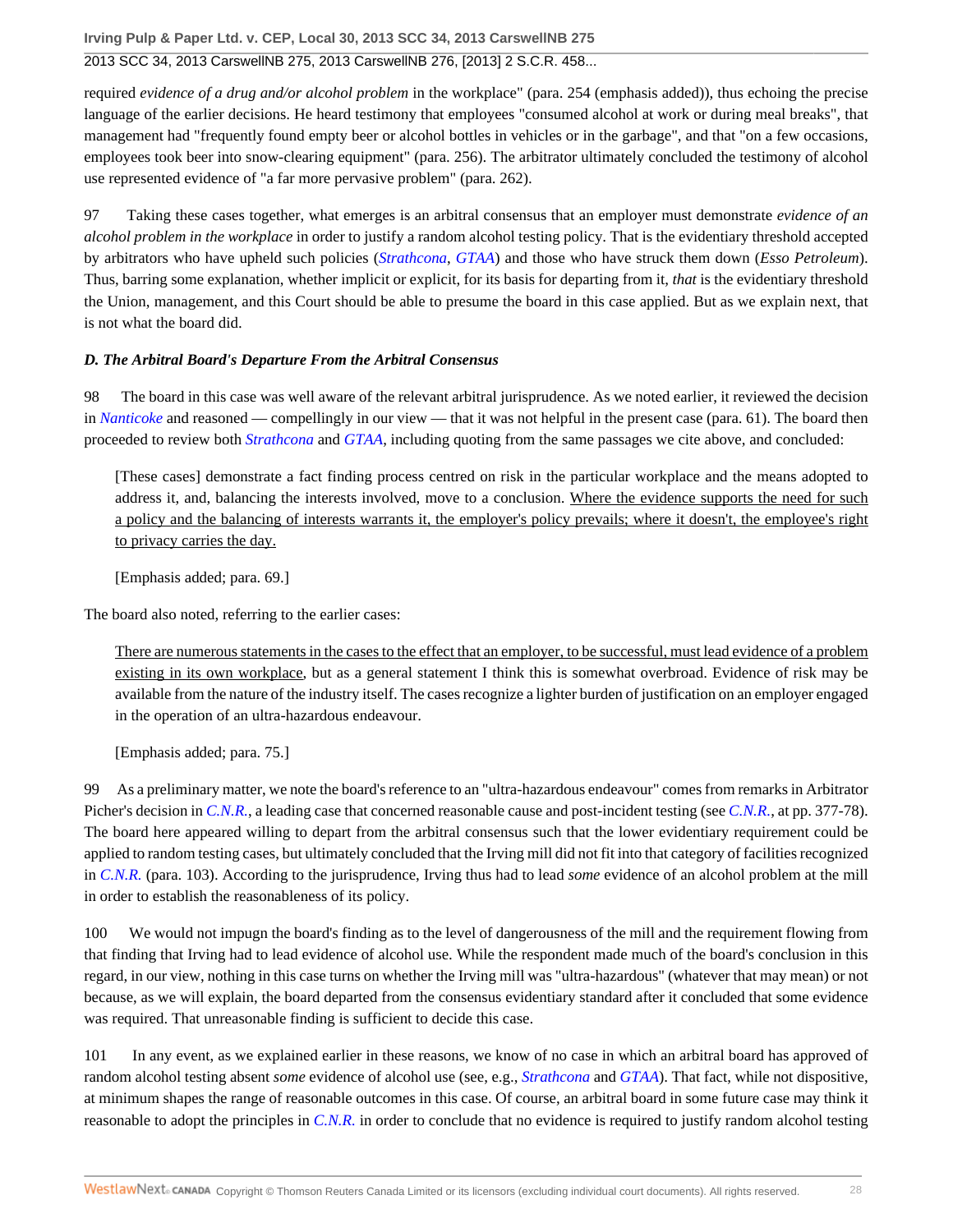in the context of a particular dangerous environment. We, however, have no occasion to go that far in this case. Our focus is not the rule emerging from the arbitral jurisprudence, which we accept as reasonable for present purposes, but rather an outcome that unreasonably departs from it.

102 Turning then to evidence introduced in this case, Irving relied on the testimony of Leo Moorehouse, who served as industrial relations superintendent at the mill from 1987 to 2008, and an exhibit provided by the company listing specific incidents of employee intoxication or alcohol consumption at the mill. The exhibit listed seven instances, dating from April 29, 1991, through January 11, 2006 — the last, we hasten to add, being a mere three weeks before the policy's implementation where employees identified by name were variously "under the influence of alcohol, consuming and in possession of alcohol on company premises", "under the influence of alcohol while at work", and "consuming alcohol on company premises" (A.R., vol. II, at p. 121). Mr. Moorehouse testified that the exhibit was "by no means an exhaustive list" and that he had "witnessed [alcohol use at the mill] on a lot of occasions" (board's reasons, at para. 107).

103 The board found Mr. Moorehouse's testimony "not persuasive", but it did think that the exhibit was "more helpful" in assessing the evidence of alcohol use at the mill (para. 108). The board then concluded:

This evidence is not to be dismissed, and I do not do so, but it cannot be said to be indicative of a significant problem with alcohol-related impaired performance at the plant. As well, such as it is, it is not tied in with what the actual experience has been in this plant, with accident, injury and near-miss history, and with what group or groups of employees. I therefore have no idea of what the elements of any such record are; still less whether any lapses have been causally linked to the abuse of alcohol.

[Emphasis added; para. 109.]

We note that though the phrase "significant problem with alcohol-related impaired performance" was used in the board's final reasons, the draft reasons employ the phrase "*serious problem* with *alcohol abuse*" in the very same paragraph (A.R., vol. I, at p. 68 (emphasis added)). The language in the paragraph is otherwise identical between the draft and final reasons, and we do not know what led to the revision. Both the draft and final reasons are included in the appellant's record before this Court and both versions are signed and dated.

104 Two issues become immediately apparent from the board's conclusion as to the evidence. First, the standard it applied was one of "significant problem" (based on the final version of the reasons) or a "serious problem" (based on the draft). In either case, as we have just discussed, that is not the standard reflecting the arbitral consensus for justification of a random alcohol testing policy. In none of the cases of which we are aware, whether those that upheld such policies or those that set them aside, have we seen language requiring evidence of a "significant" or "serious" problem. Rather, the standard has been that of evidence of *a* problem. The difference between the two approaches is obviously a marked one and it cannot be ignored.

105 Second, the board required that the evidence of alcohol use be "tied" or "causally linked" to "accident, injury and nearmiss history" at the plant. Again, there is no support for such a requirement in the arbitral jurisprudence. While it is true that the board in *[Strathcona](http://nextcanada.westlaw.com/Link/Document/FullText?findType=Y&pubNum=6407&serNum=2000679525&originationContext=document&transitionType=Document&vr=3.0&rs=cblt1.0&contextData=(sc.History*oc.Default))* relied on survey data that indicated alcohol use "was thought to be a contributing factor" in workplace incidents (p. 56), there is no support in that case for the conclusion that the employer must establish cause and effect between alcohol use and a workplace incident. Indeed, the reasons in *[Strathcona](http://nextcanada.westlaw.com/Link/Document/FullText?findType=Y&pubNum=6407&serNum=2000679525&originationContext=document&transitionType=Document&vr=3.0&rs=cblt1.0&contextData=(sc.History*oc.Default))* say exactly the opposite:

... an Employer does not have to wait for "a serious incident of loss, damage, injury or death" to occur before taking action. Likewise, given the inherent risks at the Refinery, the Employer is not bound to bide its time, patiently building a case in favour of random testing, one incident after another.

[Emphasis added; p. 73.]

In any case, to require that an employer tie alcohol use to actual incidents at the mill, as the board in this case did, is not only unreasonable, it is patently absurd. The arbitral cases recognize that evidence of alcohol use at an inherently dangerous facility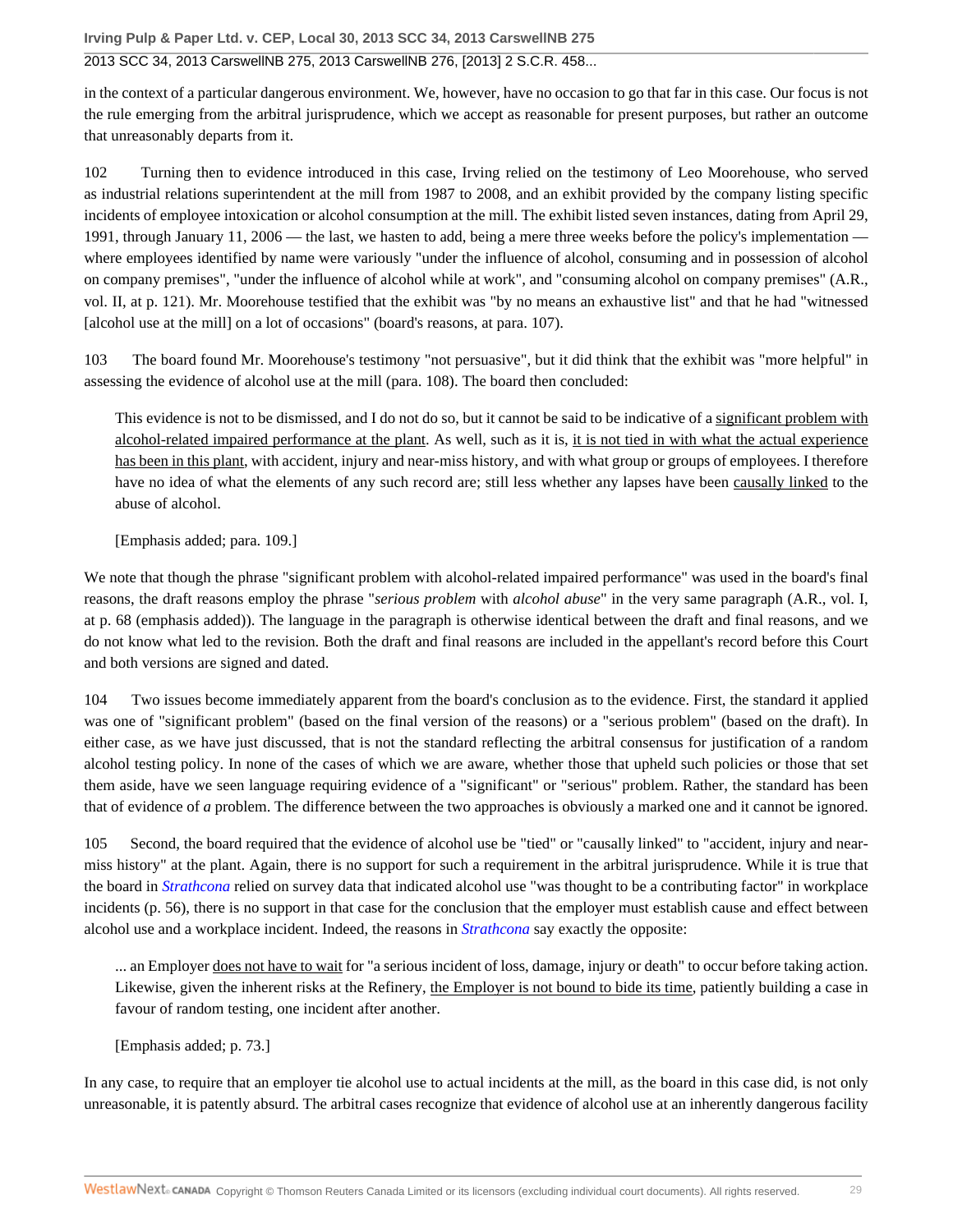such as the Irving mill — where the impact of a catastrophic failure could extend well beyond the safety of workers — is "a problem" enough.

106 Taking these two points together, it is beyond question that the board in this case applied an evidentiary standard unknown to the arbitral jurisprudence. And it is the application of that higher standard which, in our view, dictated the board's conclusion in this case. As such, this is not a matter of quibbling with a few arguable statements or intermediate findings in the board's reasons — the higher evidentiary standard is *the* basis for the board's ultimate conclusion.

107 It is clear from the board's reasons that it accepted that "the Irving plant is one in which great care must be taken with safe work practices" and that "the mill in normal operation is a dangerous work environment" (paras. 98 and 102). There was also no dispute that Mr. Day's job was properly characterized as safety-sensitive, and his job role was "noted [in the evidence] as showing one of the highest risks in the plant" (para. 90). Furthermore, the board also accepted that the use of a breathalyser was "minimally intrusive", "among the alternatives, ha[d] the lowest impact on the privacy right", and was "a reasonable choice for this employer" (paras. 117-18). Those conclusions are not challenged by either party on appeal.

108 However, when it came to balancing the interests as part of *KVP* reasonableness, the board concluded that "[Irving's] scheme [got] into heavier weather" (para. 119) because the company failed to demonstrate a "significant degree of incremental safety risk attributable to employee alcohol use" at the plant (para. 120). In other words, the board concluded that the company's policy was unreasonable *because the evidence of alcohol use that Irving introduced fell short of the higher standard the board applied*. The evidence, in short, was the decisive factor.

109 To be clear, and as we observed earlier, it was open for the board in this case to depart from the arbitral consensus in reaching its conclusion, provided it had a reasonable basis for doing so. In so departing, it was thus incumbent upon the board to provide some explanation for its reasoning. Here, the board provided no explanation whatsoever — whether implicit or explicit, reasonable or unreasonable — for the new evidentiary standard that it applied.

110 The board's departure from the arbitral consensus resulted in a decision that fell outside the range of reasonable outcomes defensible in the facts and law. In the absence of a reasonable explanation for its novel test, the board must be taken as having misapplied the existing test, which in the circumstances of this case rendered its decision unreasonable. See *Alberta (Minister of Education) v. Canadian Copyright Licensing Agency*[, 2012 SCC 37, \[2012\] 2 S.C.R. 345](http://nextcanada.westlaw.com/Link/Document/FullText?findType=Y&pubNum=6407&serNum=2028182920&originationContext=document&transitionType=Document&vr=3.0&rs=cblt1.0&contextData=(sc.History*oc.Default)) (S.C.C.): "Because the Board's finding of unfairness was based on ... a misapplication of the *CCH* factors, its outcome was rendered unreasonable" (para. 37, *per* Abella J.).

111 Whether Irving in fact introduced evidence sufficient to meet the evidentiary standard reflected in the arbitral consensus is not the issue before us. Our concern in this appeal is whether the appropriate standard was applied by the board. Though we take no position on the sufficiency of the evidence brought to bear by Irving, we do note that the documented history of alcohol use by individual employees would appear to be similar to the evidence accepted as sufficient in other cases as reasonably justifying similar policies in similar contexts. The actual determination of that matter, however, is the responsibility of a future arbitral board, should the policy be challenged again.

## *E. Further Unreasonableness in the Board's Decision*

112 We turn finally to a further aspect of the board's reasoning that undermined the reasonableness of its ultimate conclusion. The board drew an adverse inference as to the reasonableness of the random alcohol testing policy based on the fact that only 10 percent of mill employees in safety-sensitive positions were tested in any given year. Irving's choice of that figure was characterized as "indirect evidence from which the inference can be drawn that plant management does not regard the incremental safety risk posed by alcohol in this plant as being high" (para. 110). In other words, it was used to support the board's conclusion that there was insufficient evidence of an alcohol problem at the mill.

113 The board's inference was unreasonable for three reasons. First, as the board itself recognized, "[b]ecause the random alcohol testing policy is based upon deterrence, the percentage chosen for testing represents its estimate of *what is required to achieve that goal*" (para. 110 (emphasis added)). In other words, the figure should be understood not as an indication of the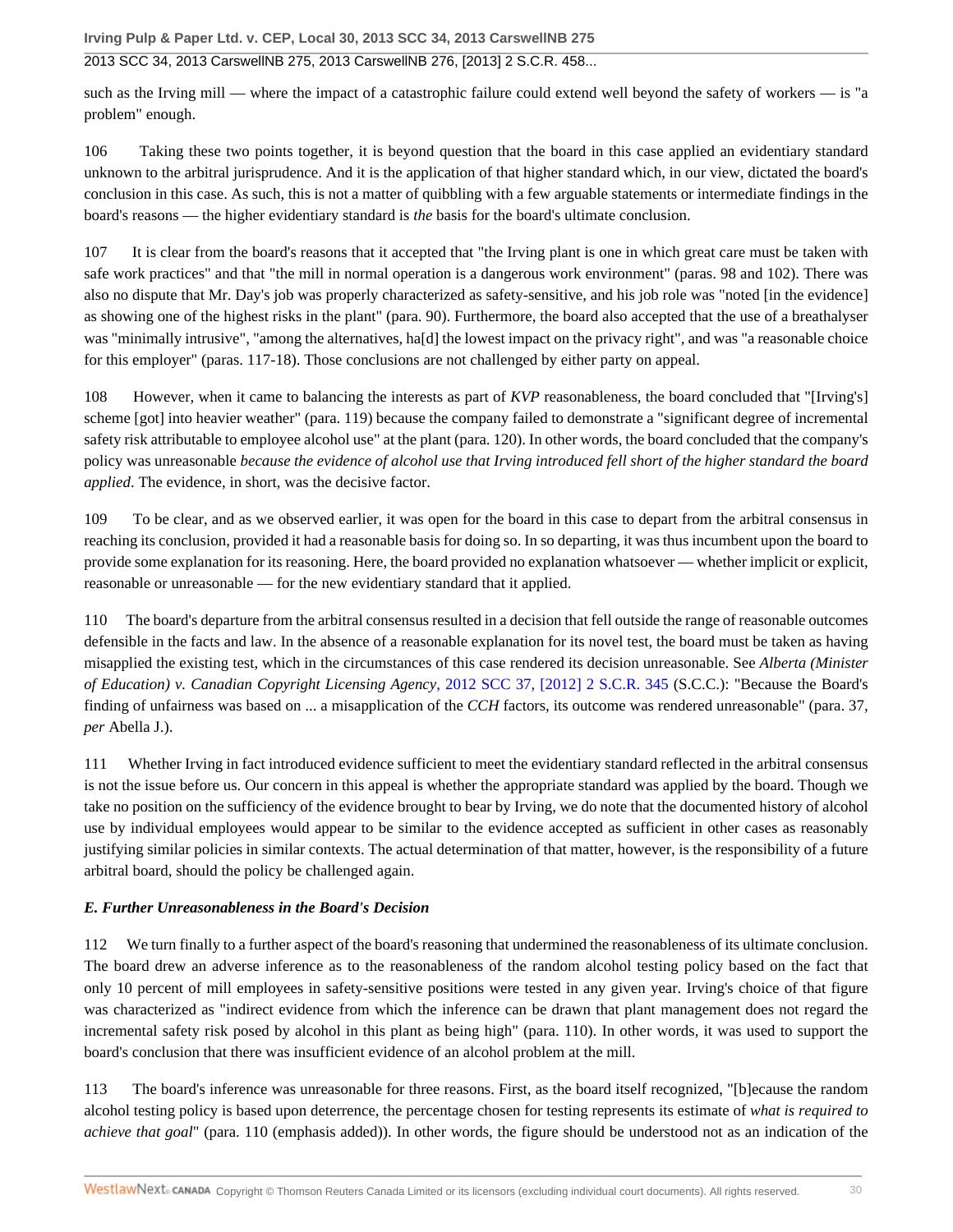level of the problem, but *what it will take to solve the problem*. Indeed, the value of a random alcohol testing program comes not from what it detects, but from what it deters. Academic literature — not to mention common sense — teaches that even low testing percentages can be highly effective in deterring the relevant conduct. See, e.g., J. I. Borack, "Costs and Benefits of Alternative Drug Testing Programs", U.S. Navy Personnel Research and Development Center (March 1998) (explaining that a 20 percent random test rate "achiev[ed] significant benefits" in deterring drug use among service members while tripling the test rate to 58 percent would provide "modest increases [in deterrence] ... but at significantly higher cost" (p. 15)).

114 Second, the board's reasoning would perversely incentivize employers to test a *higher* percentage of their employees in order to establish the reasonableness of their workplace drug and alcohol testing policies. Manifestly, testing a greater number of employees leads to a greater intrusion into the privacy of those employees. Indeed, to the extent a testing threshold were higher than reasonably necessary to achieve the desired deterrent effect, it may well fail to satisfy the minimal impairment analysis arbitrators have conducted as part of the balancing of interests.

115 Third and finally, the threshold set by Irving is hardly out of the mainstream for random alcohol testing. For example, the U.S. Department of Transportation, a leading policy-maker in this area, sets a 10 percent threshold for employers subject to its regulations, as the board in this case recognized (para. 111; see also U.S. Department of Transportation, "Current Random Testing Rates" (online)).

### **III. Conclusion**

116 The decision of the board in this case cannot be said to fall within the range of reasonable outcomes defensible in respect of the facts and law. Though purporting to apply the accepted test from the arbitral jurisprudence, the board unreasonably departed from it. And in applying its own novel test, the board compounded the unreasonableness of its finding by reasoning in a manner that was again unreasonable.

117 To be sure, the decisions of labour arbitration boards command judicial deference. But, in our respectful view, "deference ends where unreasonableness begins" (*[Khosa](http://nextcanada.westlaw.com/Link/Document/FullText?findType=Y&pubNum=6407&serNum=2018284831&originationContext=document&transitionType=Document&vr=3.0&rs=cblt1.0&contextData=(sc.History*oc.Default))*, at para. 160, *per* Fish J.).

118 For these reasons, we respectfully dissent.

*Appeal allowed; decision of Board reinstated.*

*Pourvoi accueilli; décision du Conseil rétablie.*

#### Footnotes

- <span id="page-30-0"></span>[1](#page-21-0) The federal government has similarly adopted a hands-off approach. In response to the government's announcement of a national drug strategy, Parliament undertook a comprehensive study of drug and alcohol issues in 1986-87. The report of the standing committee charged with studying the matter recommended that "employers not introduce mass or random drug [or alcohol] screening" in the workplace (Standing Committee on National Health and Welfare, "'Booze, Pills & Dope': Reducing Substance Abuse in Canada", No. 28, 2nd Sess., 33rd Parl., October 1987, at p. 25). The government accepted that recommendation (Minister of National Health and Welfare, "Government Response to the Report of the Standing Committee on 'Booze, Pills & Dope'" (March 1988), at p. 8) and there remains no federal legislation on drug or alcohol testing in the workplace.
- <span id="page-30-1"></span>[2](#page-24-0) While *[Entrop](http://nextcanada.westlaw.com/Link/Document/FullText?findType=Y&pubNum=6407&serNum=2000548423&originationContext=document&transitionType=Document&vr=3.0&rs=cblt1.0&contextData=(sc.History*oc.Default))* was decided in the context of a non-unionized workplace under human rights legislation, it remains relevant to any analysis concerning the reasonableness of drug and alcohol testing policies. Indeed, the board here relied on *[Entrop](http://nextcanada.westlaw.com/Link/Document/FullText?findType=Y&pubNum=6407&serNum=2000548423&originationContext=document&transitionType=Document&vr=3.0&rs=cblt1.0&contextData=(sc.History*oc.Default))* in assessing the invasiveness of the breathalyser test (para. 116). Whether an arbitrator applies the test developed by this Court for the human rights context in *British Columbia (Public Service Employee Relations Commission) v. B.C.G.E.U.*[, \[1999\] 3 S.C.R. 3](http://nextcanada.westlaw.com/Link/Document/FullText?findType=Y&pubNum=6407&serNum=1999291821&originationContext=document&transitionType=Document&vr=3.0&rs=cblt1.0&contextData=(sc.History*oc.Default)) (S.C.C.) ("*Meiorin*"), or traditional labour relations law and the *KVP* test, at bottom, the inquiry in both cases is concerned with the reasonableness of the company policy. In some provinces, arbitrators may adjudicate grievances challenging these polices under both *KVP* and *Meiorin* and we have difficulty accepting that a policy would fail under one test but pass muster under the other. See, e.g., *Labour Relations Act, 1995*, S.O. 1995, c. 1, Sch. A, s. 48(12)(j).